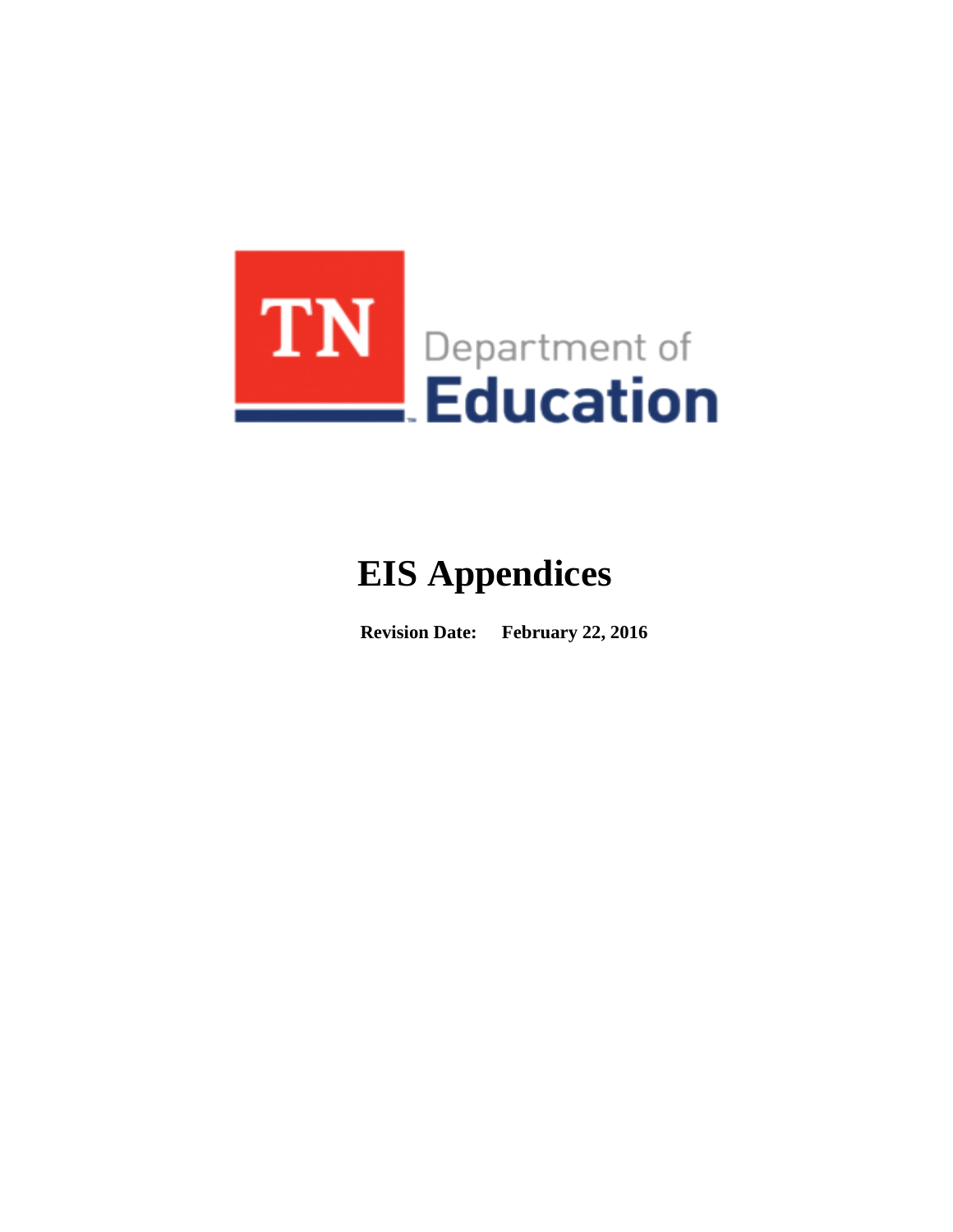#### DATA DICTIONARY SOURCE: SCHOOL TRANSMIT  $4/14/2015$

| Contents |  |
|----------|--|
|          |  |
|          |  |
|          |  |
|          |  |
|          |  |
|          |  |
|          |  |
|          |  |
|          |  |
|          |  |
|          |  |
|          |  |
|          |  |
|          |  |
|          |  |
|          |  |
|          |  |
|          |  |
|          |  |
|          |  |
|          |  |
|          |  |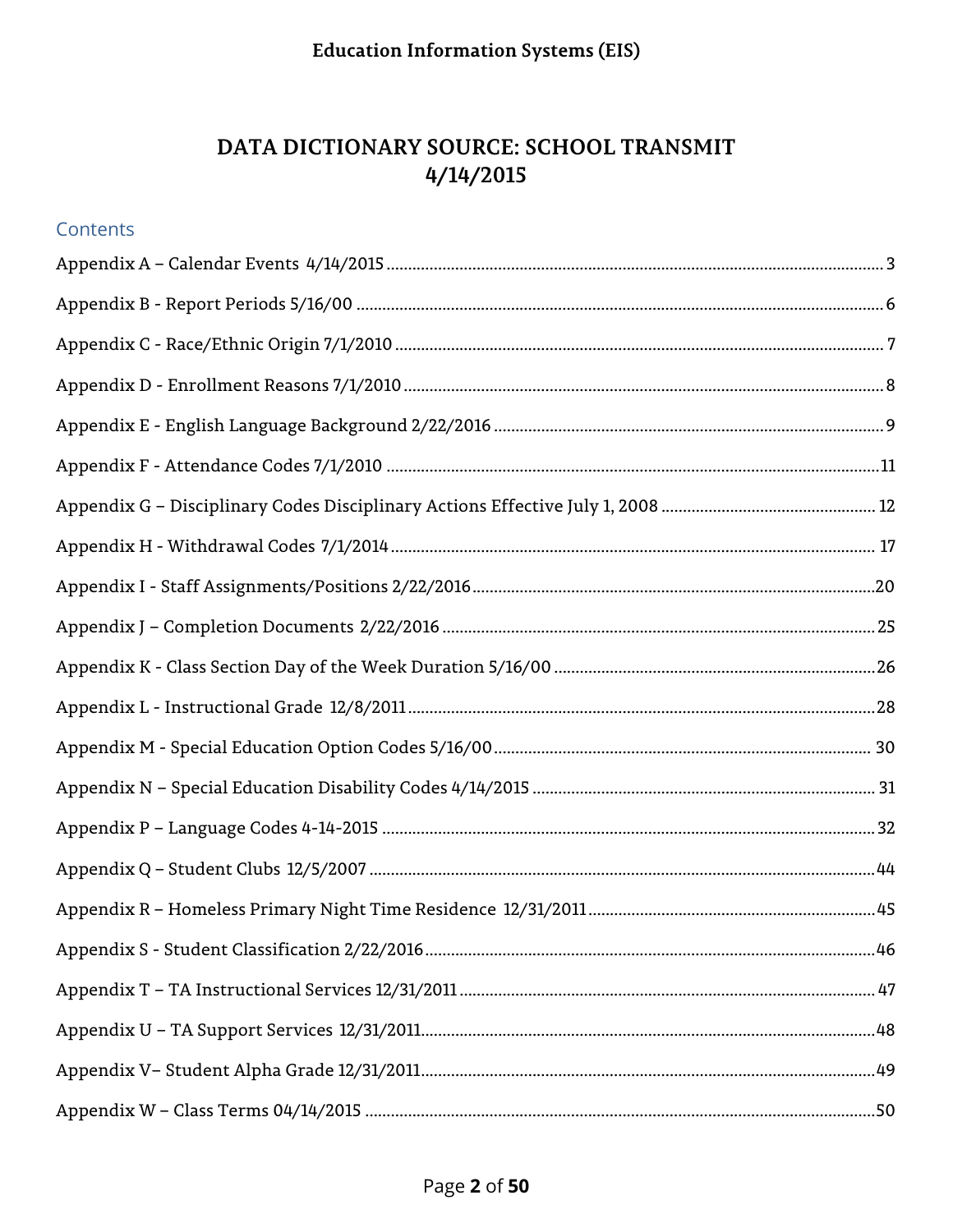|  | Appendix A – Calendar Events 4/14/2015 |  |
|--|----------------------------------------|--|
|--|----------------------------------------|--|

<span id="page-2-0"></span>

| Event<br>Code                                   | Type of Day                         | <b>Calendar Event/Designated Day Description</b>                                                                                                                                                                                                                    |
|-------------------------------------------------|-------------------------------------|---------------------------------------------------------------------------------------------------------------------------------------------------------------------------------------------------------------------------------------------------------------------|
| <b>CS</b>                                       | Calendar Start<br>Date              | The first day of the calendar for the service program.                                                                                                                                                                                                              |
| <b>CE</b>                                       | <b>Calendar End Date</b>            | The last day of the calendar for the service program.                                                                                                                                                                                                               |
| <b>AS</b>                                       | <b>Attendance Start</b><br>Date     | The first day students are scheduled to attend for the service<br>program.                                                                                                                                                                                          |
| <b>AE</b>                                       | <b>Attendance End</b><br>Date       | The last day students are scheduled to attend for the service<br>program                                                                                                                                                                                            |
| IS                                              | In Service Day                      | A day for staff development.                                                                                                                                                                                                                                        |
| IO                                              | In Service Optional                 | The number of days for staff development that do not have a<br>scheduled date.<br>Note: Does not require a date transmit.                                                                                                                                           |
| <b>PT</b>                                       | Parent-<br>Teacher<br>Conference    | A day set up to allow parents and teachers time to address<br>accomplishments and/or concerns regarding a child's education.                                                                                                                                        |
| <b>TV</b>                                       | <b>Teacher Vacation</b>             | The designated days that are set aside during the service<br>program for all teachers to be off.                                                                                                                                                                    |
| <b>AD</b>                                       | Abbreviated Day                     | An instructional day that has been shortened.                                                                                                                                                                                                                       |
| <b>CH</b><br><b>SH</b><br><b>OH</b>             | Holiday                             | A day where students and school approved personnel do<br>not attend school.<br>Christmas must have at least one day scheduled<br>Spring Break must have at least one day scheduled<br>Other                                                                         |
| OV<br><b>OS</b><br><b>OA</b><br>OI<br><b>OO</b> | Discretionary<br>Day (Other<br>Day) | The local board upon recommendation of the superintendent<br>designates a discretionary day. The following are types of<br>discretionary days:<br>Teacher vacation<br>$\bullet$<br>In-service<br>$\bullet$<br>Administrative<br>$\bullet$<br>Instructional<br>Other |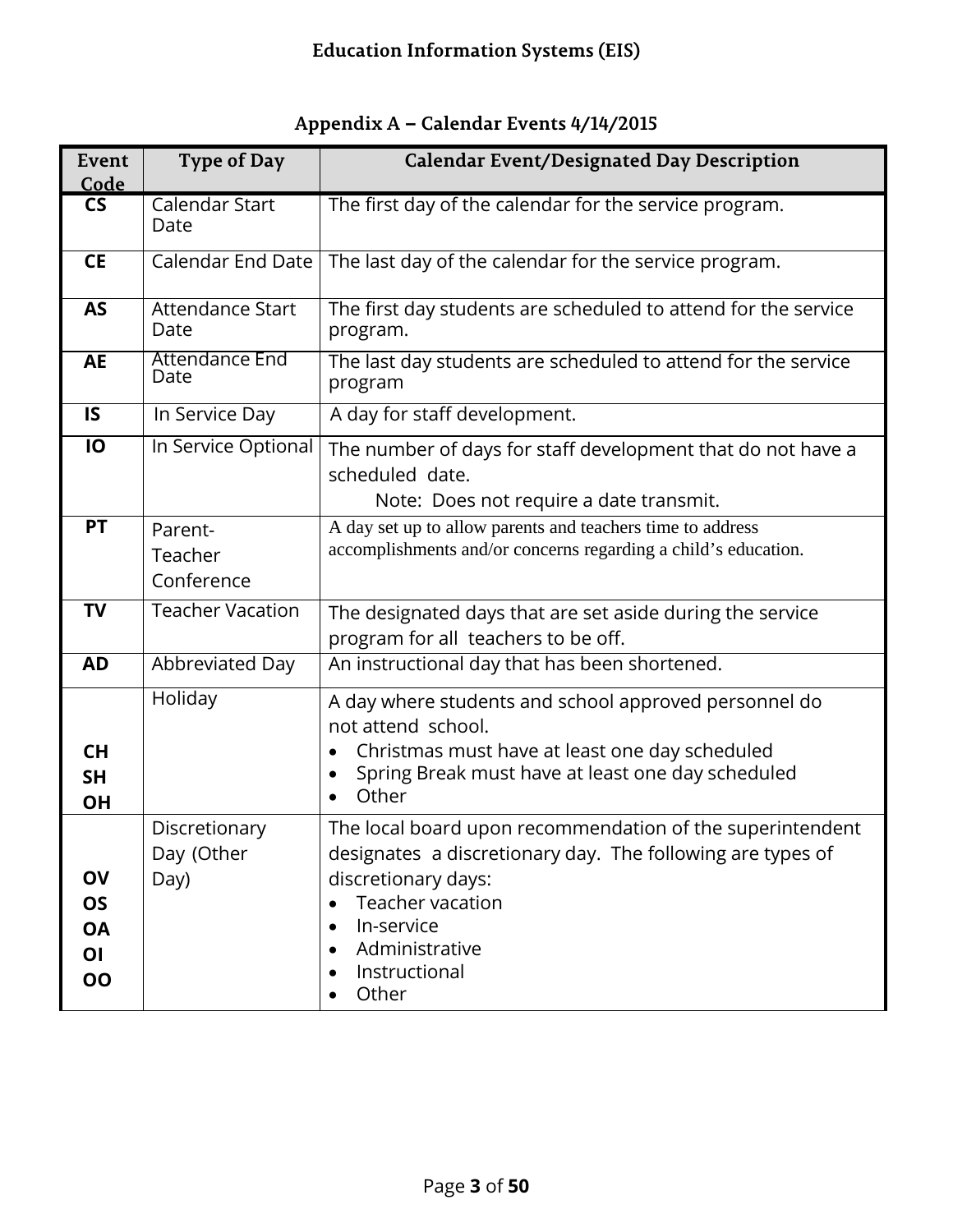| Event<br>Code                                          | Type of Day                    | <b>Calendar Event/Designated Day Description</b>                                                                                                                                                                                                                                                                                                                                                                                                                                                                                              |
|--------------------------------------------------------|--------------------------------|-----------------------------------------------------------------------------------------------------------------------------------------------------------------------------------------------------------------------------------------------------------------------------------------------------------------------------------------------------------------------------------------------------------------------------------------------------------------------------------------------------------------------------------------------|
| MI                                                     | Missed<br>Instructional<br>Day | A missed instructional day can occur for one of the following reasons:<br>Inclement weather (non-stockpiled day) or Other (for example, a strong<br>smell in the school or the school's heating unit is not working)<br>Note: Currently the number of hours required to make up<br>a missed instructional day is 6 1/2 hours. A missed<br>instructional day is applied to the entire school day.                                                                                                                                              |
| <b>SI</b><br><b>SP</b>                                 | Stockpiled Day                 | A stockpiled day used as one of the following:<br>Inclement weather<br>$\bullet$<br>Professional Development<br>$\bullet$<br>Note: Inclement weather is applied to an entire day.<br>Professional development may be applied in partial<br>days.                                                                                                                                                                                                                                                                                              |
| ID                                                     | <b>Instructional Days</b>      | Days used for classroom instruction.<br>Note: No restrictions have been placed on which days of<br>the week can be designated as instructional or non-<br>instructional.<br>Therefore, the ability to designate a Saturday or Sunday<br>as an instructional day will be supported.<br>Instructional days do not need to be entered for<br>every day of the service program. Days will be<br>assumed instructional if they fall within the service<br>program and are not on the weekend, and have not<br>been indicated as non-instructional. |
|                                                        | Make-up Day                    | An instructional day that is used to make up instructional<br>time missed. Currently one of the following methods may be<br>used to make up a missed instructional day:                                                                                                                                                                                                                                                                                                                                                                       |
| <b>MS</b><br><b>MD</b><br><b>MA</b><br><b>MU</b><br>МH |                                | <b>Extend Service Program</b><br>$\bullet$<br>Extend School Day (Must meet the minimum amount time<br>$\bullet$<br>that the day must be extended as per the Attendance<br>Manual)<br>Saturday<br>Sunday<br>٠<br>Day previously designated as a Holiday<br>$\bullet$                                                                                                                                                                                                                                                                           |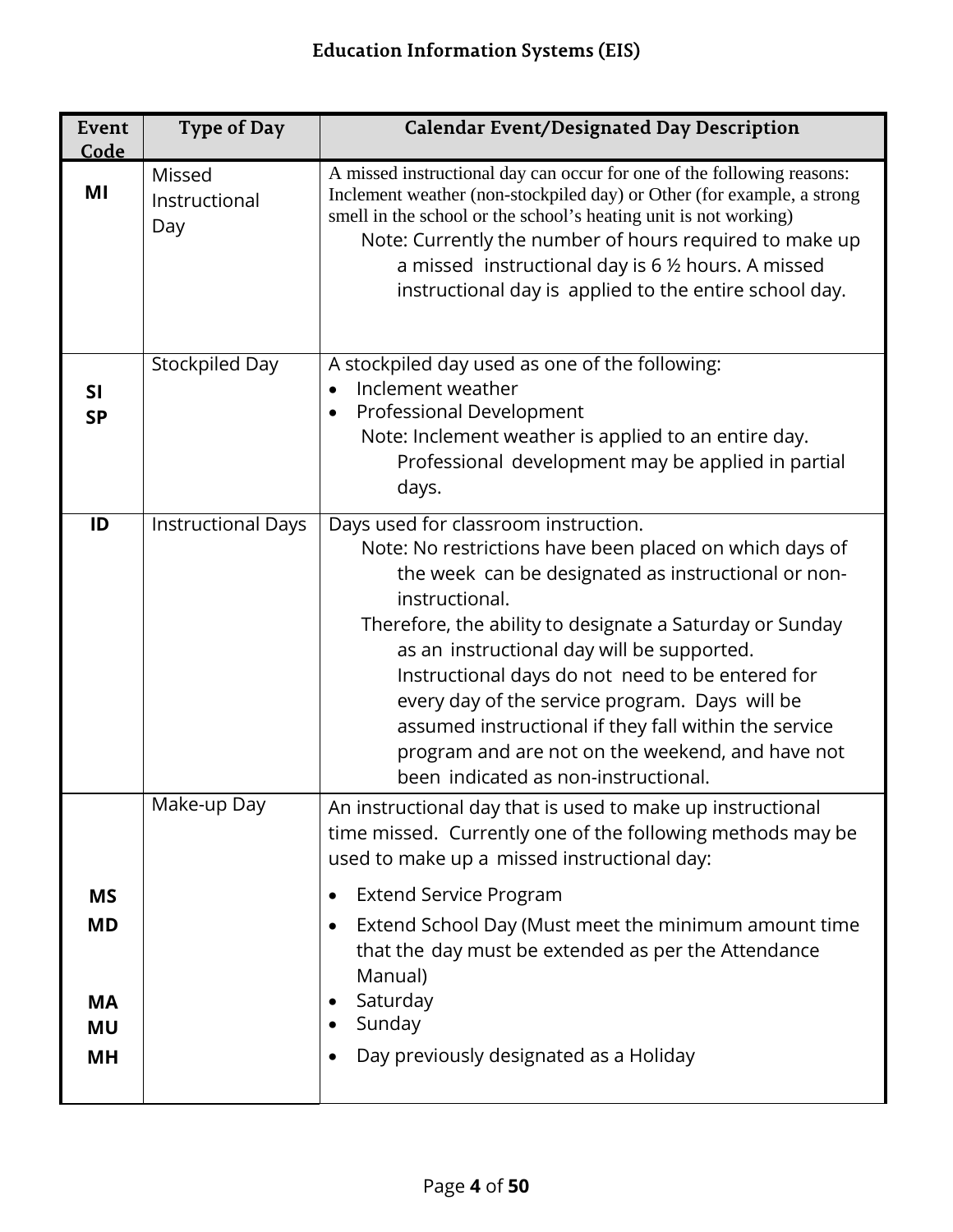| Event<br>Code | Type of Day                       | <b>Calendar Event/Designated Day Description</b> |
|---------------|-----------------------------------|--------------------------------------------------|
| WN            | Commissioner<br>Waived School Day | <b>Commissioner Waived School Day</b>            |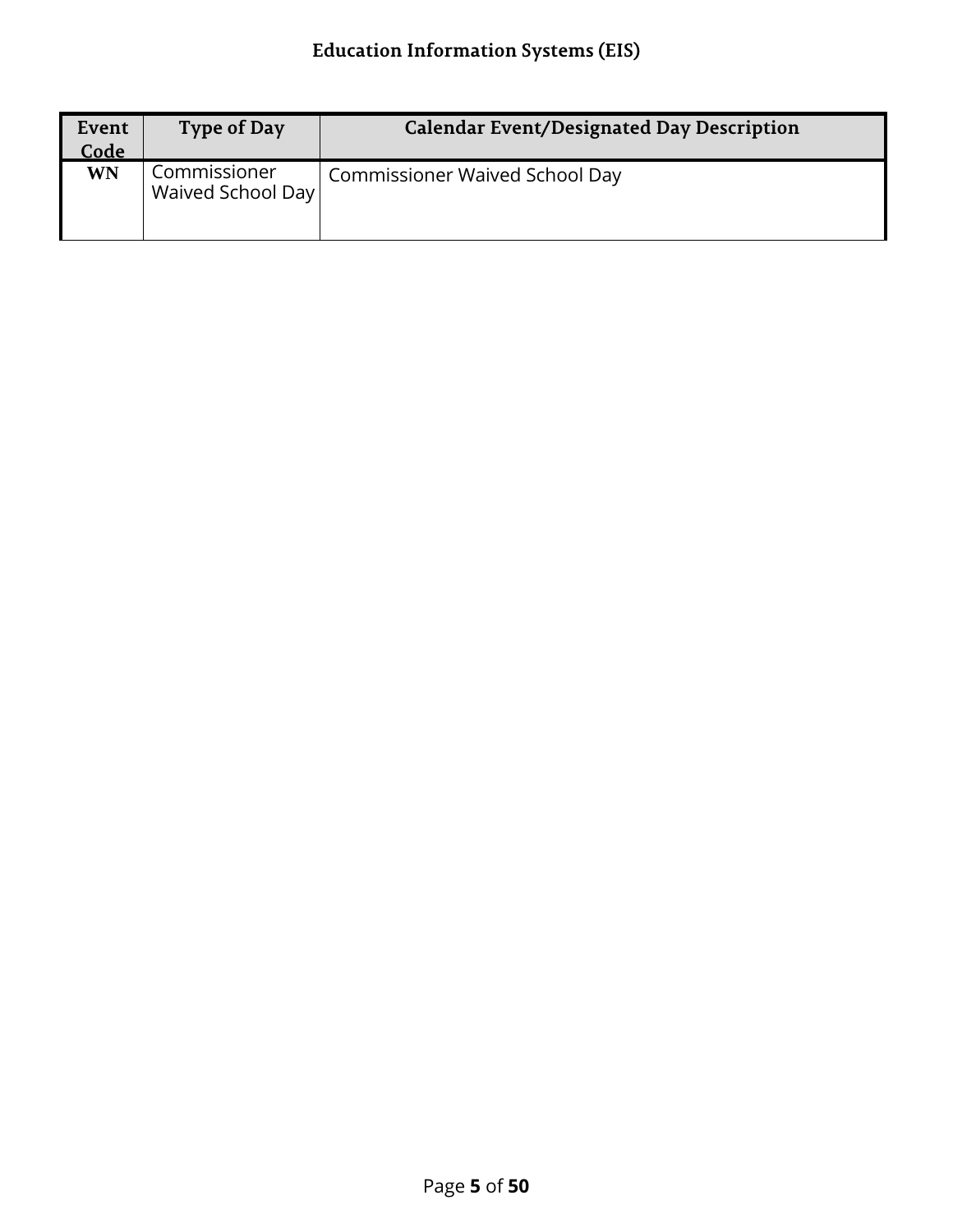|  | Appendix B - Report Periods 5/16/00 |  |
|--|-------------------------------------|--|
|--|-------------------------------------|--|

<span id="page-5-0"></span>

| Code | <b>Report Period Description</b>                                         |
|------|--------------------------------------------------------------------------|
| 01   | First reporting period of the school year. Instructional days $1 - 20$ . |
| 02   | Second reporting period of the school year. Instructional days 21-40.    |
| 03   | Third reporting period of the school year. Instructional days 41-60.     |
| 04   | Fourth reporting period of the school year. Instructional days 61-80.    |
| 05   | Fifth reporting period of the school year. Instructional days 81-1000.   |
| 06   | Sixth reporting period of the school year. Instructional days 101-120.   |
| 07   | Seventh reporting period of the school year. Instructional days 121-140. |
| 08   | Eighth reporting period of the school year. Instructional days 141-160.  |
| 09   | Ninth reporting period of the school year. Instructional days 161-180.   |
| 99   | Cumulative Year to Date (For reports only)                               |
| 00   | Year End (For reports only)                                              |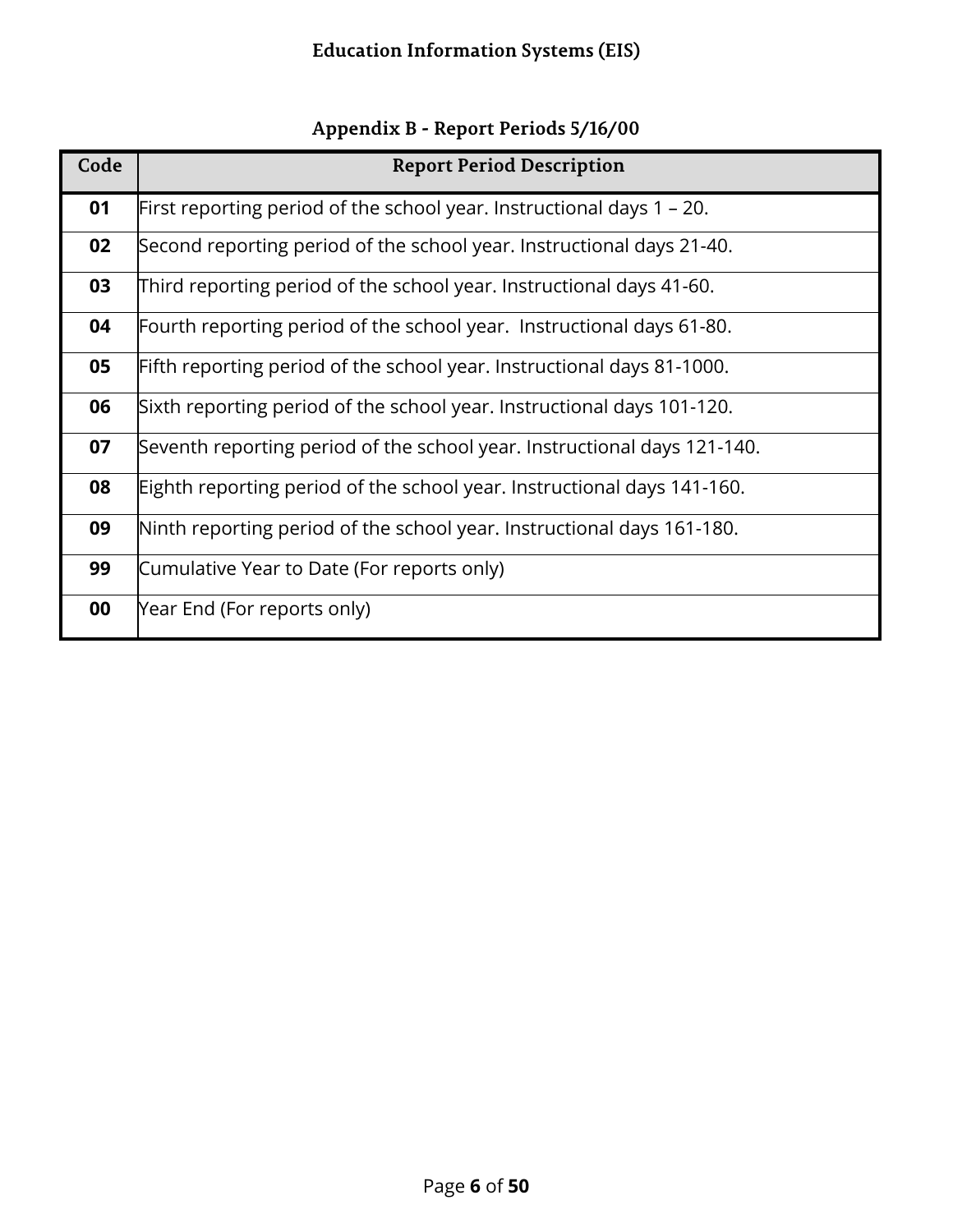#### **Appendix C - Race/Ethnic Origin 7/1/2010**

<span id="page-6-0"></span>

| Code | Ethnicity                    |
|------|------------------------------|
| н    | Hispanic or Latino ethnicity |
| N    | Non-Hispanic ethnicity       |

| Code | <b>Race Description</b>                   |
|------|-------------------------------------------|
|      | American Indian or Alaskan Native         |
| A    | Asian                                     |
| P    | Native Hawaiian or Other Pacific Islander |
| B    | <b>Black or African American</b>          |
| W    | White                                     |

**Note:**

**Starting with the 2010-2011 school year for all student and staff the Ethnicity / Race have been split into two different data fields.**

**You must designate that the individual is either Hispanic or Non-Hispanic.**

**You must allow the individual to designate that they are part of one or more race groups. At least one race must be designated for both Hispanic and for Non-Hispanic individuals.**

**Hispanic is not a race.**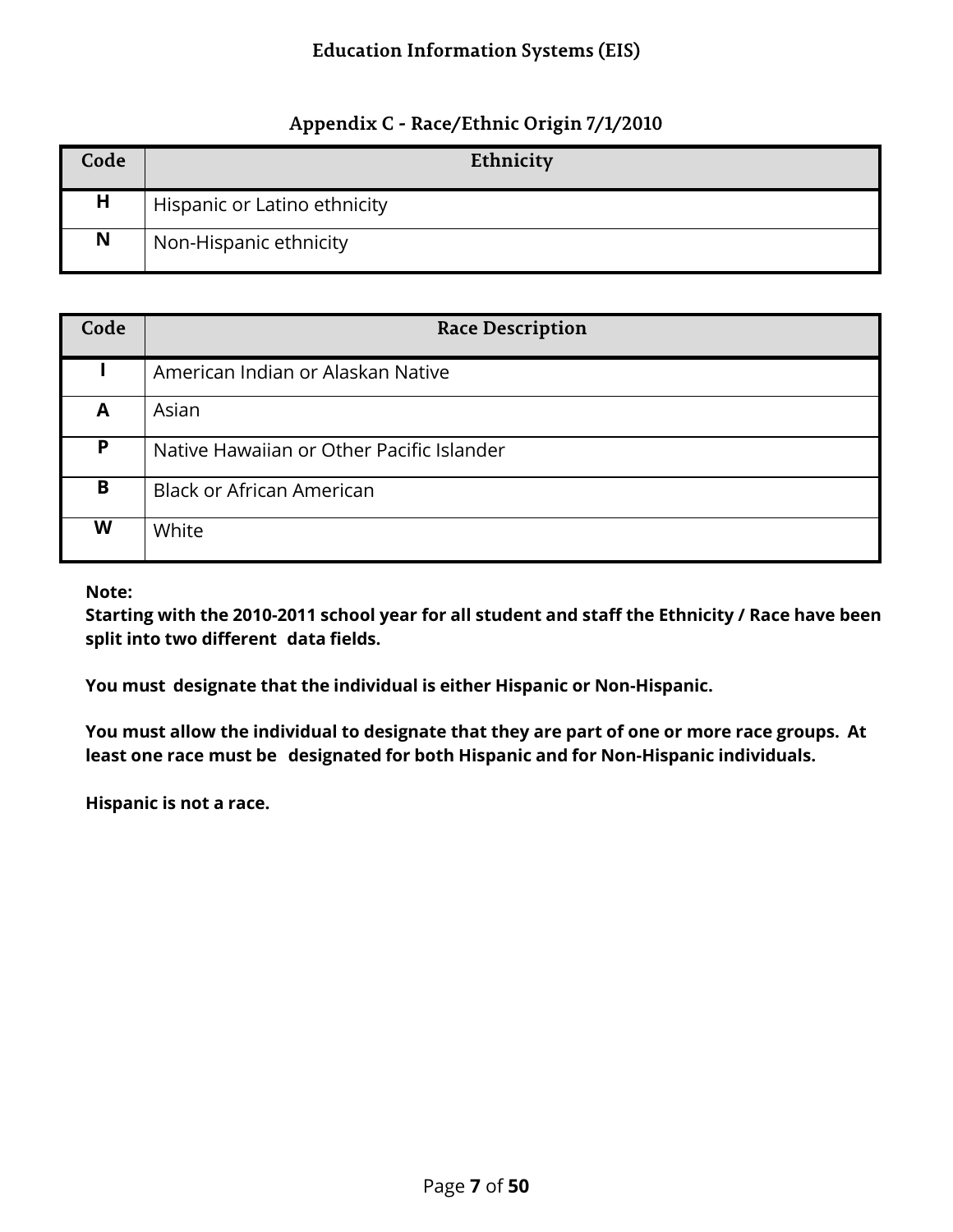<span id="page-7-0"></span>

| Code           | <b>Type of Enrollment Description</b>                                                                                                                                                                                                                                                                                                                                          |
|----------------|--------------------------------------------------------------------------------------------------------------------------------------------------------------------------------------------------------------------------------------------------------------------------------------------------------------------------------------------------------------------------------|
| E              | <b>Regular Enrollment</b><br>Entering a Tennessee public school for the first time this school year and not<br>having been enrolled in another state this school year.                                                                                                                                                                                                         |
|                | Transfer from a private, parochial or home school and not having dropped out<br>$\bullet$<br>or enrolled in another Tennessee public school this year.                                                                                                                                                                                                                         |
|                | Transferring from one year's file to another year's file in the same school.<br>$\bullet$                                                                                                                                                                                                                                                                                      |
|                | Following the normal grade progression from one school to another school.<br>$\bullet$                                                                                                                                                                                                                                                                                         |
| E <sub>1</sub> | <b>Out of State Enrollment</b><br>Entering a Tennessee public school for the first time this school year and<br>having been previously enrolled in another state this school year<br>(includes students that move to Tennessee during the summer).                                                                                                                             |
| TR             | <b>Transferred Enrollment</b><br>Entering this school for the first time this school year and having been<br>previously enrolled<br>1) in another public school in Tennessee this school year.<br>2) in another public school in Tennessee on the 180 <sup>th</sup> day of last school year, or<br>3) in another public school in Tennessee the previous year and moved during |
|                | the summer.                                                                                                                                                                                                                                                                                                                                                                    |
| ТC             | Transfer to Another School Due to Previous School Being Under Achieving<br>Transfer from school must be classified as under achieving school and new<br>school must be within same district                                                                                                                                                                                    |
| EC             | <b>Continue to Transfer to Another School Due to Previous School Being Under</b><br><b>Achieving</b><br>Transfer to another school for a second or more years due to previous school<br>being under achieving (TC code becomes EC in the second and successive<br>years of transfer from an under achieving school)                                                            |

# **Appendix D - Enrollment Reasons 7/1/2010**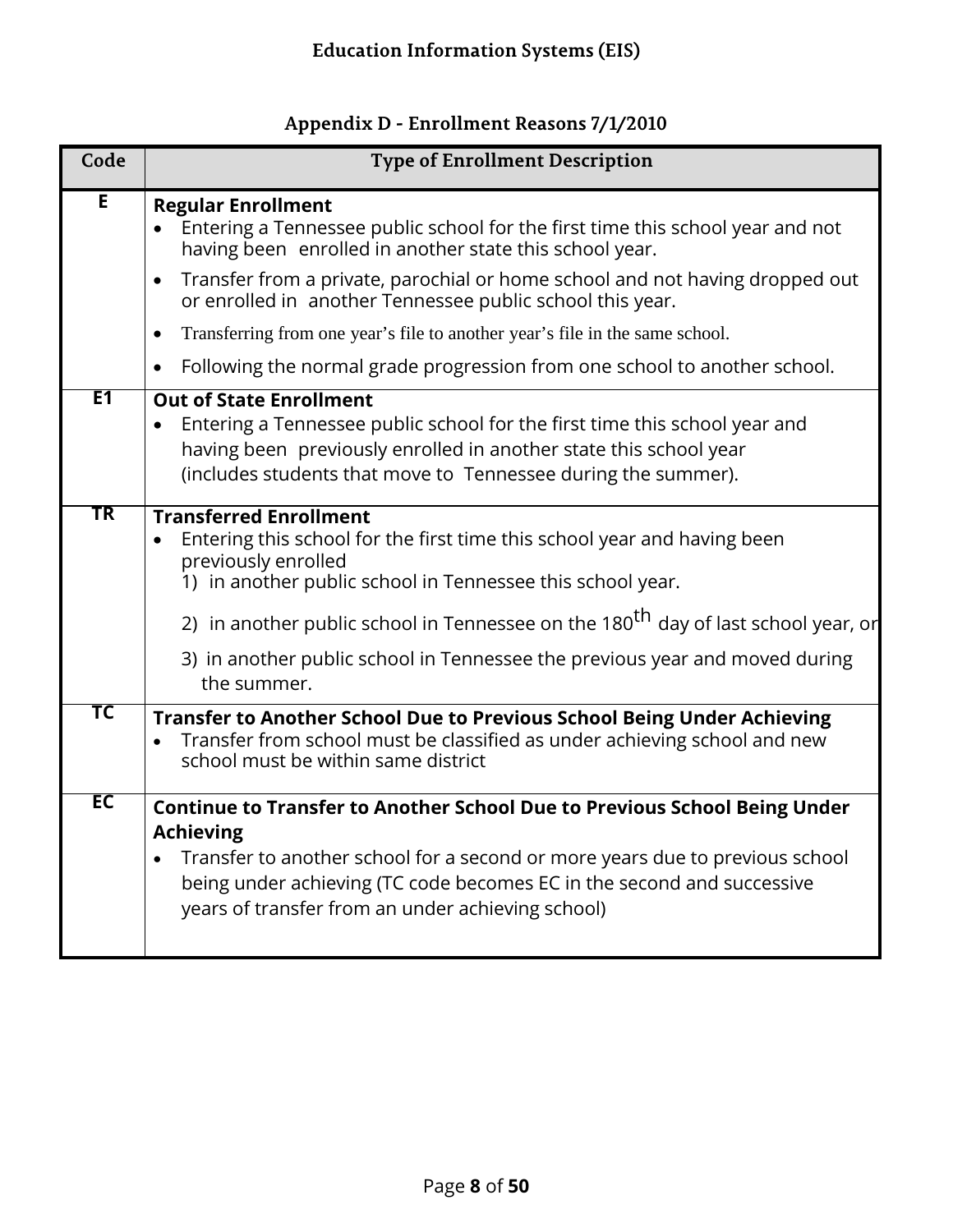<span id="page-8-0"></span>

| Code                    | <b>ELB Description</b>                                                                                                                                                                         |
|-------------------------|------------------------------------------------------------------------------------------------------------------------------------------------------------------------------------------------|
| L                       | "English Learner (EL)"                                                                                                                                                                         |
|                         | A student whose first language is not English and who qualifies for direct English as a<br>Second Language (ESL) services.                                                                     |
| W                       | "Waived direct service ELs"                                                                                                                                                                    |
|                         | A student who is an EL, but whose parents waive the direct service for ESL and that service is<br>provided in the regular classroom.                                                           |
| N                       | "Non-English Language Background (NELB)"                                                                                                                                                       |
|                         | A student whose first language is not English and NEVER qualified for direct ESL services.                                                                                                     |
| E                       | "English Native"                                                                                                                                                                               |
|                         | Students whose first and strongest language is English.                                                                                                                                        |
| 1                       | "Transitional 1"                                                                                                                                                                               |
|                         | The first year after attaining proficiency (literacy and composite level 5.0 or higher) on the state<br>English language proficiency assessment (ELPA) which is currently the WIDA ACCESS.     |
| $\overline{2}$          | "Transitional 2"                                                                                                                                                                               |
|                         | The second year after attaining proficiency (literacy and composite level 5.0 or higher) on<br>the state English language proficiency assessment (ELPA) which is currently the WIDA<br>ACCESS. |
| $\overline{\mathbf{3}}$ | "Transitional 3" - Note: Valid as of 2016-17                                                                                                                                                   |
|                         | The third year after attaining proficiency (literacy and composite level 5.0 or higher) on the<br>state English language proficiency assessment (ELPA) which is currently the WIDA<br>ACCESS.  |
| 4                       | "Transitional 4" - Note: Valid as of 2016-17                                                                                                                                                   |
|                         | The fourth year after attaining proficiency (literacy and composite level 5.0 or higher) on<br>the state English language proficiency assessment (ELPA) which is currently the WIDA<br>ACCESS. |

# **Appendix E - English Language Background 2/22/2016**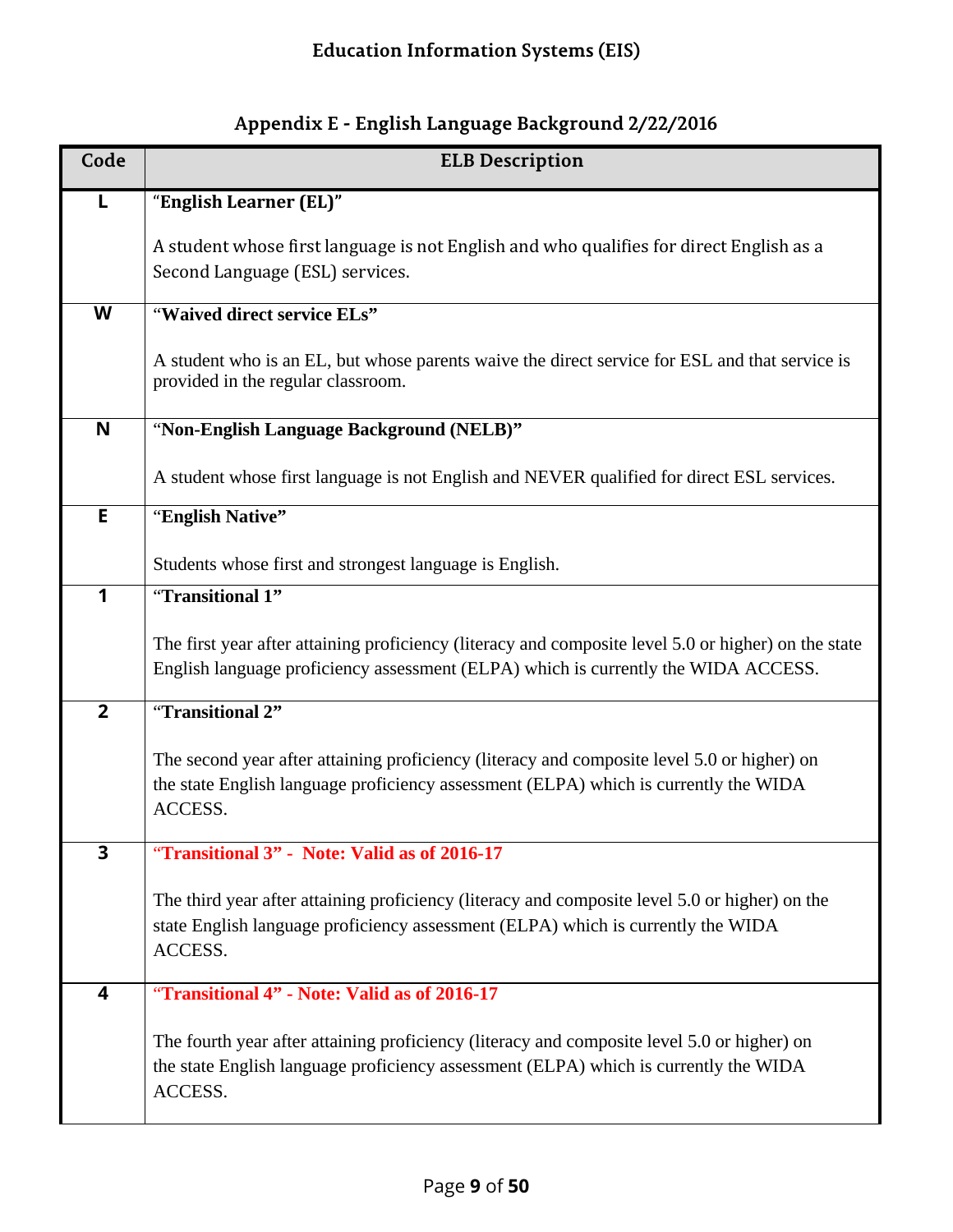| Code | <b>ELB Description</b>                                                                                                                                                                                                                                                                          |
|------|-------------------------------------------------------------------------------------------------------------------------------------------------------------------------------------------------------------------------------------------------------------------------------------------------|
| G    | Note: code "G" no longer used $2015 - 2016$                                                                                                                                                                                                                                                     |
|      | A student who was an L, 1, or 2 in grades 9, 10, or 11 is a "G" in all years after completion of<br>"2" status. Note: If the student's current status is L, 1, or 2, DO NOT use the "G" code. This<br>code will only be used for graduation rate purposes. If completed prior to grade 9 use F. |
| F    | "Former EL Student"                                                                                                                                                                                                                                                                             |
|      | A student attains former EL status upon completion of the Transitional 4 level.                                                                                                                                                                                                                 |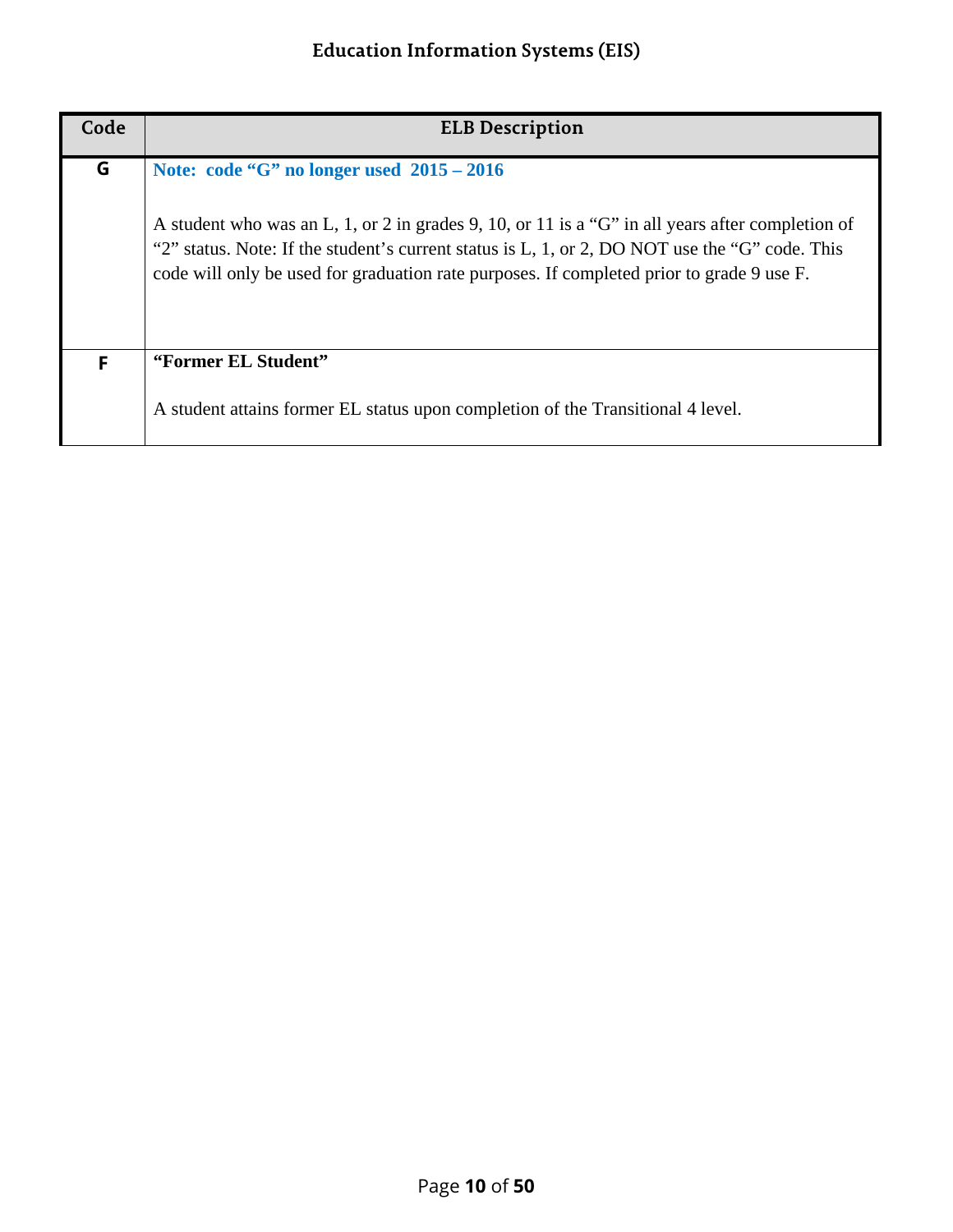# **Appendix F - Attendance Codes 7/1/2010**

<span id="page-10-0"></span>

| Code | <b>Type of Attendance Description</b>             |
|------|---------------------------------------------------|
|      | Excused Absence                                   |
| Þ    | <b>Present for Attendance</b>                     |
|      | Excused Absence, but Present for Transportation   |
|      | Unexcused Absence                                 |
| Y    | Unexcused Absence, but Present for Transportation |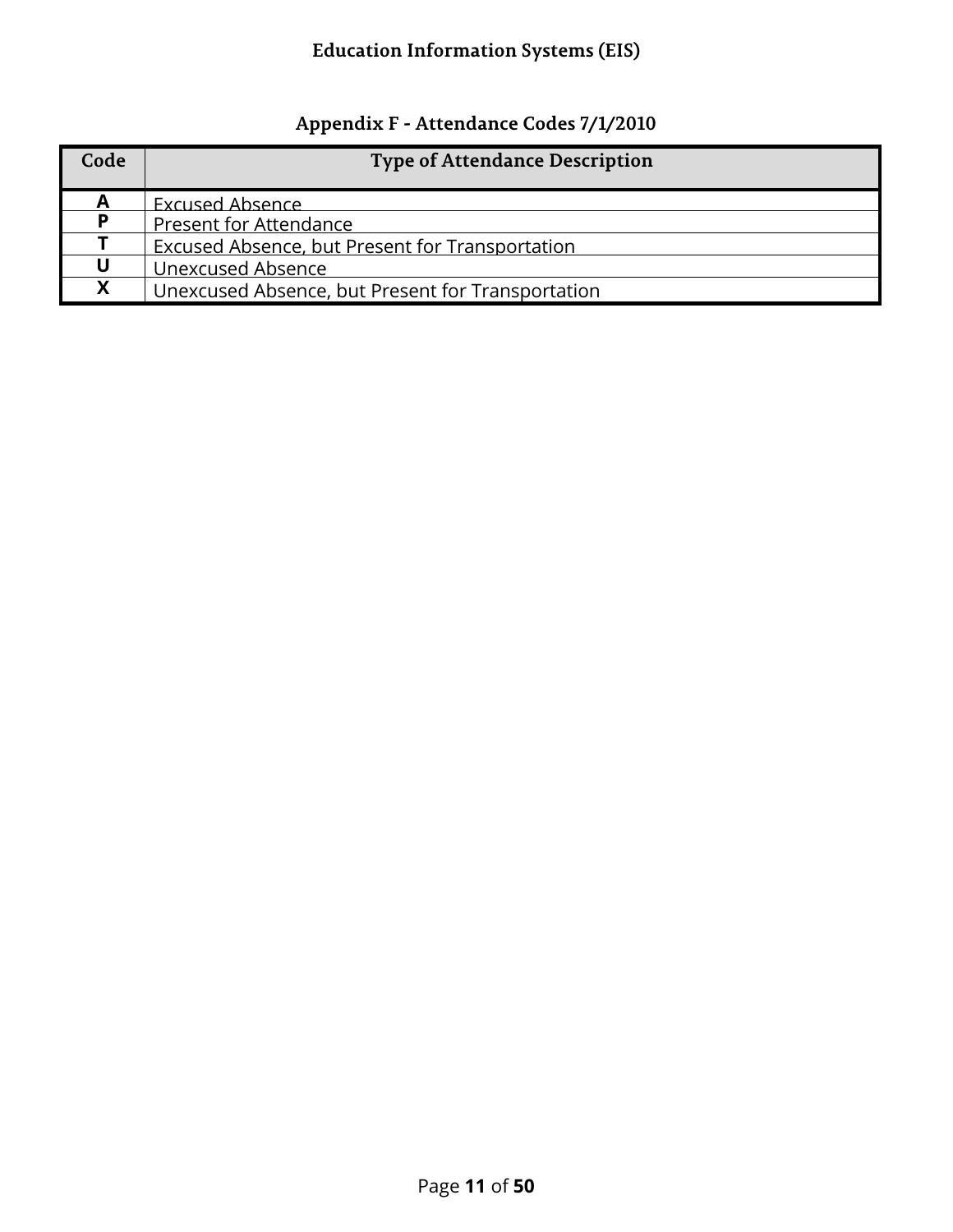<span id="page-11-0"></span>

| <b>TN Code</b> | Description                                        | <b>NCES</b><br>Code | <b>Definition</b>                                                                                                                                                                                                                                                                                                                                                                        |
|----------------|----------------------------------------------------|---------------------|------------------------------------------------------------------------------------------------------------------------------------------------------------------------------------------------------------------------------------------------------------------------------------------------------------------------------------------------------------------------------------------|
|                | Suspension, in-school                              | 3100                | The student was removed from his or her regular<br>classroom and assigned to an in-school suspension<br>program for 10 or fewer days. Report all incidences<br>of greater than one-half of a school day.                                                                                                                                                                                 |
| $\mathsf{S}$   | Suspension, out-of-<br>school, without<br>services | 3102                | The student was removed from his or her regular<br>classroom and barred from school grounds for 10<br>or fewer days and did not receive educational<br>services.                                                                                                                                                                                                                         |
| $\mathbf R$    | Change of<br>placement (long-<br>term)             | 3072                | The student was reassigned to another school facility<br>or program (for more than 10 days) that allowed<br>him/her to continue to participate in the general<br>curriculum at a school setting. Include students<br>receiving prescribed special education services who<br>continue to receive these services (for these<br>students, temporary placement is not to exceed 45<br>days). |
| E              | <b>Expulsion without</b><br>services               | 3087                | The student was expelled from all school district<br>settings, for more than 10 days, with total cessation<br>of educational services.                                                                                                                                                                                                                                                   |

#### **Appendix G – Disciplinary Codes Disciplinary Actions Effective July 1, 2008**

**NOTE: The TN Code is what will be reported to and stored in EIS. The NCES code is for information only.**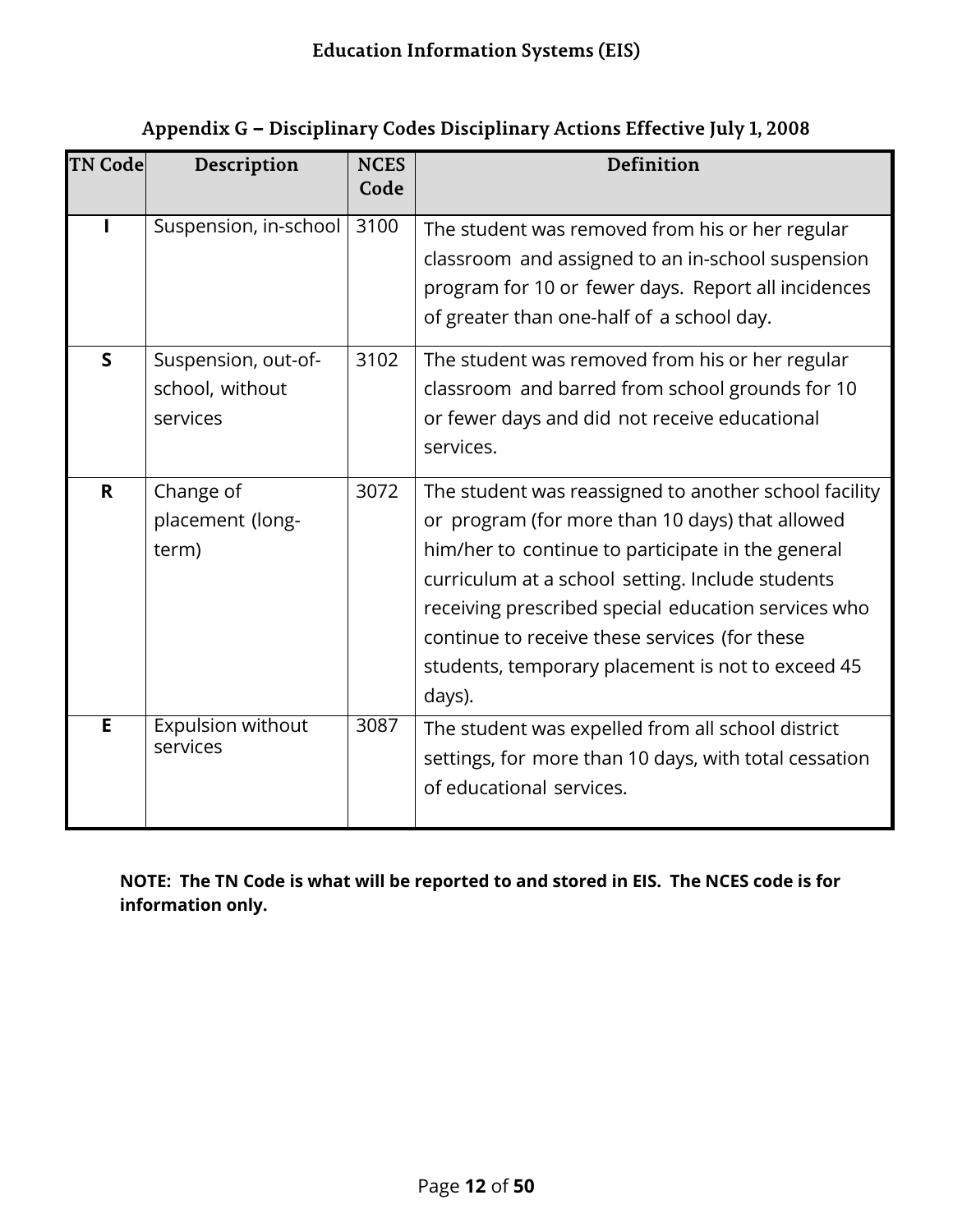| <b>TN CODE</b> | Description           | <b>NCES</b><br>Code | <b>State</b><br><b>Mandated</b> | <b>Definition</b>                               |
|----------------|-----------------------|---------------------|---------------------------------|-------------------------------------------------|
|                |                       |                     | Zero                            |                                                 |
|                |                       |                     | <b>Tolerance</b>                |                                                 |
| 17             | Possession,           | 1600                | Yes                             | Unlawful use, cultivation, manufacture,         |
|                | use, or               |                     |                                 | distribution, sale, solicitation, purchase,     |
|                | distribution          |                     |                                 | possession, transportation, or                  |
|                | of illegal            |                     |                                 | importation of any controlled drug (e.g.,       |
|                | drugs                 |                     |                                 | Demerol, morphine) or narcotic                  |
|                |                       |                     |                                 | substance. This incident is always Zero         |
|                |                       |                     |                                 | Tolerance.                                      |
| 18             | Possession of         | 0011                | Yes                             | The weapon involved was a handgun               |
|                | Handgun               |                     |                                 | or pistol. This incident is always Zero         |
|                |                       |                     |                                 | Tolerance.                                      |
| 19             | Possession            | 0012                | Yes                             | The weapon involved was a shotgun               |
|                | of Rifle or           |                     |                                 | or rifle. This incident is always Zero          |
|                | shotgun               |                     |                                 | Tolerance.                                      |
| 20             | Possession of         | 0013                | Yes                             | Other type of firearm                           |
|                | explosive,            |                     |                                 | Any destructive device, which includes: *       |
|                | incendiary            |                     |                                 | Any explosive, incendiary (e.g., bomb,          |
|                | device                |                     |                                 | grenade, rocket/missile, mine), or poison       |
|                |                       |                     |                                 | gas. This incident is always Zero               |
|                |                       | 0040                |                                 | Tolerance.                                      |
| 21             | Non-lethal<br>firearm |                     | <b>No</b>                       | Other Object<br>The weapon involved was another |
|                |                       |                     |                                 | known object (e.g., stun gun, BB, air,          |
|                |                       |                     |                                 |                                                 |
|                |                       |                     |                                 | pellet, cap, or toy gun).                       |
| 22             | Possession of         | 0097                | No.                             | Other - The incident involved a weapon          |
|                | weapon                |                     |                                 | other than those described above (e.g.,         |
|                | other than            |                     |                                 | chain, nunchakus, brass knuckle, billy          |
|                | firearm               |                     |                                 | club, electrical weapon or device).             |

# **Offence Codes Effective July 1, 2008**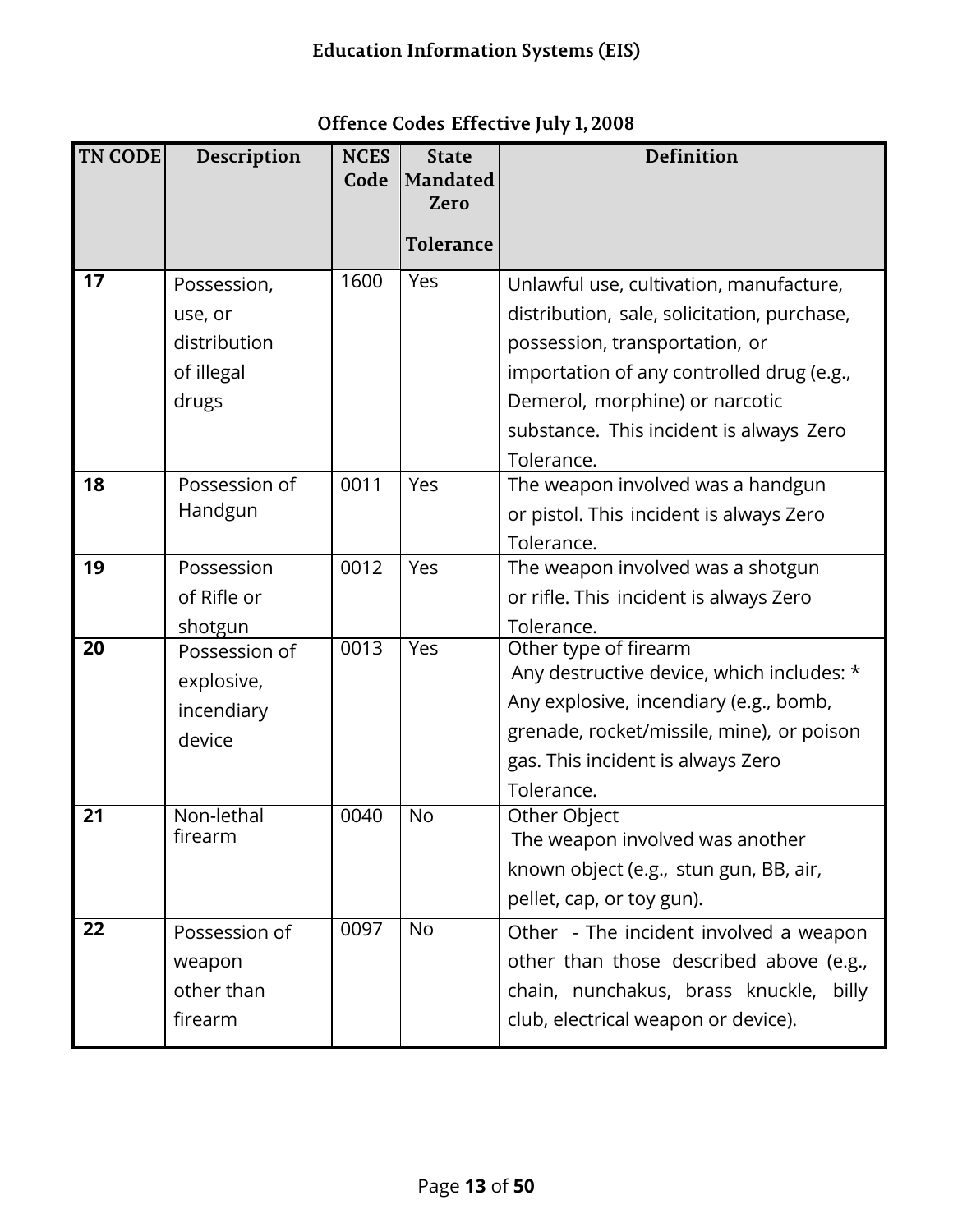| <b>TN CODE</b> | Description                         | <b>NCES</b><br>Code | <b>State</b><br><b>Mandated</b> | Definition                                   |
|----------------|-------------------------------------|---------------------|---------------------------------|----------------------------------------------|
|                |                                     |                     | Zero                            |                                              |
|                |                                     |                     | <b>Tolerance</b>                |                                              |
| 23             | Possession,                         | 1000                | <b>No</b>                       | Violation of laws or ordinances prohibiting  |
|                | use, or                             |                     |                                 | the manufacture, sale, purchase,             |
|                | distribution                        |                     |                                 | transportation, possession, or               |
|                | of alcohol                          |                     |                                 | consumption of intoxicating alcoholic        |
|                |                                     |                     |                                 | beverages or substances represented as       |
|                |                                     |                     |                                 | alcohol. Suspicion of being under the        |
|                |                                     |                     |                                 | influence of alcohol may be included if it   |
|                |                                     |                     |                                 | results in disciplinary action.              |
| 24             | Violation of<br><b>School Rules</b> | 4704                | <b>No</b>                       | This category comprises misbehavior          |
|                |                                     |                     |                                 | that violates school policy. Problem         |
|                |                                     |                     |                                 | behaviors could include attendance           |
|                |                                     |                     |                                 | related, immunization, dress code            |
|                |                                     |                     |                                 | violations, running in the halls,            |
|                |                                     |                     |                                 | possession of contraband, cheating,          |
|                |                                     |                     |                                 | lying to authorities, or falsifying records. |
| 25             | Theft of Property                   | 2600                | No                              | The taking of, or attempting to take,        |
|                |                                     |                     |                                 | anything of value that is owned by           |
|                |                                     |                     |                                 | another person or organization under         |
|                |                                     |                     |                                 | confrontational circumstances by force       |
|                |                                     |                     |                                 | or threat of force or violence and/or by     |
|                |                                     |                     |                                 | putting the victim in fear. A key            |
|                |                                     |                     |                                 | difference between robbery and theft is      |
|                |                                     |                     |                                 | that the threat of physical harm or          |
|                |                                     |                     |                                 | actual physical harm is involved in a        |
|                |                                     |                     |                                 | robbery.                                     |
| 26             | Vandalism/Dama<br>ge of Property    | 3500                | No                              | Willful destruction or defacement of         |
|                |                                     |                     |                                 | school or personal property.                 |
|                |                                     |                     |                                 |                                              |
|                |                                     |                     |                                 |                                              |
|                |                                     |                     |                                 |                                              |
|                |                                     |                     |                                 |                                              |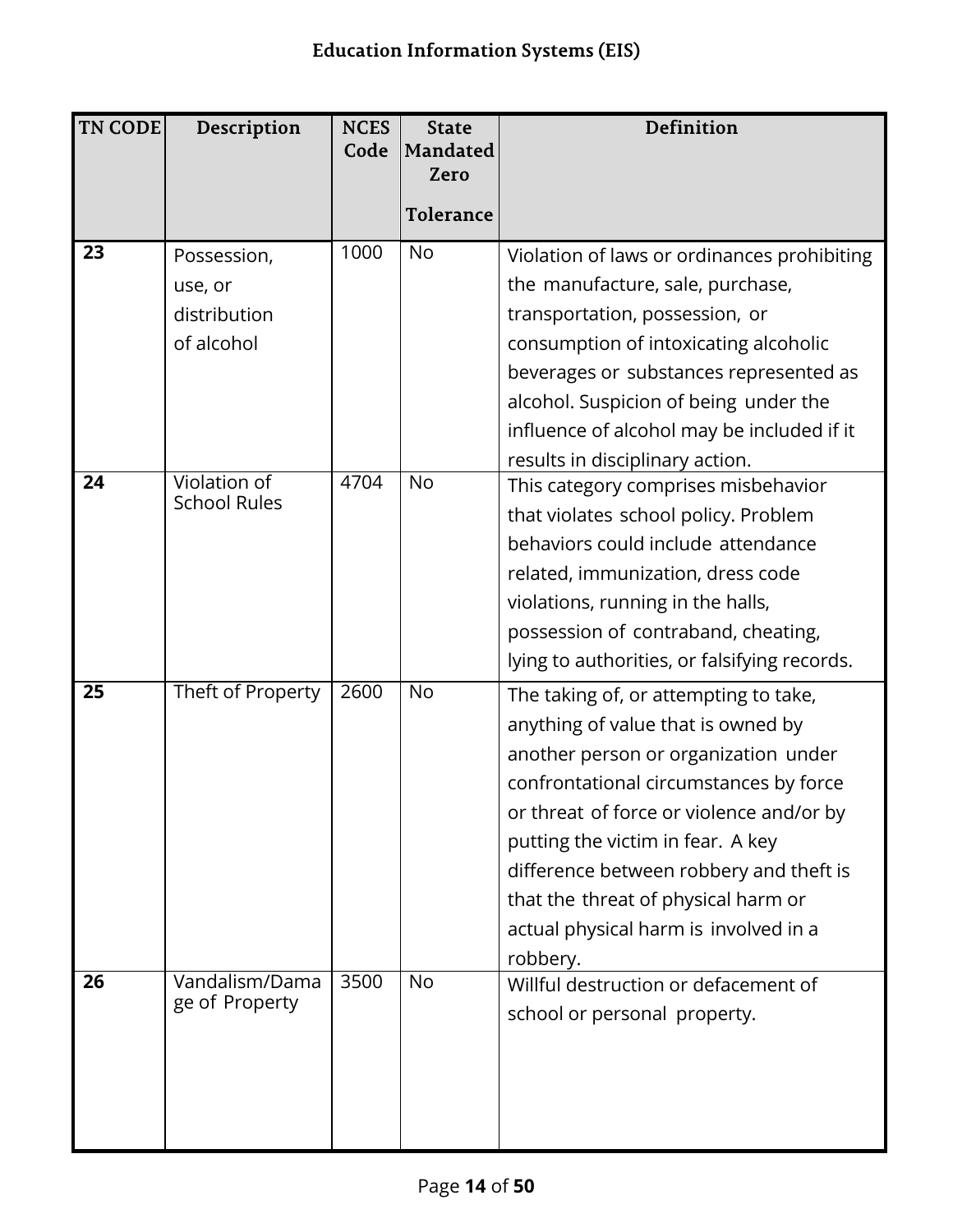| 27 | Bomb threat             | 2710 | No        | Intentionally making a false report of           |
|----|-------------------------|------|-----------|--------------------------------------------------|
|    |                         |      |           | from<br>potential<br>harm<br>bomb,<br>a          |
|    |                         |      |           | dynamite, explosive, or arson-causing            |
| 28 | Other type of<br>threat | 2700 | <b>No</b> | School Threat (Threat of Destruction or<br>Harm) |
|    |                         |      |           | Any threat (verbal, written, or electronic)      |
|    |                         |      |           | by a person to use other substances or           |
|    |                         |      |           | devices for the purpose of exploding,            |
|    |                         |      |           | burning, causing damage to a school              |
|    |                         |      |           | building or school property, or to harm          |
|    |                         |      |           | students or staff.                               |
| 29 | <b>Bullying</b>         | 1810 | <b>No</b> | Repeated negative behaviors intended             |
|    |                         |      |           | to frighten or cause discomfort. These           |
|    |                         |      |           | may include, but are not limited to              |
|    |                         |      |           | verbal or written threats or physical            |
|    |                         |      |           | harm.                                            |
| 30 | <b>Fighting</b>         | 1700 | <b>No</b> | Mutual participation in an incident              |
|    |                         |      |           | involving physical violence, where               |
|    |                         |      |           | there is no major injury.                        |
| 31 | Sexual                  | 1900 | <b>No</b> | Unwelcome sexual advances, requests for          |
|    | Harassment              |      |           | sexual favors, other physical or verbal          |
|    |                         |      |           | conduct or communication of a sexual             |
|    |                         |      |           | nature, including gender-based                   |
|    |                         |      |           | harassment that creates an intimidating,         |
|    |                         |      |           | hostile, or offensive educational or work        |
|    |                         |      |           | environment.                                     |
| 32 | Assault of teacher 1300 |      | Yes       | Touching or striking of another person           |
|    | or staff                |      |           | against his or her will or intentionally         |
|    |                         |      |           | causing bodily harm to an individual. This       |
|    |                         |      |           | incident is always Zero Tolerance.               |
| 33 | Assault of student 1300 |      | <b>No</b> | Touching or striking of another person           |
|    |                         |      |           | against his or her will or intentionally         |
|    |                         |      |           | causing bodily harm to an individual.            |
|    |                         |      |           |                                                  |
|    |                         |      |           |                                                  |
|    |                         |      |           |                                                  |

ı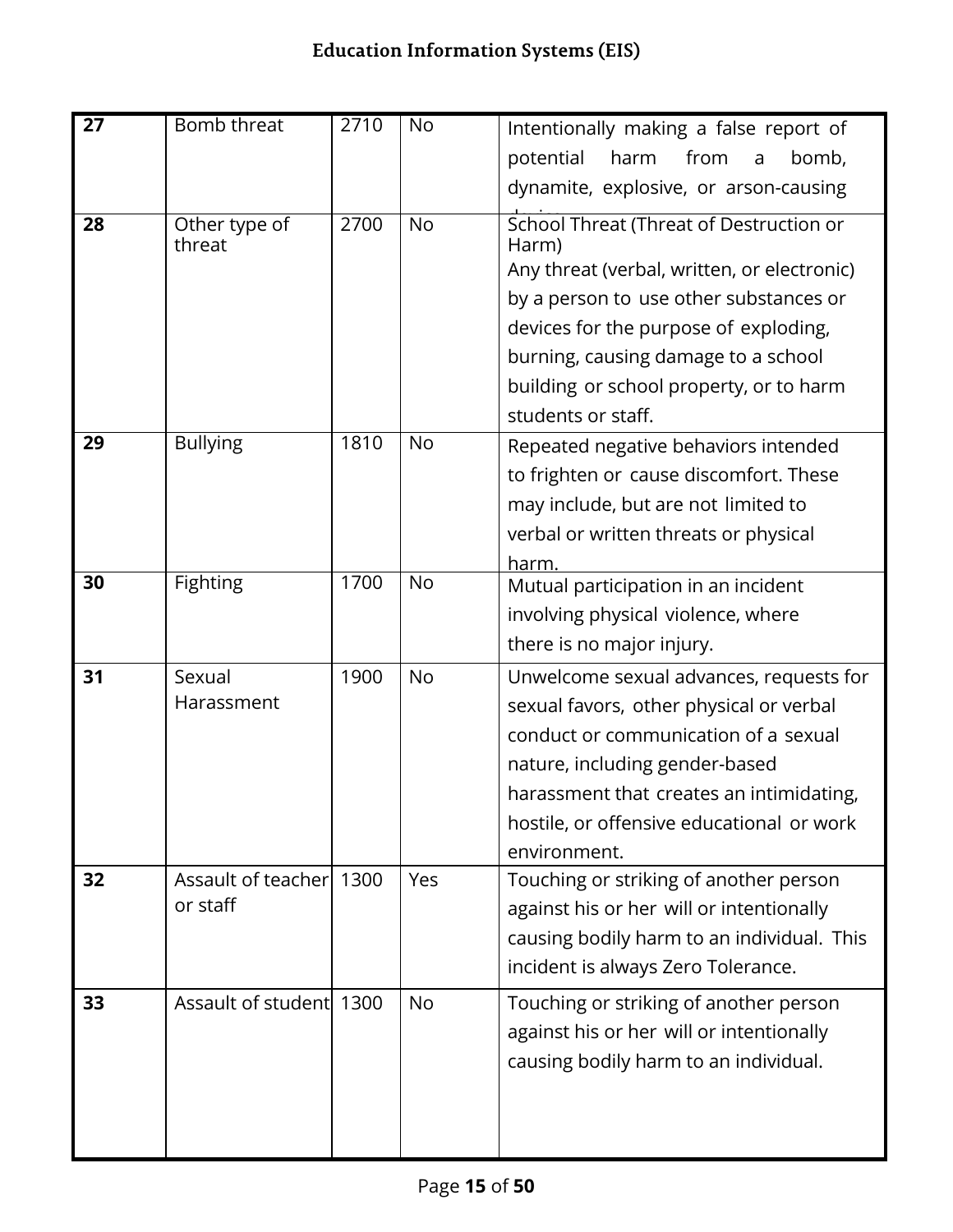| 34 | Sexual Assault                               | 2800 | <b>No</b>  | Oral, anal, or vaginal penetration forcibly or<br>against the person's will or where the victim is<br>incapable of giving consent. Includes rape,<br>fondling, indecent liberties, child molestation,<br>and sodomy. |
|----|----------------------------------------------|------|------------|----------------------------------------------------------------------------------------------------------------------------------------------------------------------------------------------------------------------|
| 35 | Aggravated<br>assault of teacher<br>or staff | 1300 | <b>Yes</b> | Touching or striking of another person<br>against his or her will or intentionally<br>causing serious bodily harm to an<br>individual. This incident is always Zero<br>Tolerance.                                    |
| 36 | Aggravated<br>assault of<br>student          | 1300 | <b>No</b>  | Touching or striking of another person<br>against his or her will or intentionally<br>causing serious bodily harm to an<br>individual.                                                                               |
| 37 | Attempted<br>homicide                        | N/A  | <b>No</b>  | Attempting to kill a human being.                                                                                                                                                                                    |
| 38 | Homicide                                     | 2000 | <b>No</b>  | Killing a human being.                                                                                                                                                                                               |

**NOTE: The TN Code is to be reported to and stored in EIS. The NCES Code is informational only.**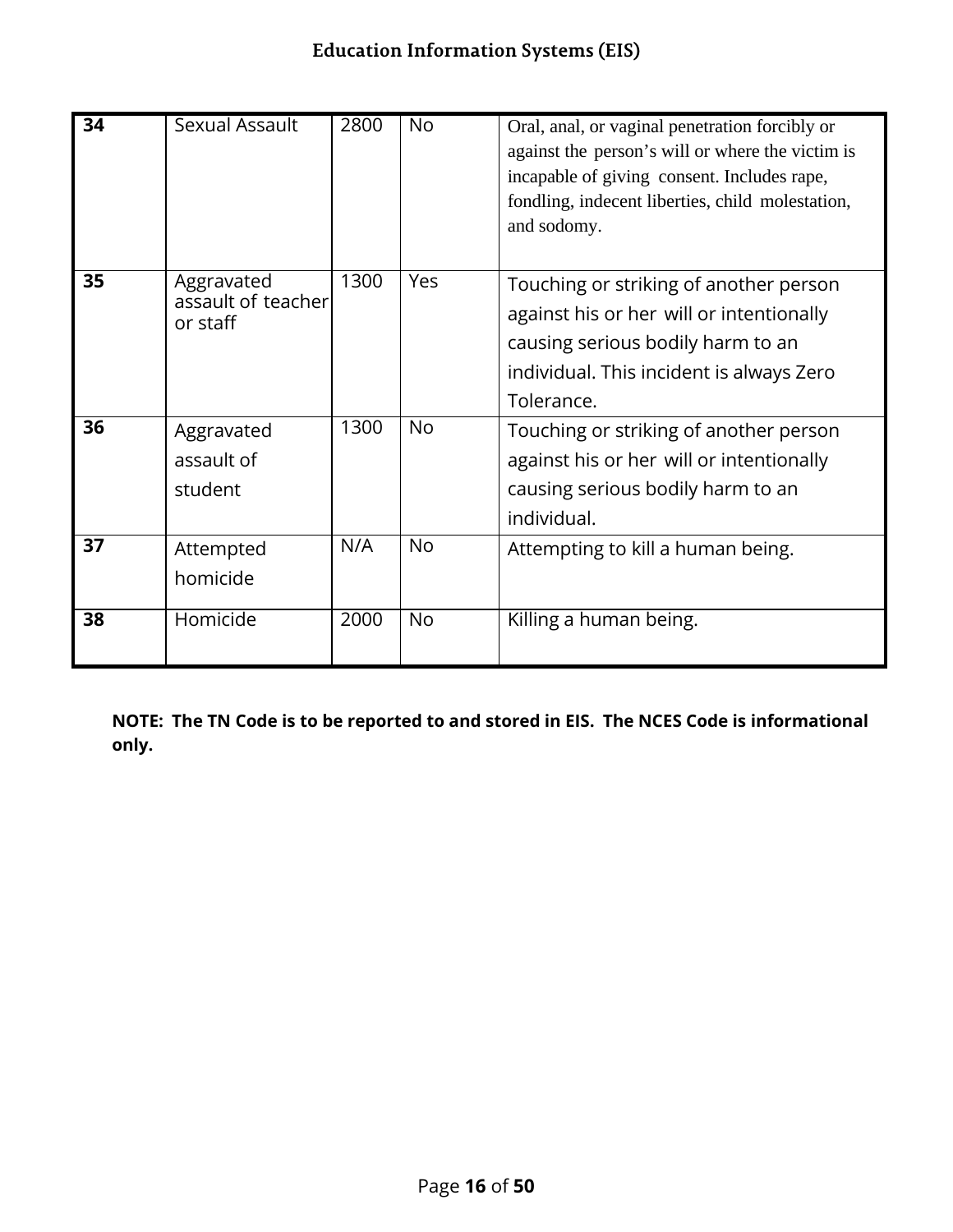<span id="page-16-0"></span>

| Code | Description                                             | Definition                                                                                                                                                                                                                                                                                                                                                                                                                                                                                                                      |
|------|---------------------------------------------------------|---------------------------------------------------------------------------------------------------------------------------------------------------------------------------------------------------------------------------------------------------------------------------------------------------------------------------------------------------------------------------------------------------------------------------------------------------------------------------------------------------------------------------------|
| 00   | Dropout, under 18                                       | Dropout, under 18. Transfers to Adult HS, GED program or Job<br>Corps should be coded as dropouts.                                                                                                                                                                                                                                                                                                                                                                                                                              |
| 01   | Dropout, 18 and over                                    | Dropout, 18 and Over Transfers to Adult HS, GED program or<br>Job Corps should be coded as dropouts                                                                                                                                                                                                                                                                                                                                                                                                                             |
| 02   | Withdrawn to state                                      | Withdrawals should be limited to transfers to institutions run by<br>Children's Services. This code only applies when a student is<br>withdrawn from school and placed in a state institution that provides<br>educational services such as a DCS run Youth Development Center or<br>group home containing an in-house school. Do not use this<br>withdrawal code when a student in DCS custody drops out of school.<br>Additionally, an age waiver signed by DCS does not exempt a student<br>from being counted as a dropout. |
| 03   | Transferred to other<br>Tennessee school system         | Transferred to other Tennessee school system.                                                                                                                                                                                                                                                                                                                                                                                                                                                                                   |
| 04   | Transferred to other<br>school                          | Transferred to other school in same system.                                                                                                                                                                                                                                                                                                                                                                                                                                                                                     |
| 05   | Transferred out of state                                | Transferred out of state. Proof that a student actually<br>enrolled is required.                                                                                                                                                                                                                                                                                                                                                                                                                                                |
|      | 06 Transferred to non-<br>public school in<br>Tennessee | Transferred to any Tennessee non-public school contained on<br>the state list. Proof that the student actually enrolled is<br>required.                                                                                                                                                                                                                                                                                                                                                                                         |
| 07   | Doctor certified<br>withdrawal                          | Doctor certified permanent withdrawal. This code should be<br>used only for students who are so sick or incapacitated (in<br>the opinion of a physician licensed by the State Board of<br>Medical Examiners) that no return to school is anticipated<br>and the withdrawal is considered permanent. Students with a<br>temporary medical condition should be kept enrolled and<br>treated as Homebound students.                                                                                                                |
| 08   | Deceased                                                | Deceased                                                                                                                                                                                                                                                                                                                                                                                                                                                                                                                        |

#### **Appendix H - Withdrawal Codes 7/1/2014**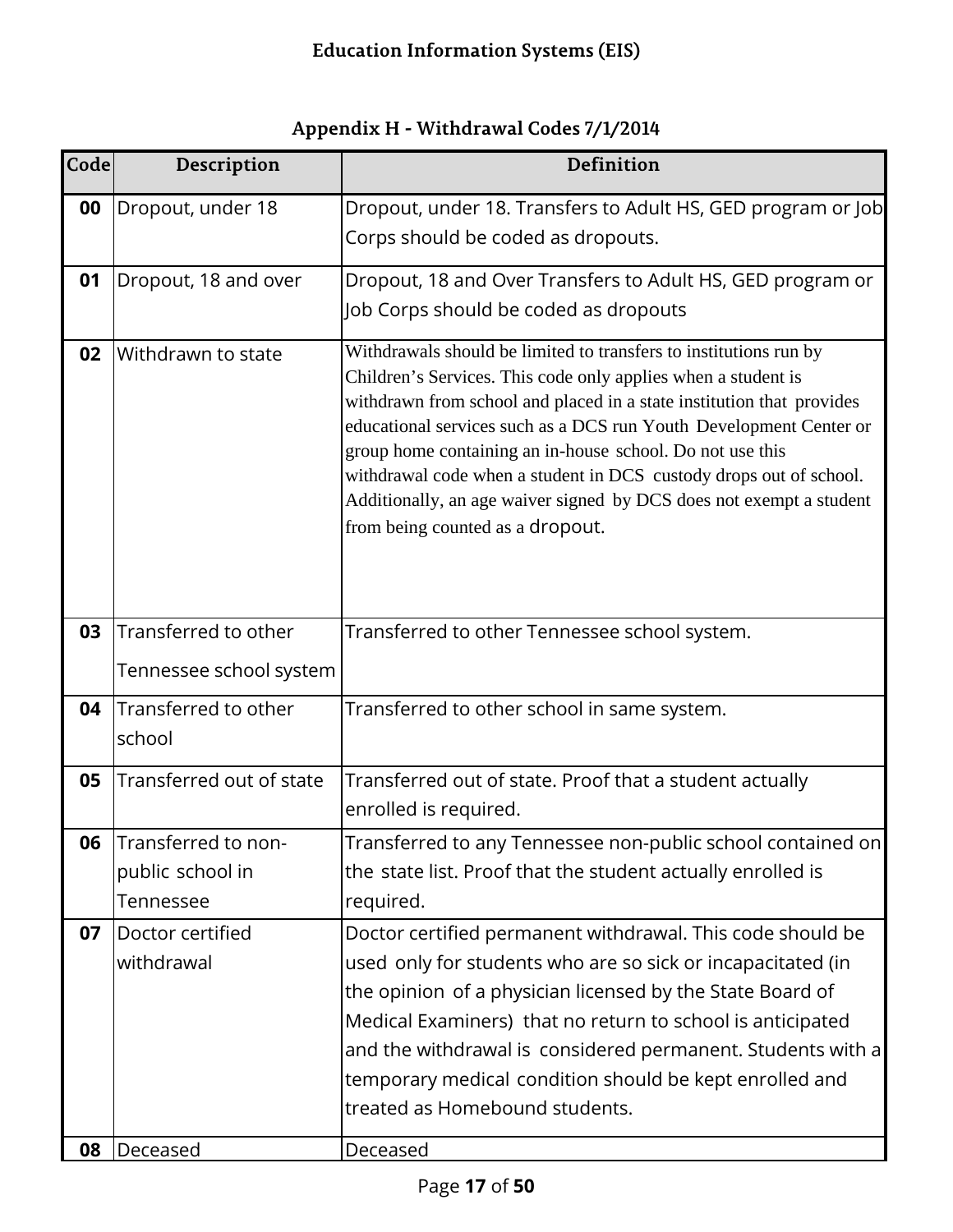| Code | Description                                                         | <b>Definition</b>                                                                                                                                                                                                                                                                                                                                                                          |
|------|---------------------------------------------------------------------|--------------------------------------------------------------------------------------------------------------------------------------------------------------------------------------------------------------------------------------------------------------------------------------------------------------------------------------------------------------------------------------------|
| 09   | Code no longer used                                                 | Code no longer used                                                                                                                                                                                                                                                                                                                                                                        |
| 10   | Withdrawn to a home                                                 | Withdrawn to a home school (Formal intent to register must                                                                                                                                                                                                                                                                                                                                 |
|      | school; Pre-K withdrawn                                             | be on file); Pre-K withdrawn per parent request.                                                                                                                                                                                                                                                                                                                                           |
| 11   | Court Order                                                         | Court Order, or other government mandated placement. This should<br>be used only in cases in which a court forbids a student from<br>attending school. Copy of court order or judge's decision must be<br>on file.                                                                                                                                                                         |
| 12   | Early Graduate                                                      | A student who receives a regular high school diploma in less<br>than four years                                                                                                                                                                                                                                                                                                            |
| 13   | Permanent dismissal from<br>Tennessee's voluntary pre-k<br>program. | Permanent dismissal from Tennessee's voluntary pre-k program. The<br>program provider must provide to the State a written request and<br>justification for permanent dismissal of any child from the pre-k<br>program. No child is to be permanently dismissed without consultation<br>between and agreement of the grantee and the Tennessee Department<br>of Education.                  |
| 14   | Withdrawn under the                                                 | Withdrawn to enroll in another school within the district                                                                                                                                                                                                                                                                                                                                  |
|      | public school choice                                                | under the provisions for public school choice in accordance<br>with Title 1, part A, Section 1116.                                                                                                                                                                                                                                                                                         |
| 15   | TEIS transition, not                                                | TEIS transition, not eligible for special education services.                                                                                                                                                                                                                                                                                                                              |
|      | eligible for special                                                | Young child (assigned to Grade P3) transitioning from                                                                                                                                                                                                                                                                                                                                      |
|      | education services                                                  | Tennessee Early Intervention Services withdrawn because<br>child determined to be not eligible for special education<br>services.                                                                                                                                                                                                                                                          |
| 16   | Permanent withdrawal<br>of a special education<br>student           | A special education student, who has been awarded a<br>completion document, and entitled to continue their<br>education due to Free Appropriate Public Education (FAPE)<br>requirement. This withdrawal is only to be used when the<br>student is withdrawing permanently; it is not to be used to<br>indicate the end of year action when a student is returning<br>the next school year. |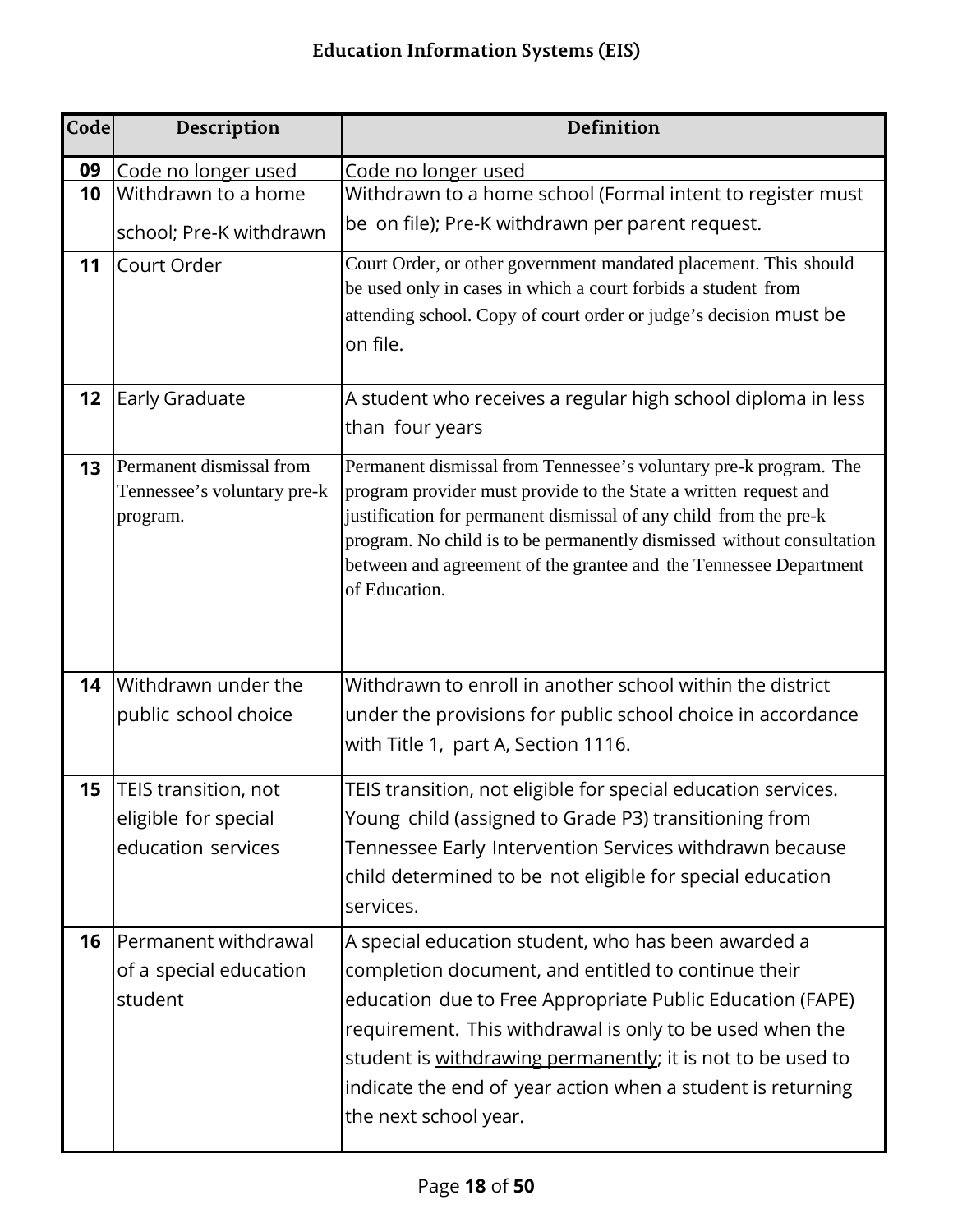| <b>Code</b> | Description                                                    | <b>Definition</b>                                                                                                                                                                               |
|-------------|----------------------------------------------------------------|-------------------------------------------------------------------------------------------------------------------------------------------------------------------------------------------------|
|             | Student withdrawal<br>to online school<br>Inot in<br>Tennessee | Students who withdraw from traditional bricks and mortar<br>to enroll in an online school where the content is delivered<br>via the Internet <b>and</b> the school is not located in Tennessee. |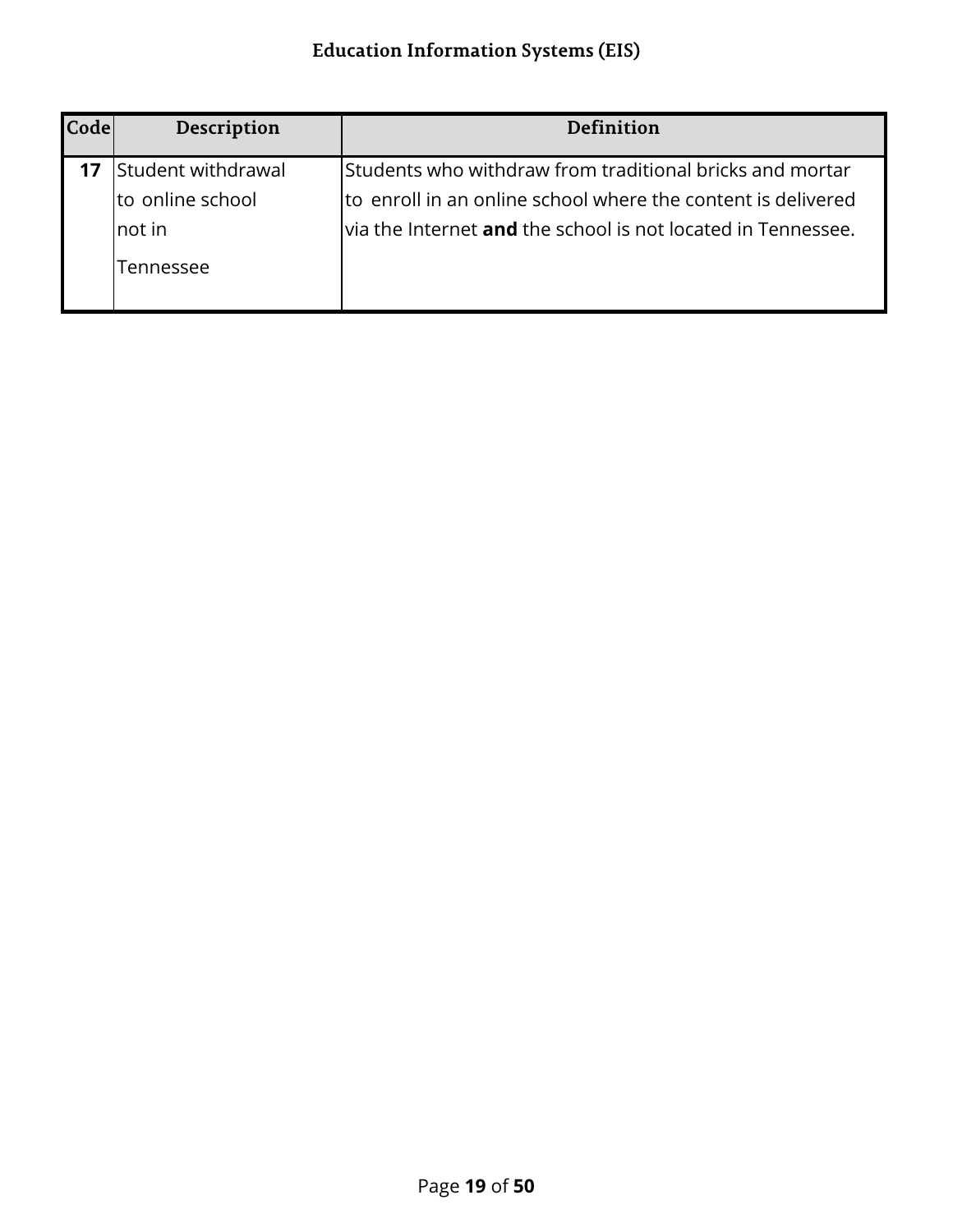<span id="page-19-0"></span>

| Code           | <b>Teacher Assignments/Positions Description</b>                 |
|----------------|------------------------------------------------------------------|
| EA             | <b>Elementary Art Specialist</b><br>$\bullet$                    |
| EP             | <b>Elementary Physical Education Specialist</b><br>$\bullet$     |
| <b>EM</b>      | <b>Elementary Music Specialist</b><br>$\bullet$                  |
| <b>ET</b>      | <b>Elementary Computer Technology Specialist</b><br>$\bullet$    |
| <b>PK</b>      | Pre-Kindergarten / Preschool<br>$\bullet$                        |
| KG             | Kindergarten<br>$\bullet$                                        |
| G <sub>1</sub> | Grade 1<br>$\bullet$                                             |
| G <sub>2</sub> | Grade 2<br>$\bullet$                                             |
| G <sub>3</sub> | Grade 3<br>$\bullet$                                             |
| G <sub>4</sub> | Grade 4<br>$\bullet$                                             |
| G5             | Grade 5<br>$\bullet$                                             |
| G <sub>6</sub> | Grade 6<br>$\bullet$                                             |
| G7<br>G8       | Grade 7<br>$\bullet$                                             |
| SG             | Grade 8<br>$\bullet$                                             |
| <b>FD</b>      | Grades 9-12<br>$\bullet$<br><b>Federally Funded</b><br>$\bullet$ |
|                | <b>Consulting Teacher</b><br>$\bullet$                           |
| cc             | Grades K-3                                                       |
| <b>CE</b>      | Grades K-8<br>$\bullet$                                          |
| <b>CM</b>      | Grades 6, 7, 8                                                   |
| <b>CS</b>      | Grades 9-12                                                      |
| CO             | <b>Special Education</b><br>$\bullet$                            |
|                | <b>Title I Reading</b><br>$\bullet$                              |
| <b>RC</b>      | Grades K-3                                                       |
| <b>RE</b>      | Grades K-8                                                       |
| <b>RM</b>      | Grades 6, 7, 8<br>$\bullet$                                      |
|                | <b>Title I Language Arts</b><br>$\bullet$                        |
| LC             | Grades K-3                                                       |
| <b>LE</b>      | Grades K-8                                                       |
|                |                                                                  |
| LM             | Grades 6, 7, 8                                                   |
| <b>LS</b>      | Grades 9-12                                                      |
|                | <b>Title I Math</b><br>$\bullet$                                 |
| <b>MC</b>      | Grades K-3                                                       |
| <b>ME</b>      | Grades K-8                                                       |
| МM             | Grades 6, 7, 8                                                   |
| <b>MS</b>      | Grades 9-12                                                      |

# **Appendix I - Staff Assignments/Positions 2/22/2016**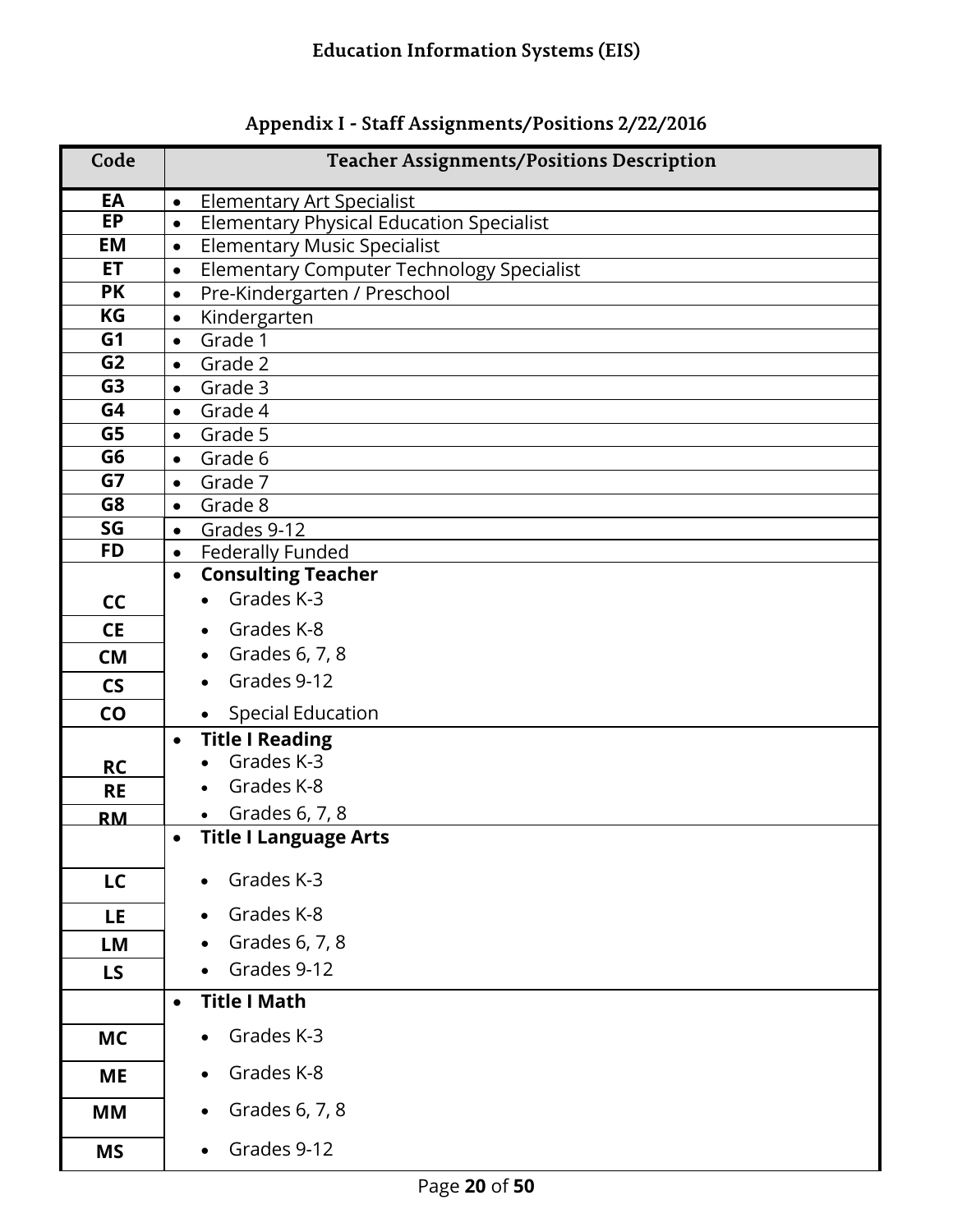| Code         | <b>Teacher Assignments/Positions Description</b>                                 |
|--------------|----------------------------------------------------------------------------------|
| ΤT           | <b>Team Teaching</b><br>$\bullet$                                                |
| <b>VT</b>    | Vocational                                                                       |
| <b>UN</b>    | University<br>$\bullet$                                                          |
| <b>SU</b>    | Substitute<br>$\bullet$                                                          |
| <b>RO</b>    | <b>ROTC</b><br>$\bullet$                                                         |
| <b>ST</b>    | Speech Program, Special Education<br>$\bullet$                                   |
| IG           | Intellectually Gifted, Special Education<br>$\bullet$                            |
| $\mathbf{L}$ | Language Program, Special Education<br>$\bullet$                                 |
| <b>MP</b>    | Modified Program, Special Education<br>$\bullet$                                 |
| <b>CP</b>    | Comprehensive Program, Special Education<br>$\bullet$                            |
| <b>VP</b>    | Vision Program, Special Education<br>$\bullet$                                   |
| <b>HP</b>    | Hearing/Deaf Program, Special Education<br>$\bullet$                             |
| <b>AT</b>    | Alternative School<br>$\bullet$                                                  |
|              | <b>In-School Suspension</b><br>$\bullet$                                         |
| <b>SE</b>    | Grades K - 8                                                                     |
| <b>SM</b>    | Grades 6, 7, 8                                                                   |
| <b>SS</b>    | Grades 9 - 12                                                                    |
| LL           | Limited Language Proficient Note: No longer used as of 2016-17<br>$\bullet$      |
| <b>DL</b>    | <b>Distance Learning</b><br>$\bullet$                                            |
| AD           | Adult high school/program teacher, GED+2 Teacher<br>$\bullet$                    |
| IT           | <b>Inclusion Teacher</b><br>$\bullet$                                            |
| <b>EL</b>    | <b>ESL Teacher (Replaces "Limited Language Proficient" Code LL)</b><br>$\bullet$ |
| <b>SK</b>    | <b>Special Education Pre-K</b><br>$\bullet$                                      |

#### **Code Administrative Assignments / Positions Description**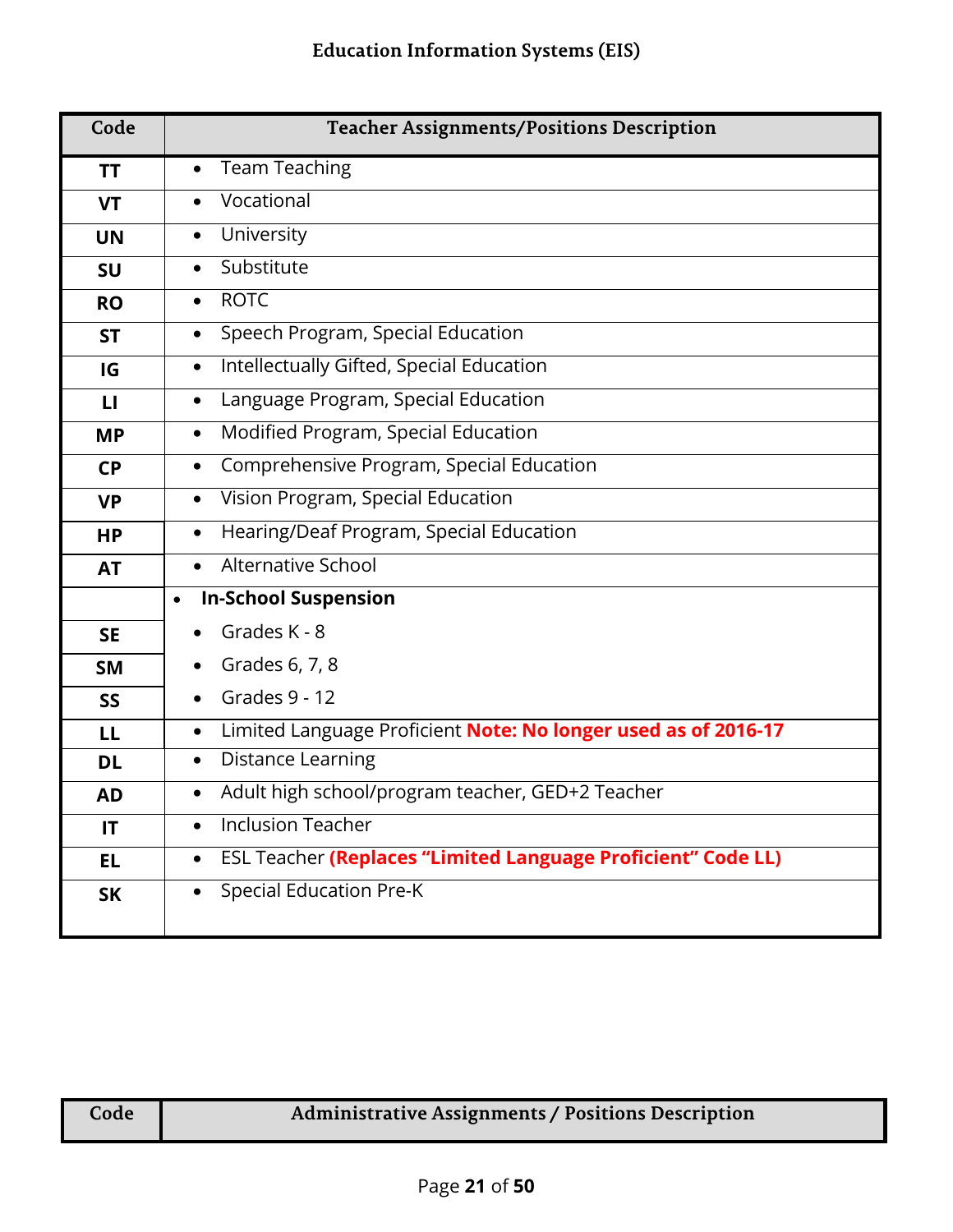| Code      | <b>Administrative Assignments / Positions Description</b>   |
|-----------|-------------------------------------------------------------|
|           | <b>Supervising Principal</b><br>$\bullet$                   |
| <b>PE</b> | Grades K-8 w / 225 or more students                         |
| <b>PM</b> | Grades 6, 7, 8 w / 225 or more students<br>$\bullet$        |
| <b>PS</b> | Grades 9-12 w / 225 or more students                        |
| <b>PP</b> | Grades K-12 w / 225 or more students                        |
| <b>PV</b> | Vocational Ed Supervisory Position w / 225 or more students |
| PO        | Special Education w / 225 or more students<br>$\bullet$     |
| <b>PF</b> | Grades K-8 w / 224 or less students<br>$\bullet$            |
| <b>PN</b> | Grades 6, 7, 8 w / 224 or less students<br>$\bullet$        |
| PG        | Grades 9-12 w / 224 or less students<br>$\bullet$           |
| <b>PQ</b> | Grades K-12 w / 224 or less students<br>$\bullet$           |
| <b>PW</b> | Vocational Ed Supervisory Position w / 224 or less students |
| <b>PR</b> | Special Education w / 224 or less students                  |
|           | <b>Teaching Principal</b>                                   |
| <b>TE</b> | Grades K-8 w / 225 or more students                         |
| <b>TM</b> | Grades 6, 7, 8 w / 225 or more students<br>$\bullet$        |
| <b>TS</b> | Grades 9-12 w / 225 or more students                        |
| ΤP        | Grades K-12 w / 225 or more students                        |
| TV        | Vocational Ed Supervisory Position w / 225 or more students |
| ΤO        | Special Education w / 225 or more students                  |
| <b>TF</b> | Grades K-8 w / 224 or less students                         |
| TN        | Grades 6, 7, 8 w / 224 or less students                     |
| ΤG        | Grades 9-12 w / 224 or less students                        |
| <b>TQ</b> | Grades K-12 w / 224 or less students                        |
| TW        | Vocational Ed Supervisory Position w / 224 or less students |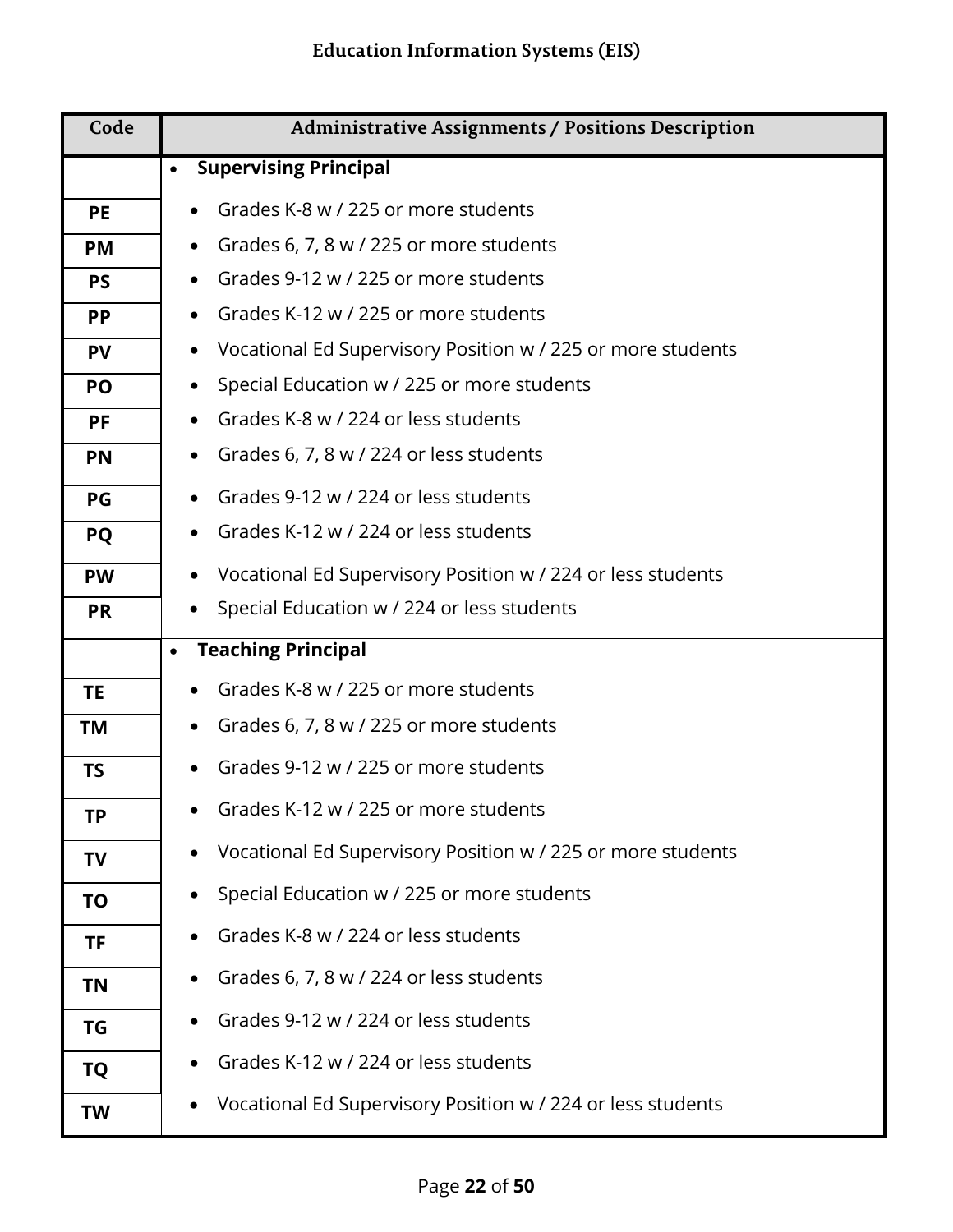| Code      | <b>Administrative Assignments / Positions Description</b>            |
|-----------|----------------------------------------------------------------------|
| <b>TR</b> | Special Education w / 224 or less students                           |
|           | <b>Assistant Principal</b><br>$\bullet$                              |
| <b>AE</b> | Grades K-8                                                           |
| <b>AM</b> | Grades 6, 7, 8                                                       |
| <b>AS</b> | Grades 9-12                                                          |
| <b>AP</b> | Grades K-12                                                          |
| AV        | <b>Vocational Ed Supervisory Position</b>                            |
| <b>AO</b> | <b>Special Education</b>                                             |
| <b>LB</b> | Library Media Specialist<br>$\bullet$                                |
| LF        | Library Media Specialist (K-8) w / 399 or less students<br>$\bullet$ |
|           | <b>Guidance Counselor</b><br>$\bullet$                               |
| <b>GE</b> | Grades K-8                                                           |
| GM        | Grades 6, 7, 8                                                       |
| GS        | Grades 9-12                                                          |

| Code      | <b>System-Wide Assignments / Positions Description</b> |
|-----------|--------------------------------------------------------|
| <b>DS</b> | Superintendent / Director<br>$\bullet$                 |
| <b>SW</b> | <b>School Social Worker</b><br>$\bullet$               |
|           | <b>Supervisor of Instruction</b><br>$\bullet$          |
| EI        | Elementary                                             |
| <b>SI</b> | Secondary<br>$\bullet$                                 |
| BI        | Elementary/Secondary                                   |
|           | <b>Psychologist</b><br>$\bullet$                       |
| <b>GP</b> | General<br>$\bullet$                                   |
| <b>SP</b> | <b>Special Education</b><br>$\bullet$                  |
| TC        | Title I Supervisor<br>$\bullet$                        |
| ES        | <b>Special Education Supervisor</b>                    |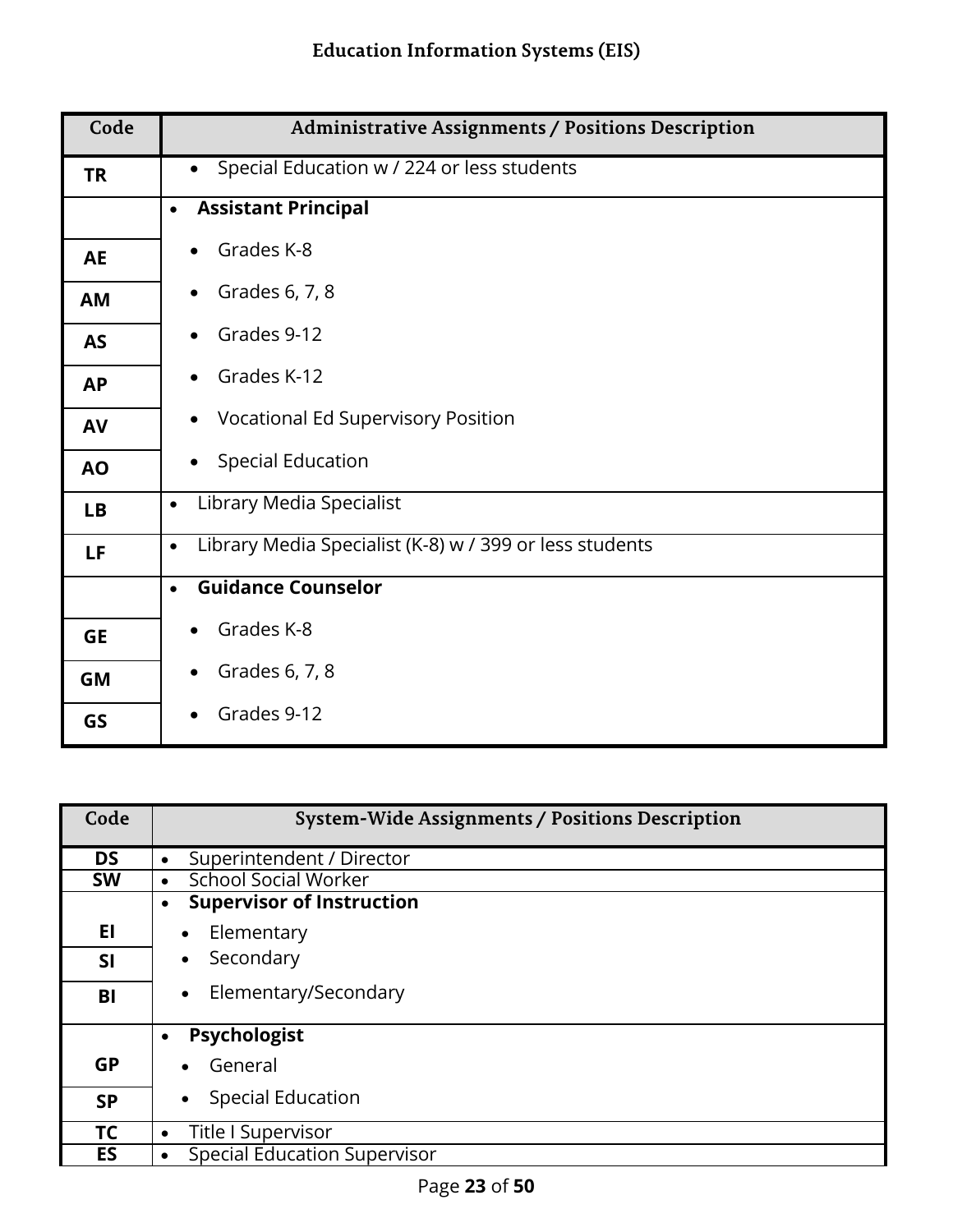| VO | Vocational Director/Supervisor  |
|----|---------------------------------|
|    | Speech-Language Hearing Teacher |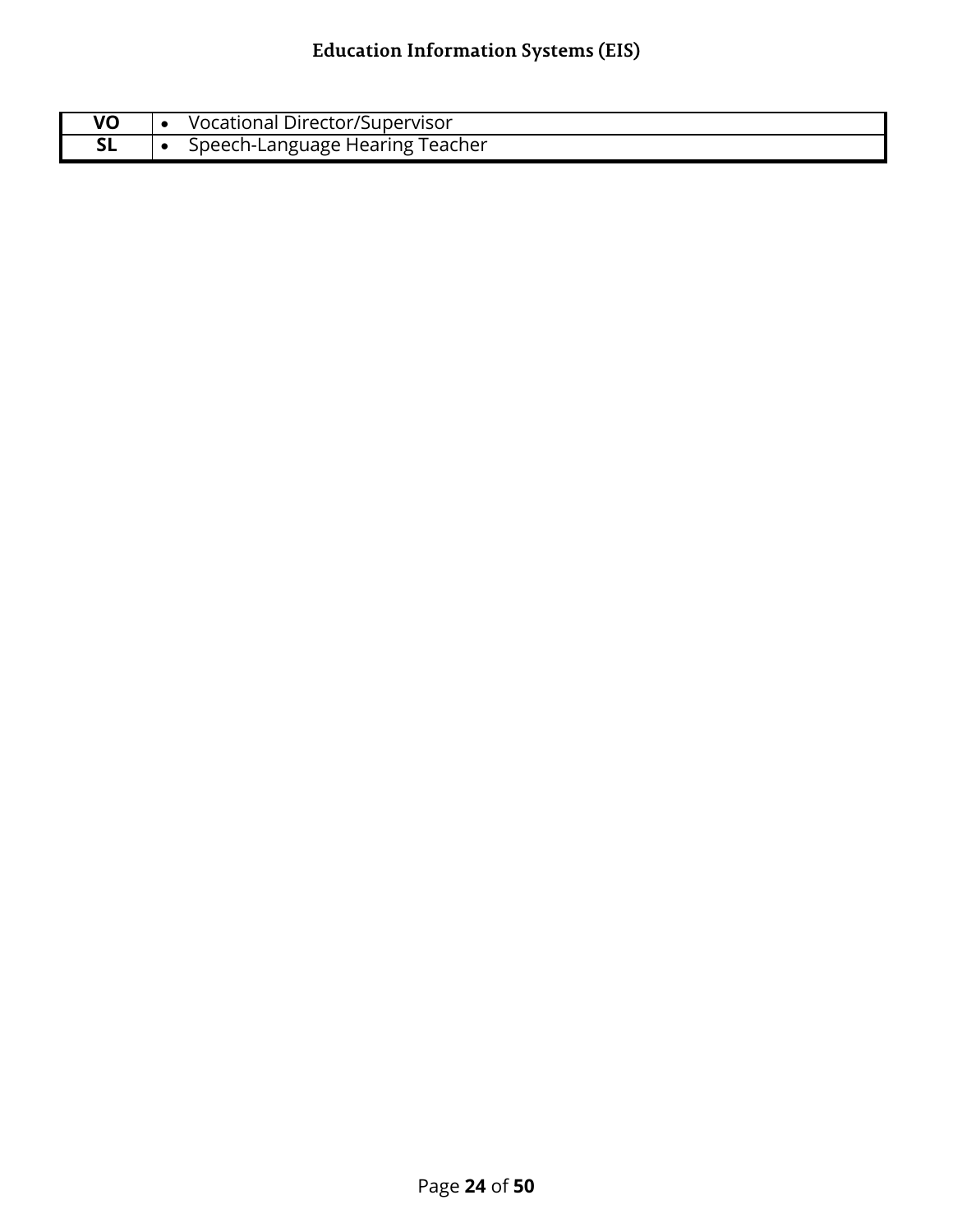<span id="page-24-0"></span>

| <b>Document Code</b> | <b>Completion Document Description</b>       |
|----------------------|----------------------------------------------|
|                      | Regular Diploma                              |
| 3                    | <b>Special Education Diploma</b>             |
| 4                    | High School Certificate                      |
| 5                    | No diploma, Senior but did not complete      |
| 6                    | <b>GED</b>                                   |
|                      | Occupational Diploma – (Valid as of 2015-16) |

#### **Appendix J – Completion Documents 2/22/2016**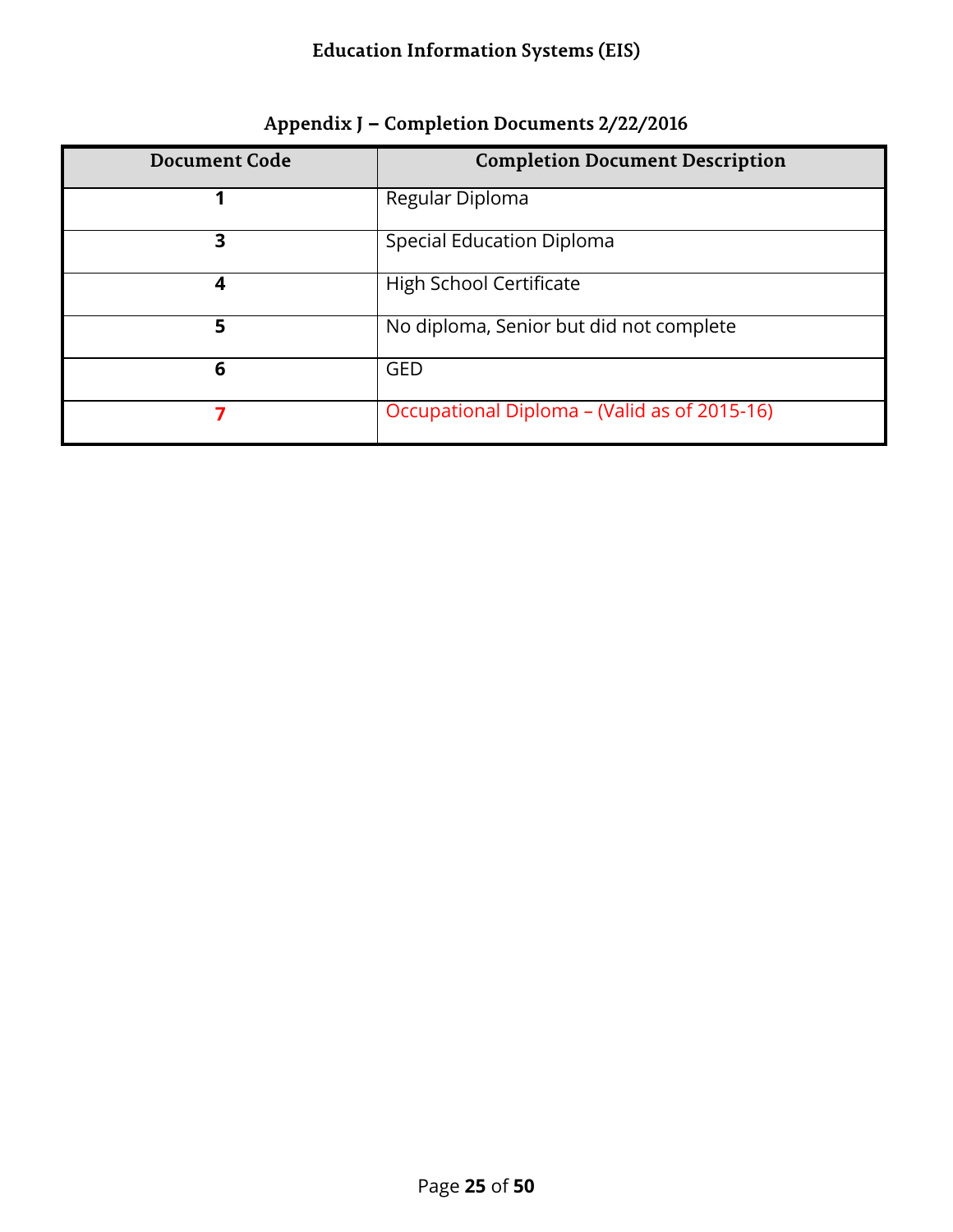#### **Appendix K - Class Section Day of the Week Duration 5/16/00**

<span id="page-25-0"></span>Student Management Software packages will be required to calculate the amount of time a class is scheduled to meet each day until the class scheduling pattern repeats and report an average of the time the class is scheduled for each day over a one week period. If the class takes place during different periods for the weekly cycles, report the periods assigned the first week of the schedule pattern. The duration should exclude time for lunch if it occurs during the class section. When calculating the average, half adjust the calculated number to the next whole number of minutes. Examples:

| <b>Actual Class Schedule 1:</b> |        |         |           |          |        |
|---------------------------------|--------|---------|-----------|----------|--------|
| Week 1:                         | Monday | Tuesday | Wednesday | Thursday | Friday |
| Duration (Minutes)              | 60     |         | 60        |          | 60     |
| Week 2:                         | Monday | Tuesday | Wednesday | Thursday | Friday |
| Duration (Minutes)              |        | 60      |           | 60       |        |

| <b>Reported Average Class Schedule 1:</b> |        |         |           |          |        |
|-------------------------------------------|--------|---------|-----------|----------|--------|
|                                           | Monday | Tuesdav | Wednesday | Thursday | Friday |
| Duration (Minutes)                        | 30     | 30      | 30        | 30       | 30     |

| <b>Actual Class Schedule 2:</b> |        |         |           |          |        |
|---------------------------------|--------|---------|-----------|----------|--------|
| Week 1:                         | Monday | Tuesday | Wednesday | Thursday | Friday |
| Duration (Minutes)              | 50     |         | 50        |          | 50     |
| Week 2:                         | Monday | Tuesday | Wednesday | Thursday | Friday |
| Duration (Minutes)              |        | 50      |           | 50       |        |
| Week 3:                         | Monday | Tuesday | Wednesday | Thursday | Friday |
| Duration (Minutes)              | 50     |         | 50        |          | 100    |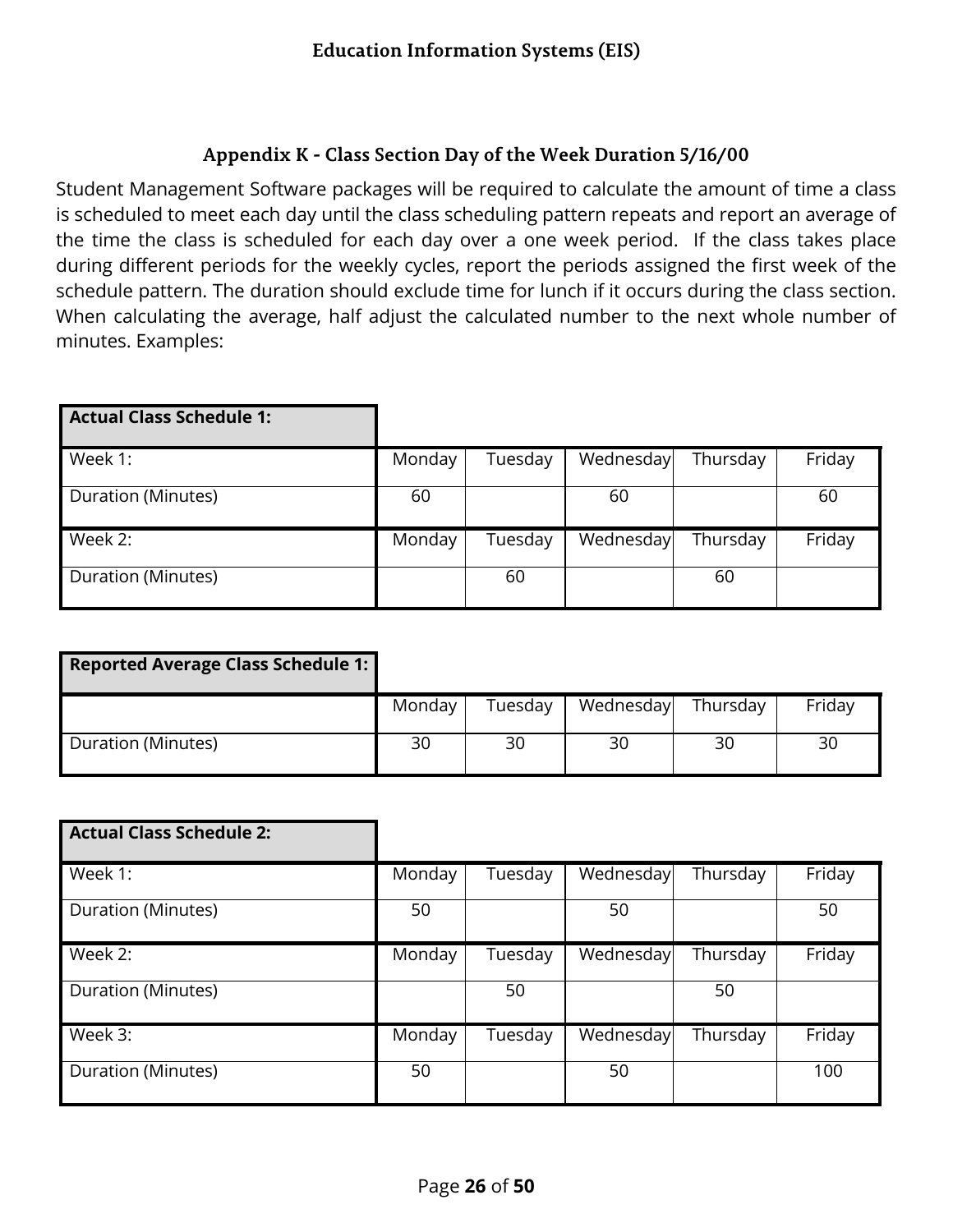| <b>Reported Average Class Schedule 2:</b> |        |         |           |          |        |
|-------------------------------------------|--------|---------|-----------|----------|--------|
|                                           | Monday | Tuesday | Wednesday | Thursday | Friday |
| Duration (Minutes)                        | 33     | 17      | 33        | 17       | 50     |
| <b>Actual Class Schedule 3:</b>           |        |         |           |          |        |
| Week 1:                                   | Monday | Tuesday | Wednesday | Thursday | Friday |
| Duration (Minutes)                        | 60     |         | 60        |          | 60     |
| Week 2:                                   | Monday | Tuesday | Wednesday | Thursday | Friday |
| Duration (Minutes)                        | 60     | 60      |           |          | 120    |

| <b>Reported Average Class Schedule 3:</b> |        |         |           |          |        |
|-------------------------------------------|--------|---------|-----------|----------|--------|
|                                           | Monday | Tuesday | Wednesday | Thursday | Friday |
| Duration (Minutes)                        | 60     | 30      | 30        |          | 90     |

| <b>Actual Class Schedule 4:</b> |        |         |           |          |        |
|---------------------------------|--------|---------|-----------|----------|--------|
| Week 1:                         | Monday | Tuesday | Wednesday | Thursday | Friday |
| Duration (Minutes)              | 90     |         | 90        |          | 90     |
| Week 2:                         | Monday | Tuesday | Wednesday | Thursday | Friday |
| Duration (Minutes)              |        | 90      |           | 90       |        |

Lunch occurs for 30 minutes during the class. It should be subtracted from the duration.

| <b>Reported Average Class Schedule 4:</b> |        |         |           |          |        |
|-------------------------------------------|--------|---------|-----------|----------|--------|
|                                           | Monday | Tuesday | Wednesday | Thursday | Friday |
| Duration (Minutes)                        | 30     | 30      | 30        | 30       | 30     |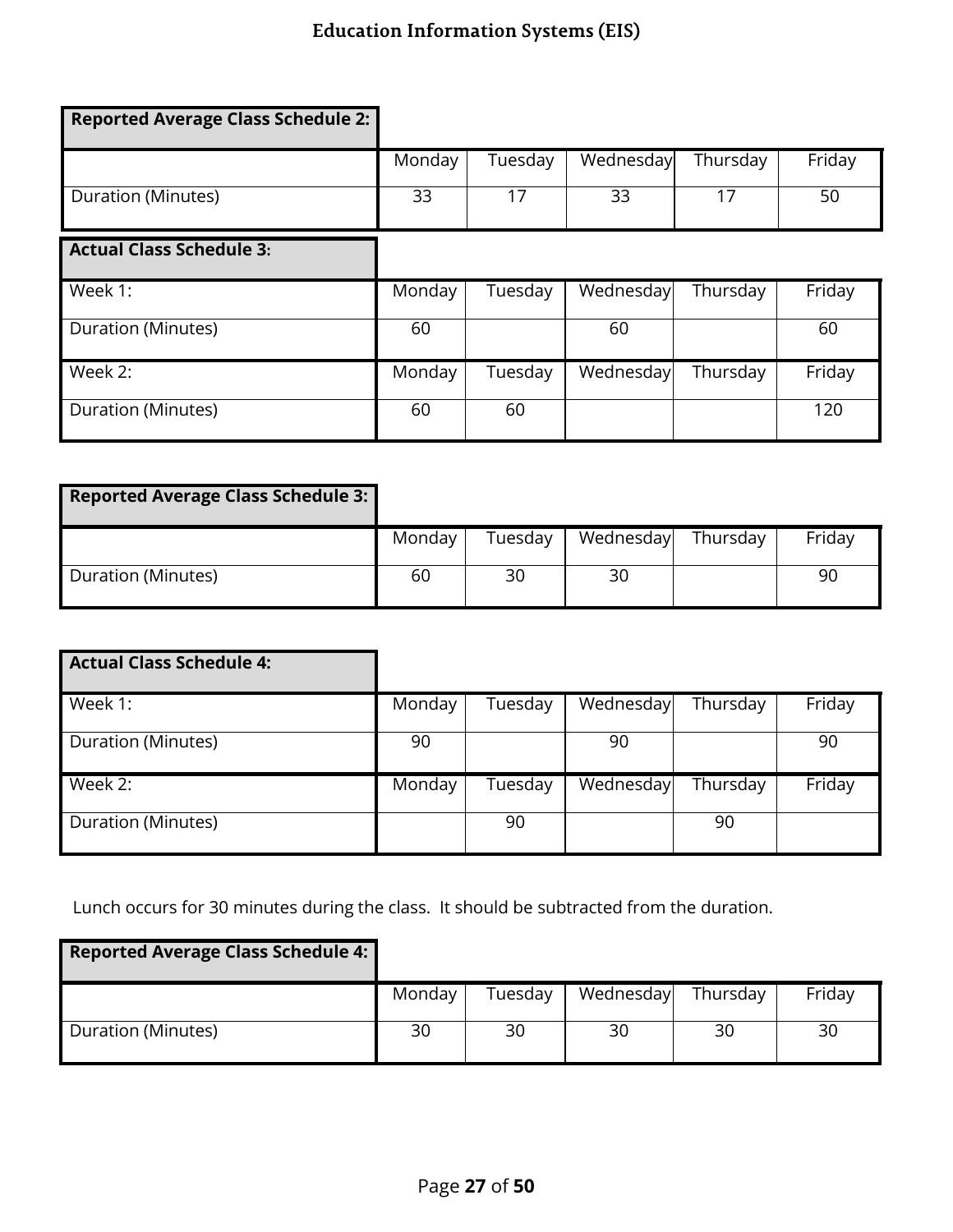<span id="page-27-0"></span>

| <b>Grade Code</b>       | <b>Instructional Grade Description</b>    |
|-------------------------|-------------------------------------------|
| <b>P3</b>               | 3 Year Old Pre-Kindergarten or Pre-School |
| <b>P4</b>               | 4 Year Old Pre-Kindergarten or Pre-School |
| $\overline{\mathsf{K}}$ | Kindergarten                              |
| 01                      | <b>First Grade</b>                        |
| 02                      | Second Grade                              |
| 03                      | <b>Third Grade</b>                        |
| 04                      | Fourth Grade                              |
| $\overline{05}$         | <b>Fifth Grade</b>                        |
| 06                      | Sixth Grade                               |
| $\overline{07}$         | Seventh Grade                             |
| 08                      | <b>Eighth Grade</b>                       |
| 09                      | Ninth Grade                               |
| 10                      | <b>Tenth Grade</b>                        |
| $\overline{11}$         | Eleventh Grade                            |
| 12                      | <b>Twelfth Grade</b>                      |
| T1                      | First Grade - Transitional                |
| <b>T2</b>               | Second Grade - Transitional               |
| $\overline{13}$         | Third Grade - Transitional                |
| <b>T4</b>               | Fourth Grade - Transitional               |
| T <sub>5</sub>          | Fifth Grade - Transitional                |
| T <sub>6</sub>          | Sixth Grade - Transitional                |
| <b>T7</b>               | Seventh Grade - Transitional              |

#### **Appendix L - Instructional Grade 12/8/2011**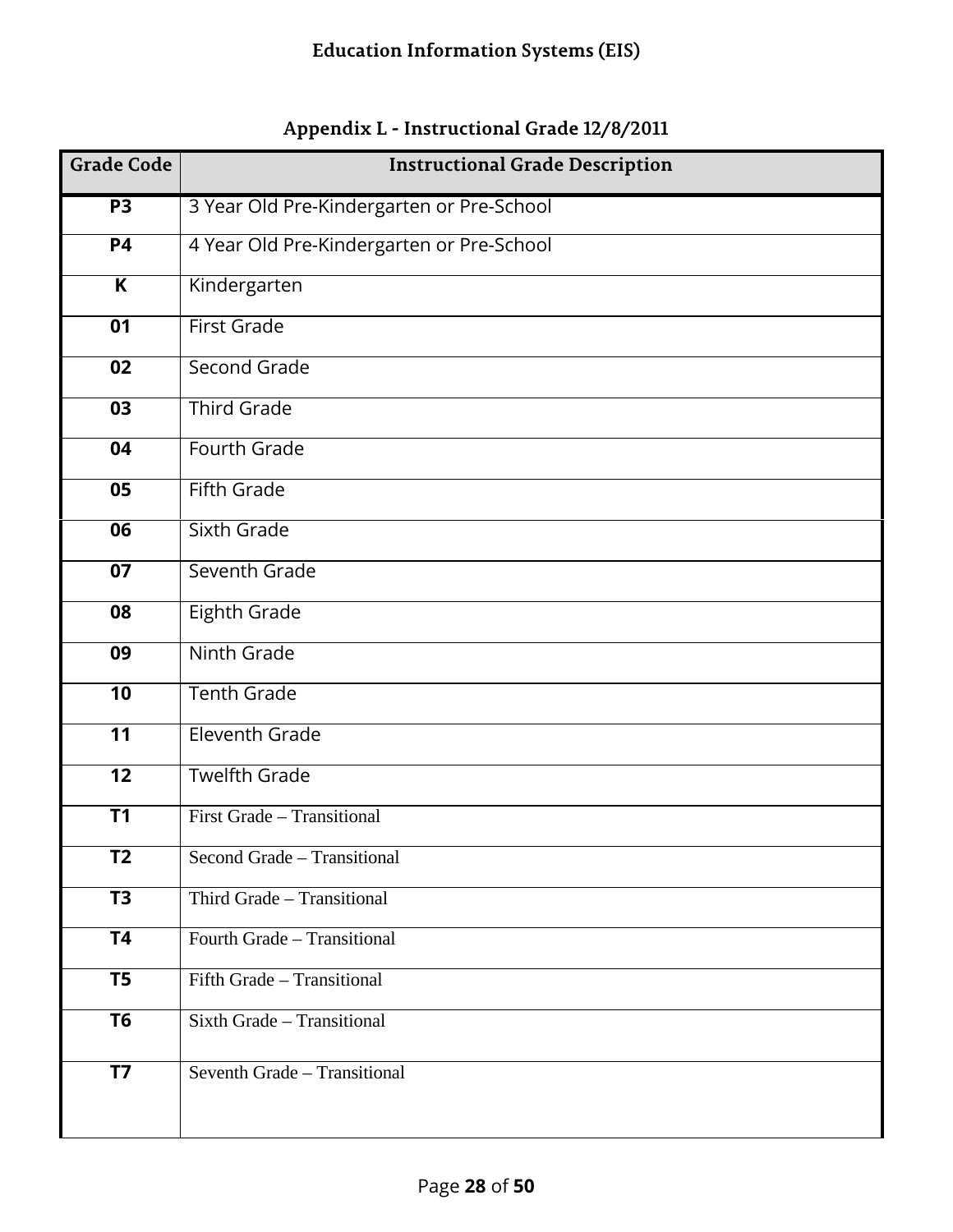| <b>Grade Code</b> | <b>Instructional Grade Description</b> |
|-------------------|----------------------------------------|
| T8                | Eighth Grade - Transitional            |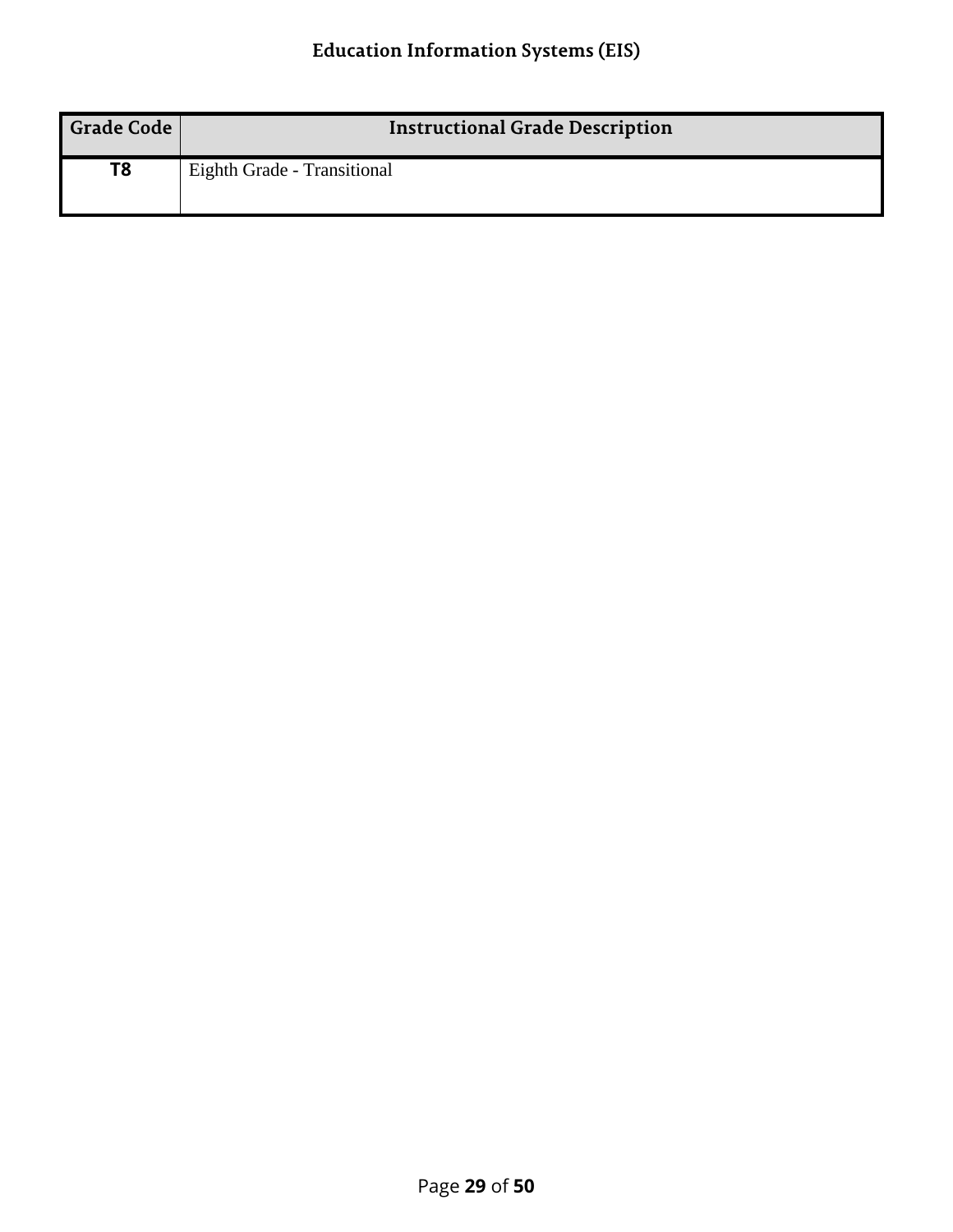<span id="page-29-0"></span>

| Option | <b>Primary Option Codes</b> | <b>Possible Secondary Option Codes</b> |
|--------|-----------------------------|----------------------------------------|
|        |                             |                                        |
| າ      |                             |                                        |
|        |                             | 1, 2, 3                                |
|        |                             | 1, 2, 3, 4                             |
| 5      |                             | 1, 2, 3, 4, 5                          |
| 6      |                             | 1, 2, 3, 4                             |
|        |                             | 1, 2, 3                                |
| 8      |                             | None                                   |
| 9      |                             | None                                   |
| 10     |                             | None                                   |

**Appendix M - Special Education Option Codes 5/16/00**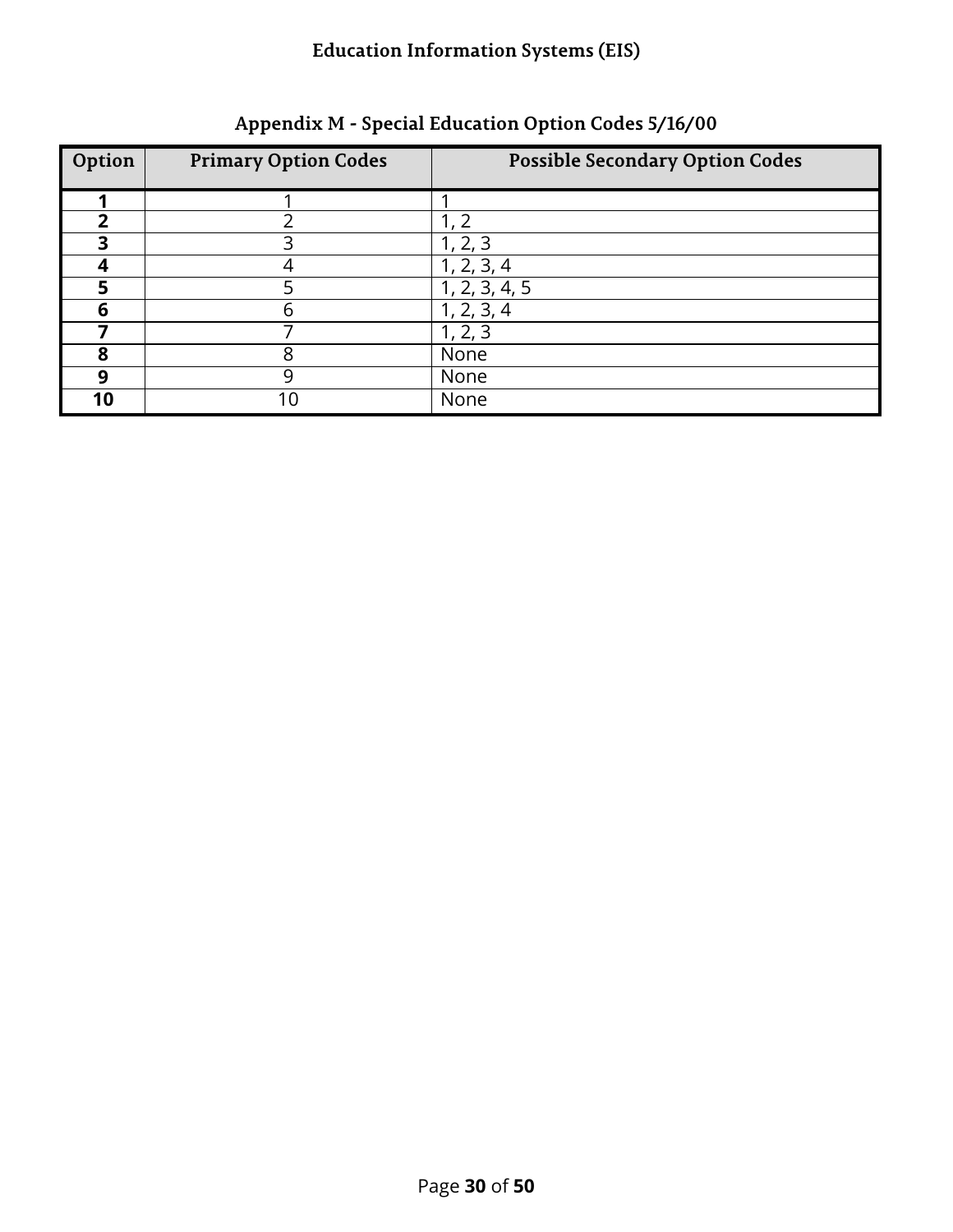#### **Appendix N – Special Education Disability Codes 4/14/2015**

<span id="page-30-0"></span>**Disability Level Codes**

| <b>Disability Level</b> | <b>Disability Level Description</b> |
|-------------------------|-------------------------------------|
|                         | <b>Primary Disability</b>           |
|                         | Secondary Disability                |

**Primary and Secondary Disability Codes**

| <b>Disability Code</b>   | <b>Disability Description</b>         |
|--------------------------|---------------------------------------|
| 01                       | <b>Specific Learning Disabilities</b> |
| 02                       | <b>Intellectual Disability</b>        |
| 03                       | <b>Intellectually Gifted</b>          |
| 04                       | <b>Speech Impairments</b>             |
| 05                       | Language Impairments                  |
| 06                       | <b>Emotional Disturbance</b>          |
| 07                       | Autism                                |
| 08                       | Other - Health Impairments            |
| 09                       | <b>Orthopedic Impairments</b>         |
| 10                       | Deafness                              |
| $\overline{11}$          | <b>Hearing Impairments</b>            |
| 12                       | <b>Blind</b>                          |
| 13                       | Visual Impairments                    |
| 14                       | Deaf-Blindness                        |
| $\overline{15}$          | <b>Multiple Disabilities</b>          |
| $\overline{\mathbf{16}}$ | <b>Functional Delay</b>               |
| 17                       | Developmental Delay                   |
| $\overline{18}$          | Traumatic Brain Injury                |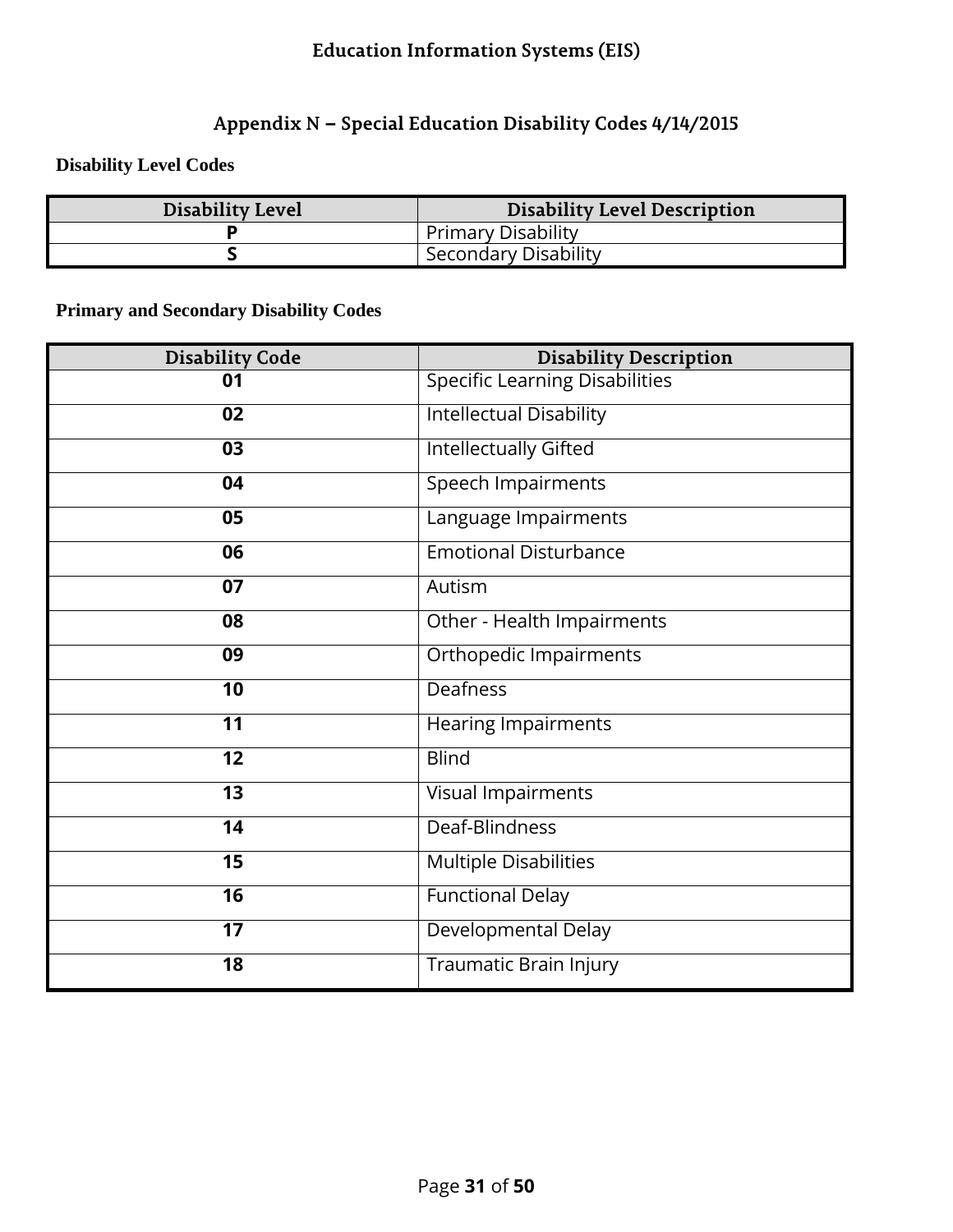# **Appendix P – Language Codes 4-14-2015**

<span id="page-31-0"></span>

| Language Code | Language                    |
|---------------|-----------------------------|
| abk           | Abkhazian                   |
| ace           | Achinese                    |
| ach           | Acoli                       |
| ada           | Adangme                     |
| ady           | Adygei                      |
| ady           | Adyghe                      |
| aar           | Afar                        |
| afh           | Afrihili                    |
| afr           | <b>Afrikaans</b>            |
| afa           | Afro-Asiatic (Other)        |
| aka           | Akan                        |
| akk           | <b>Akkadian</b>             |
| alb/sqi*      | <b>Albanian</b>             |
| ale           | Aleut                       |
| alg           | Algonquian languages        |
| tut           | Altaic (Other)              |
| amh           | <b>Amharic</b>              |
| apa           | Apache languages            |
| ara           | Arabic                      |
| arg           | Aragonese                   |
| arc           | Aramaic                     |
| arp           | Arapaho                     |
| arn           | Araucanian                  |
| arw           | Arawak                      |
| arm/hye*      | Armenian                    |
| art           | Artificial (Other)          |
| asm           | <b>Assamese</b>             |
| ast           | Asturian                    |
| ath           | Athapascan languages        |
| aus           | <b>Australian languages</b> |
| map           | Austronesian (Other)        |
| ava           | Avaric                      |
| ave           | Avestan                     |
| awa           | Awadhi                      |
| aym           | <u>Aymara</u>               |
| aze           | Azerbaijani                 |
| ast           | <b>Bable</b>                |
| <u>ban</u>    | <b>Balinese</b>             |
| <u>bat</u>    | Baltic (Other)              |
| <b>bal</b>    | Baluchi                     |
| <u>bam</u>    | <b>Bambara</b>              |
| bai           | Bamileke languages          |
| bad           | Page 32 of 50               |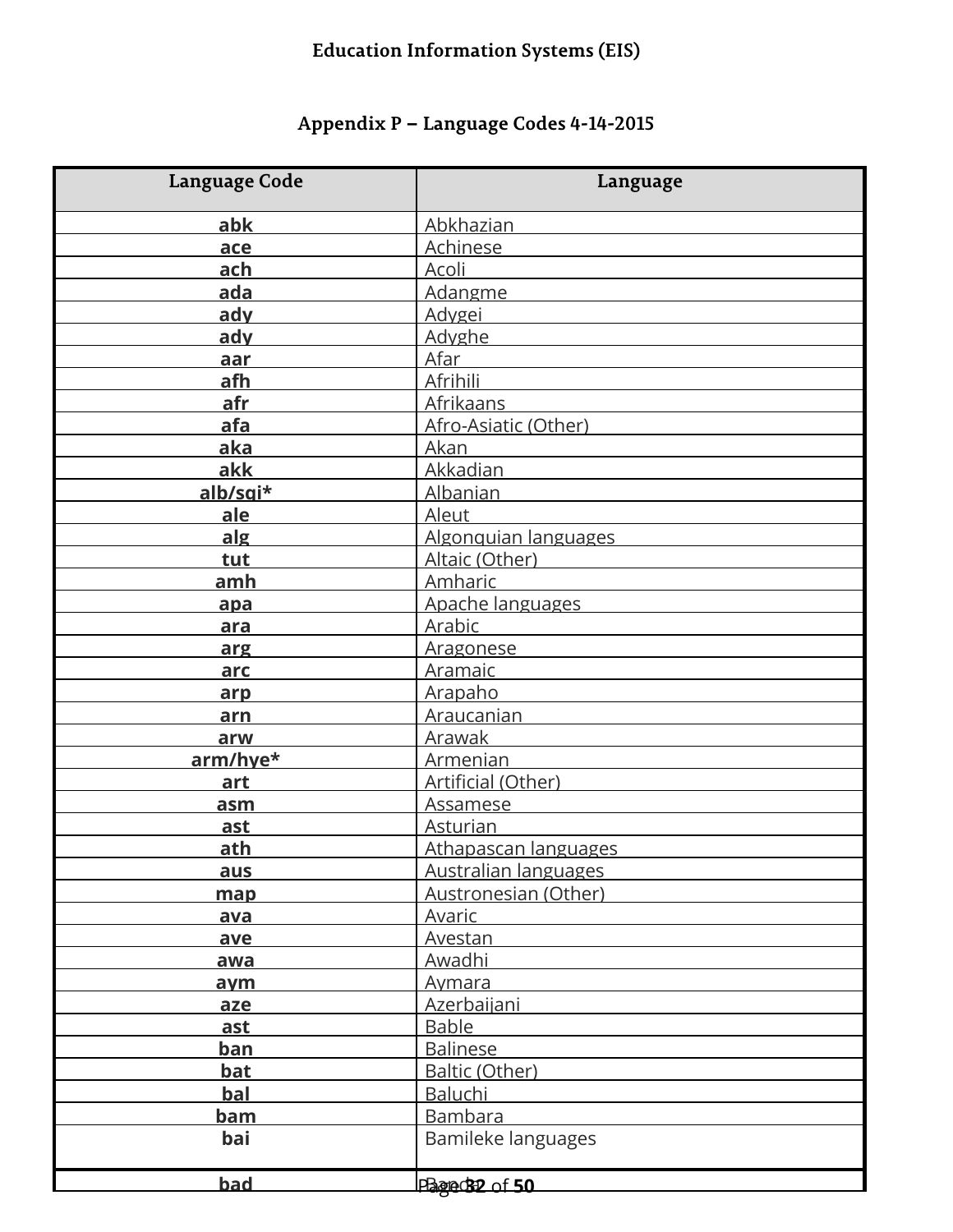| <b>bnt</b> | Bantu (Other)                   |
|------------|---------------------------------|
| <b>bas</b> | <b>Basa</b>                     |
| <b>bak</b> | <b>Bashkir</b>                  |
| bag/eus*   | <b>Basque</b>                   |
| btk        | Batak (Indonesia)               |
| bei        | <b>Beja</b>                     |
| <b>bel</b> | <b>Belarusian</b>               |
| <u>bem</u> | Bemba                           |
| <u>ben</u> | Bengali; ben                    |
| ber        | Berber (Other)                  |
| bho        | Bhojpuri                        |
| bih        | <b>Bihari</b>                   |
| bik        | <b>Bikol</b>                    |
| <u>byn</u> | <b>Bilin</b>                    |
| bin        | <b>Bini</b>                     |
| <b>bis</b> | <b>Bislama</b>                  |
| byn        | <b>Blin</b>                     |
| <u>nob</u> | Bokmål, Norwegian               |
| bos        | <b>Bosnian</b>                  |
| <u>bra</u> | Braj                            |
| bre        | <b>Breton</b>                   |
| bug        | <b>Buginese</b>                 |
| bul        | <b>Bulgarian</b>                |
| <u>bua</u> | <b>Buriat</b>                   |
| bur/mya*   | <b>Burmese</b>                  |
| <u>cad</u> | Caddo                           |
| car        | Carib                           |
|            | Castilian                       |
| spa        | Catalan                         |
| cat        |                                 |
| cau        | Caucasian (Other)               |
| ceb<br>cel | Cebuano                         |
|            | Celtic (Other)                  |
| cai        | Central American Indian (Other) |
| chg        | Chagatai                        |
| cmc        | Chamic languages                |
| cha        | Chamorro                        |
| <u>che</u> | Chechen                         |
| chr        | Cherokee                        |
| <u>nva</u> | Chewa                           |
| chy        | Chevenne                        |
| chb        | Chibcha                         |
| nva        | Chichewa                        |
| chi/zho*   | Chinese                         |
| <u>chn</u> | Chinook jargon                  |
| <u>chp</u> | Chipewyan                       |
|            |                                 |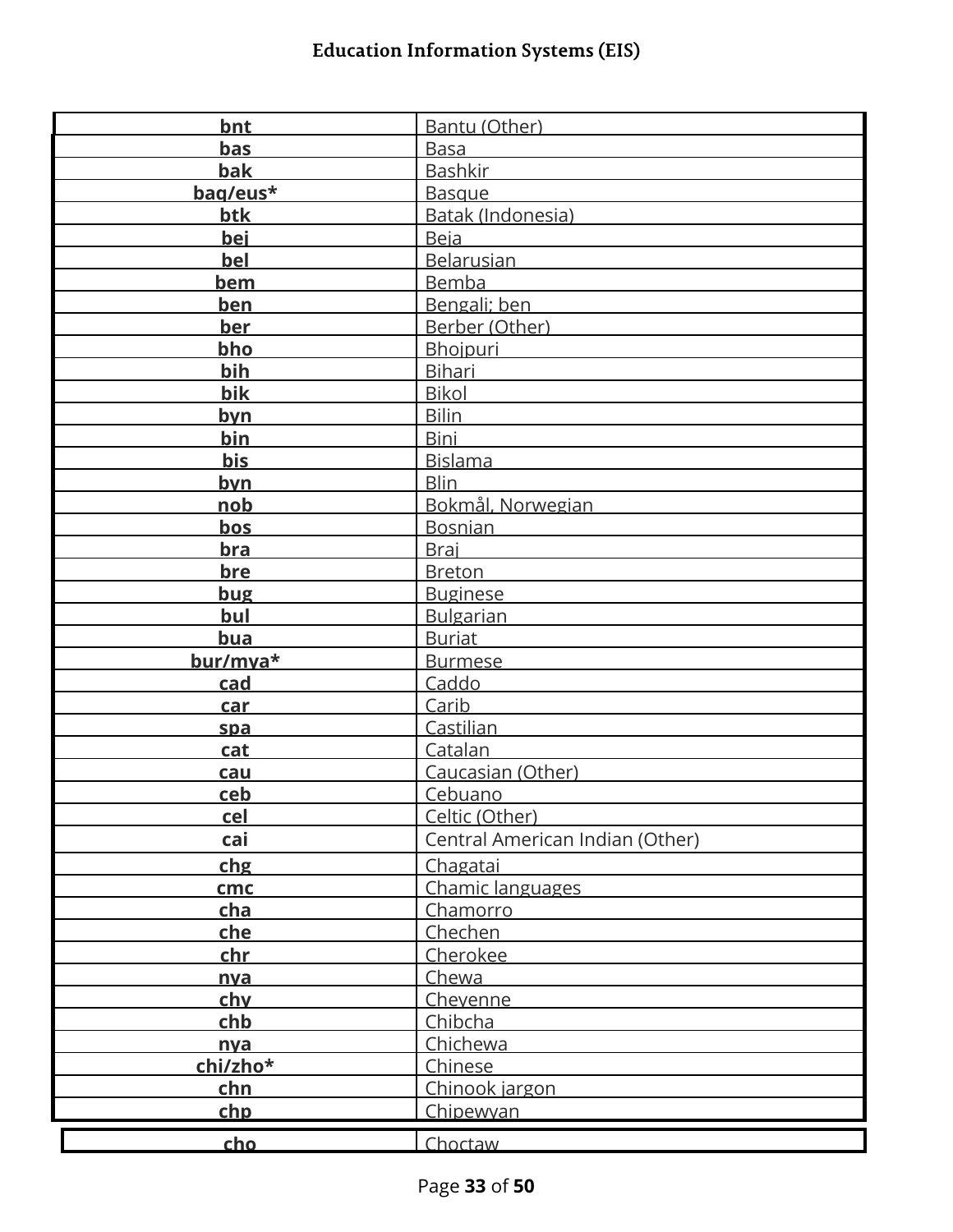| zha        | Chuang                                        |
|------------|-----------------------------------------------|
| chu        | Church Slavic                                 |
| chu        | Church Slavonic                               |
| chk        | Chuukese                                      |
| chv        | Chuvash                                       |
| <b>nwc</b> | <b>Classical Newari</b>                       |
| cop        | Coptic                                        |
| cor        | Cornish                                       |
| <b>COS</b> | Corsican                                      |
| cre        | Cree                                          |
| mus        | Creek                                         |
| crp        | Creoles and pidgins (Other)                   |
| cpe        | Creoles and pidgins, English- based (Other)   |
| cpf        | Creoles and pidgins, French- based (Other)    |
| cpp        | Creoles and pidgins, Portuguese-based (Other) |
| crh        | Crimean Tatar                                 |
| crh        | Crimean Turkish                               |
| scr/hrv*   | Croatian                                      |
| <b>CUS</b> | Cushitic (Other)                              |
| cze/ces*   | Czech                                         |
| dak        | Dakota                                        |
| dan        | Danish                                        |
| dar        | Dargwa                                        |
| day        | Dayak                                         |
| del        | Delaware                                      |
| din        | Dinka                                         |
| div        | Divehi                                        |
| doi        | Dogri                                         |
| dgr        | Dogrib                                        |
| <u>dra</u> | Dravidian (Other)                             |
| dua        | Duala                                         |
| dut/nld*   | Dutch/ Flemish                                |
| dyu        | Dyula                                         |
| dzo        | Dzongkha                                      |
| efi        | <b>Efik</b>                                   |
| egy        | Egyptian (Ancient)                            |
| eka        | Ekajuk                                        |
| <u>elx</u> | Elamite                                       |
| eng        | <b>English</b>                                |
| <b>myv</b> | Erzya                                         |
| epo        | Esperanto                                     |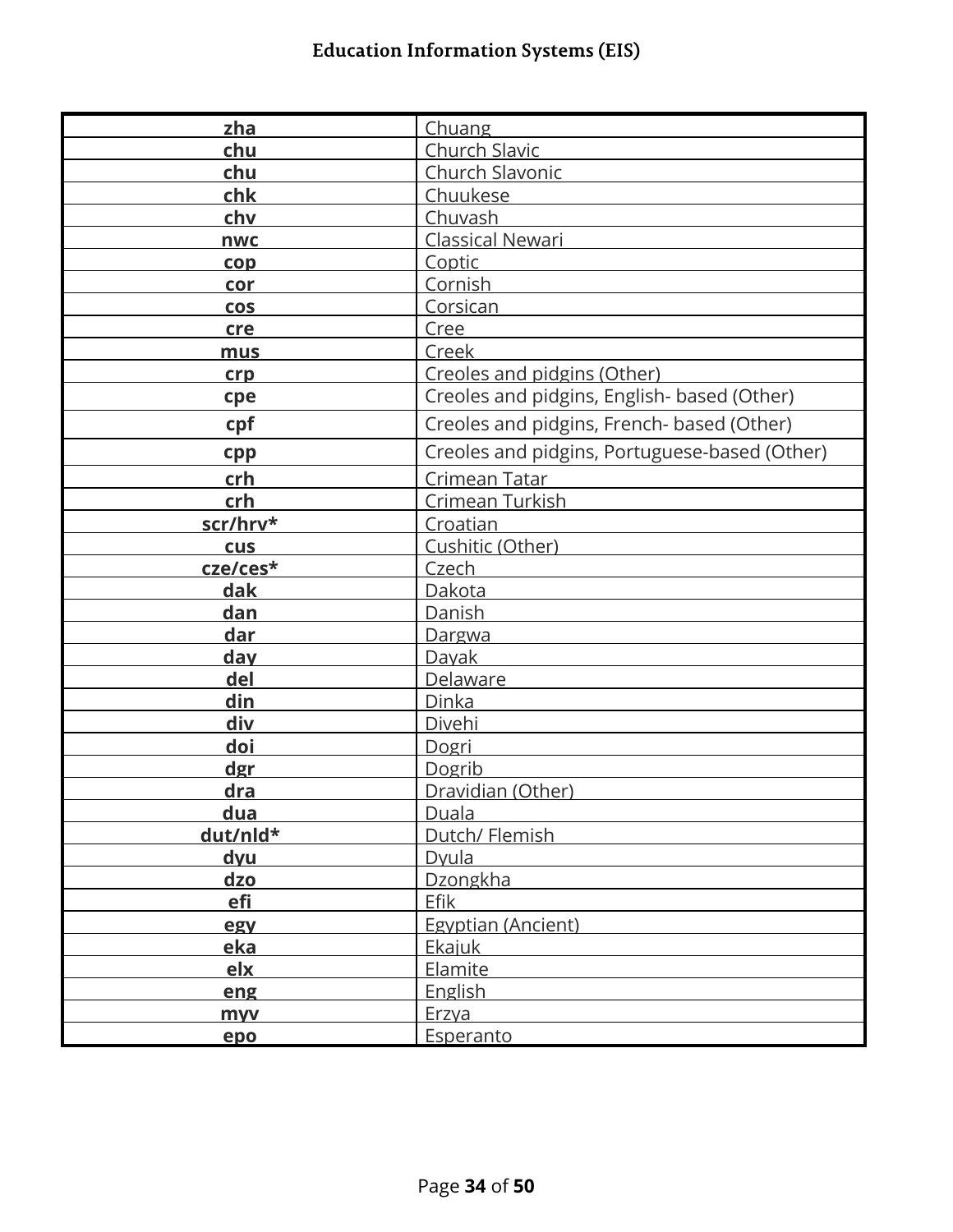| est        | Estonian                 |
|------------|--------------------------|
| ewe        | Ewe                      |
| ewo        | Ewondo                   |
| fan        | Fang                     |
| fat        | Fanti                    |
| fao        | Faroese                  |
| fij        | <b>Fijian</b>            |
| fil        | Filipino                 |
| fin        | Finnish                  |
| <b>fiu</b> | Finno-Ugrian (Other)     |
| fon        | Fon                      |
| fre/fra*   | French                   |
| fry        | Frisian                  |
| fur        | Friulian                 |
| ful        | <b>Fulah</b>             |
| gaa        | Ga                       |
| gla        | Gaelic                   |
| glg        | Gallegan                 |
| lug        | Ganda                    |
| gay        | Gayo                     |
| gba        | Gbaya                    |
| gez        | Geez                     |
| gwo/kat*   | Georgian                 |
| ger/deu*   | German                   |
| nds        | German, Low              |
| gem        | Germanic (Other)         |
| kik        | Gikuyu: Kikkuyu          |
| gil        | Gilbertese               |
| gon        | Gondi                    |
| gor        | Gorontalo                |
| got        | Gothic                   |
| grb        | Grebo                    |
| gre/ell*   | Greek, Modern (1453-)    |
| kal        | Greenlandic; Kalaallisut |
| grn        | Guarani                  |
| guj        | Gujarati                 |
| gwi        | Gwich in                 |
| hai        | Haida                    |
| <b>hat</b> | Haitian                  |
| hat        | <b>Haitian Creole</b>    |
| <u>hau</u> | Hausa                    |
| haw        | <b>Hawaiian</b>          |
| heb        | Hebrew                   |
| her        | Herero                   |
| hil        | Hiligaynon               |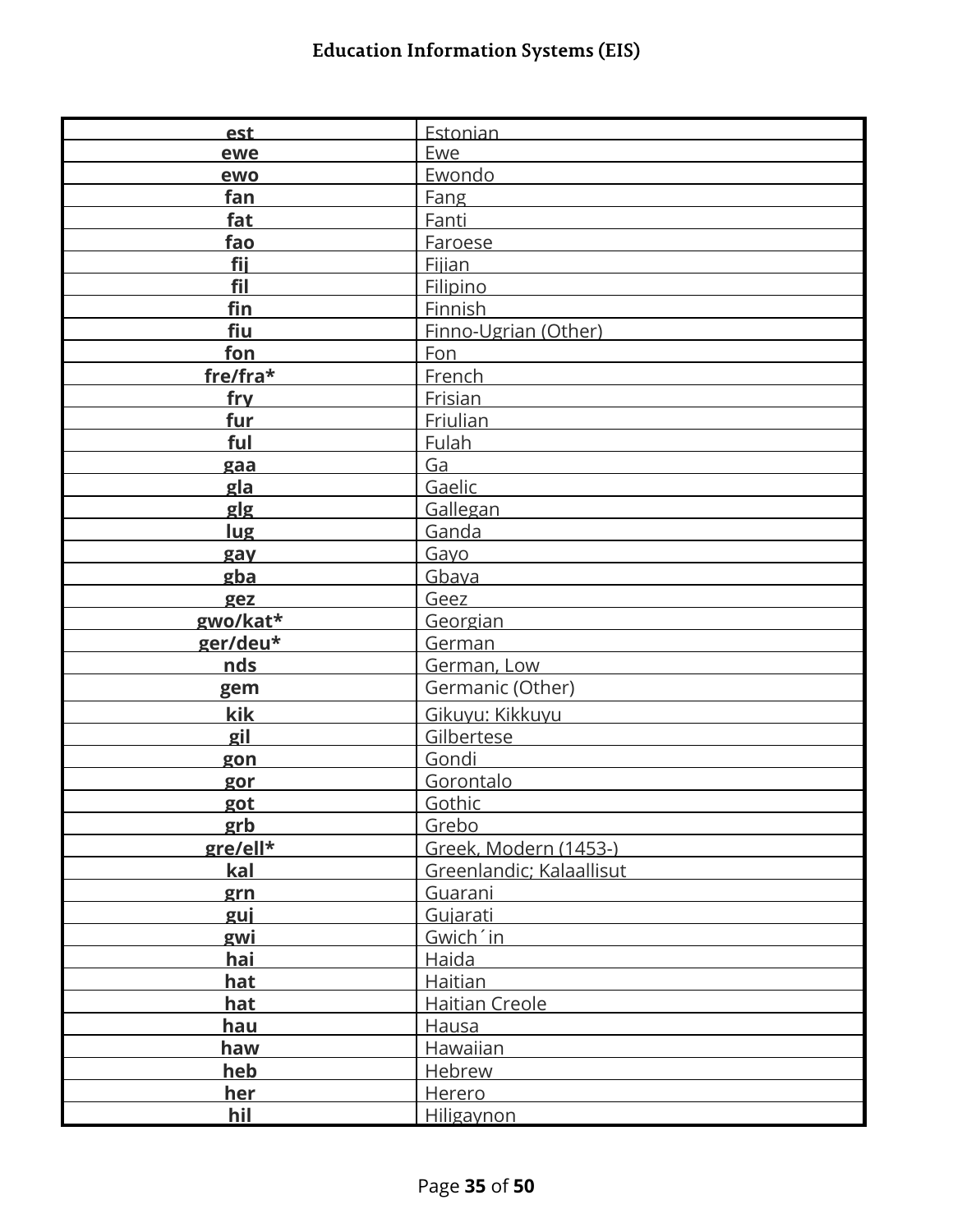| him        | Himachali                                     |
|------------|-----------------------------------------------|
| hin        | Hindi                                         |
| hmo        | Hiri Motu                                     |
| hit        | Hittite                                       |
| hmn        | Hmong                                         |
| hun        | <b>Hungarian</b>                              |
| hup        | Hupa                                          |
| iba        | Iban                                          |
| ice/isl*   | Icelandic                                     |
| ido        | Ido                                           |
| ibo        | Igbo                                          |
| <u>ijo</u> | ljo                                           |
| ilo        | <b>Iloko</b>                                  |
| smn        | <b>Inari Sami</b>                             |
| <u>inc</u> | Indic (Other)                                 |
| ine        | Indo-European (Other)                         |
| ind        | Indonesian                                    |
| inh        | Ingush                                        |
| ina        | Interlingua (International Auxiliary Language |
| ile        | Interlingue                                   |
| iku        | Inuktitut                                     |
| ipk        | Inupiag                                       |
| <u>ira</u> | Iranian (Other)                               |
| gle        | Irish                                         |
| iro        | Iroquoian languages                           |
| ita        | Italian                                       |
| <u>ipn</u> | <i>lapanese</i>                               |
| jav        | <u>lavanese</u>                               |
| jrb        | Judeo-Arabic                                  |
| ipr        | Judeo-Persian                                 |
| kbd        | <b>Kabardian</b>                              |
| <b>kab</b> | Kabyle                                        |
| kac        | <b>Kachin</b>                                 |
| kal        | Kalaallisut; Greenlandic                      |
| xal        | Kalmyk                                        |
| <u>kam</u> | Kamba                                         |
| kan        | <b>Kannada</b>                                |
| <u>kau</u> | Kanuri                                        |
| krc        | Karachay-Balkar                               |
| kaa        | Kara-Kalpak                                   |
| <u>kar</u> | Karen                                         |
| kas        | Kashmiri                                      |
| csb        | Kashubian                                     |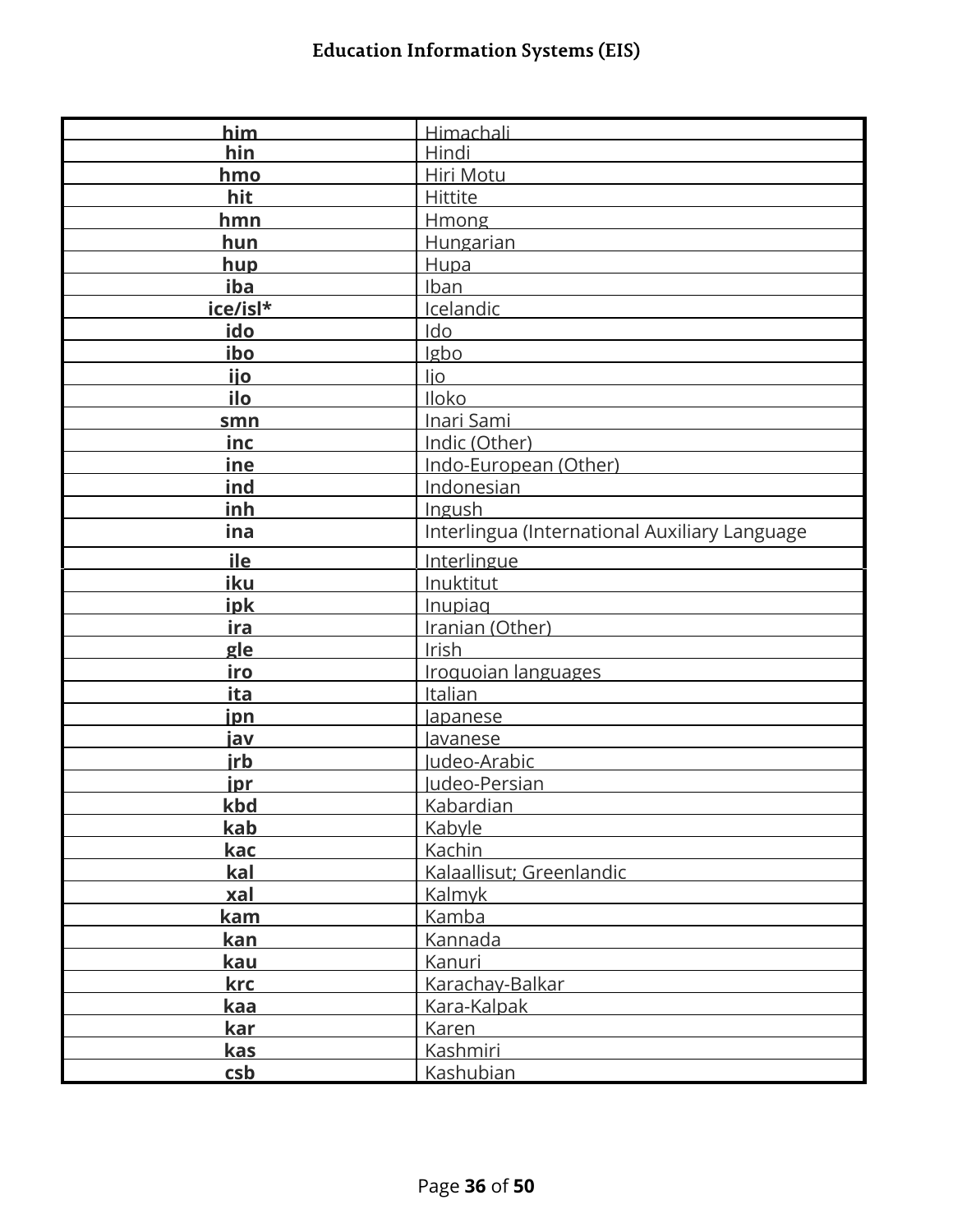| kaw        | Kawi            |
|------------|-----------------|
| kaz        | Kazakh          |
| kha        | Khasi           |
| khm        | <b>Khmer</b>    |
| khi        | Khoisan (Other) |
| kho        | Khotanese       |
| kik        | Kikuyu          |
| kmb        | Kimbundu        |
| <u>kin</u> | Kinyarwanda     |
| kir        | Kirghiz         |
| tlh        | Klingon         |
| <u>kom</u> | Komi            |
| kon        | Kongo           |
| kok        | Konkani         |
| kor        | Korean          |
| kos        | <b>Kosraean</b> |
| kpe        | Kpelle          |
| kro        | Kru             |
| kua        | <b>Kuanyama</b> |
| <b>kum</b> | Kumyk           |
| kur        | <b>Kurdish</b>  |
| kru        | Kurukh          |
| kut        | Kutenai         |
| kua        | Kwanyama        |
| lad        | Ladino          |
| lah        | Lahnda          |
| lam        | Lamba           |
| lao        | Lao             |
| lat        | Latin           |
| lav        | Latvian         |
| Itz        | Letzeburgesch   |
| <u>lez</u> | Lezghian        |
| <u>lim</u> | Limburgan       |
| <u>lim</u> | Limburger       |
| <u>lim</u> | limburgish      |
| <u>lin</u> | Lingala         |
| <u>lit</u> | Lithuanian      |
| jbo        | Lojban          |
| <u>nds</u> | Low German      |
| nds        | Low Saxon       |
| <u>dsb</u> | Lower Sorbian   |
| loz        | Lozi            |
| <u>lub</u> | Luba-Katanga    |
| <u>lua</u> | Luba-Lulua      |
| <u>lui</u> | Luiseno         |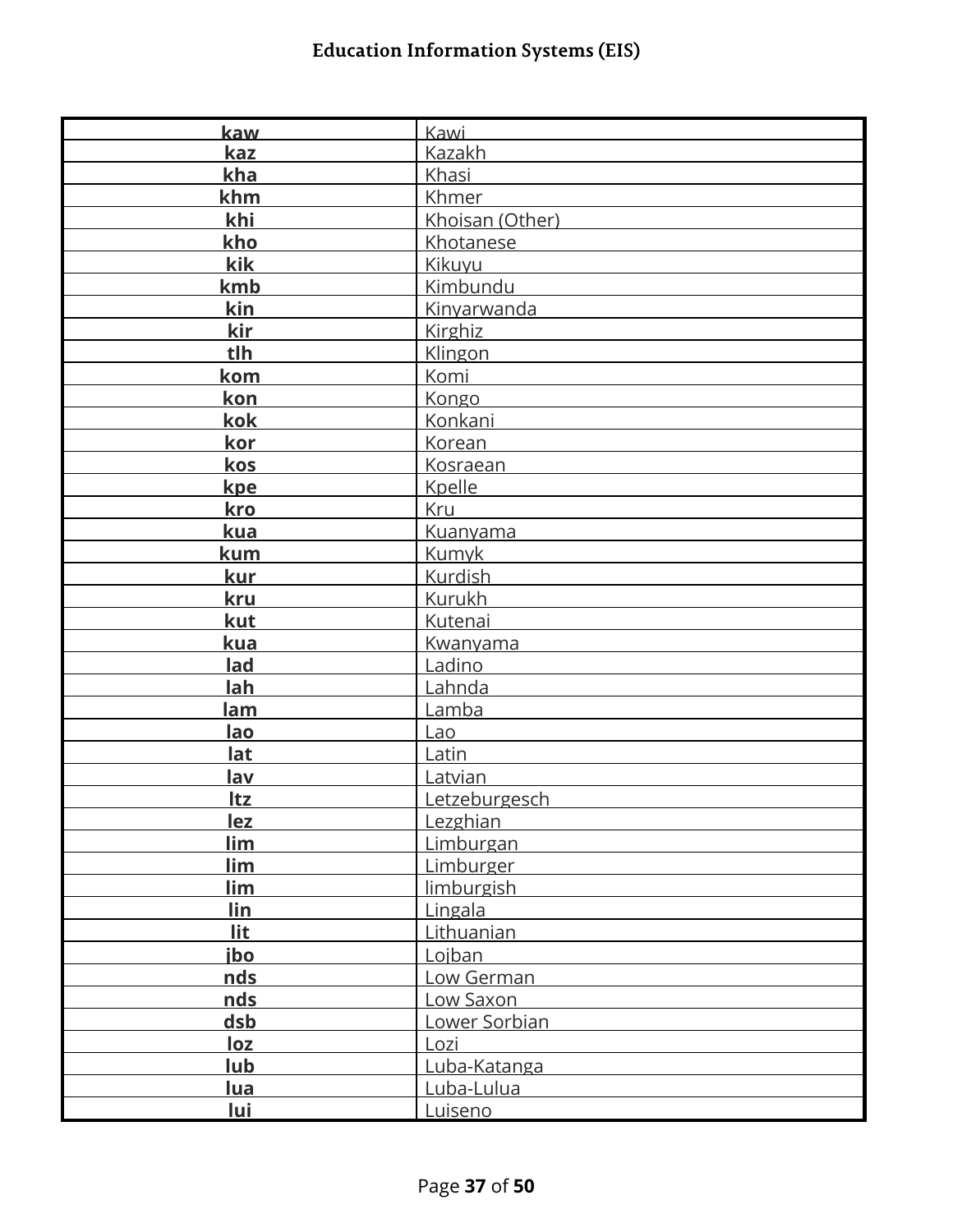| smi        | Lule Sami                |
|------------|--------------------------|
| lun        | Lunda                    |
| luo        | Luo (Kenya and Tanzania) |
| lus        | Lushai                   |
| Itz        | Luxembourgish            |
| mac/mkd*   | Macedonian               |
| mad        | Madurese                 |
| mag        | Magahi                   |
| mai        | Maithili                 |
| mak        | <b>Makasar</b>           |
| mlg        | <b>Malagasy</b>          |
| may/msa*   | Malay                    |
| mal        | Malayalam                |
| mlt        | <b>Maltese</b>           |
| mnc        | Manchu                   |
| mdr        | Mandar                   |
| man        | Mandingo                 |
| mni        | Manipuri                 |
| mno        | Manobo languages         |
| glv        | Manx                     |
| mao/mri*   | Maori                    |
| mar        | Marathi                  |
| chm        | Mari                     |
| mah        | Marshallese              |
| mwr        | <b>Marwari</b>           |
| mas        | Masai                    |
| myn        | Mayan languages          |
| men        | Mende                    |
| mic        | Micmac                   |
| mic        | Mi'kmag                  |
| min        | Minangkabau              |
| mwl        | <b>Mirandese</b>         |
| mis        | Miscellaneous languages  |
| <u>moh</u> | Mohawk                   |
| mdf        | <u>Moksha</u>            |
| mol        | Moldavian                |
| mkh        | Mon-Khmer (Other)        |
| lol        | Mongo                    |
| mon        | Mongolian                |
| mos        | Mossi                    |
| mul        | Multiple languages       |
| mun        | Munda languages          |
| <u>nah</u> | Nahuatl                  |
| <u>nau</u> | <b>Nauru</b>             |
| nav        | Navaho                   |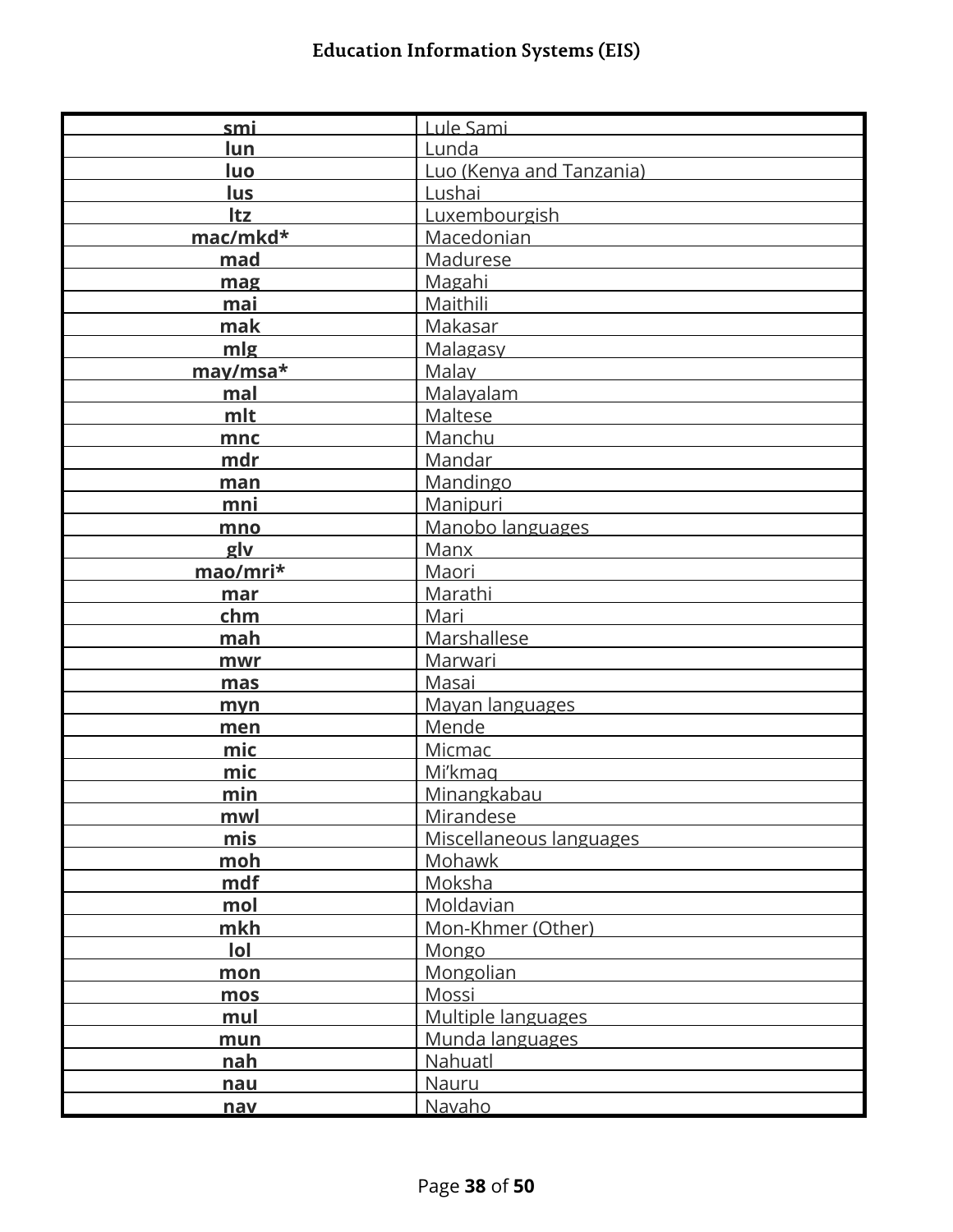| nav        | <b>Navaio</b>                 |
|------------|-------------------------------|
| nde        | Ndebele, North                |
| nbl        | Ndebele, South                |
| ndo        | Ndonga                        |
| nap        | Neapolitan                    |
| nep        | Nepali                        |
| new        | Newari; Nepal Bhasa           |
| nia        | <b>Nias</b>                   |
| nic        | Niger-Kordofanian (Other)     |
| ssa        | Nilo-Saharan (Other)          |
| niu        | Niuean                        |
| nog        | Nogai                         |
| non        | Norse, Old                    |
| nai        | North American Indian (Other) |
| sme        | Northern Sami                 |
| nso        | Northern Sotho                |
| nde        | North Ndebele                 |
| nor        | Norwegian                     |
| nob        | Norwegian Bokmål              |
| nno        | Norwegian Nynorsk             |
| nub        | Nubian languages              |
| nym        | Nyamwezi                      |
| nya        | Nyanja                        |
| nyn        | <b>Nyankole</b>               |
| nno        | Nynorsk, Norwegian            |
| nyo        | Nyoro                         |
| nzi        | <b>Nzima</b>                  |
| <u>oji</u> | Ojibwa                        |
| chu        | Old Bulgarian                 |
| chu        | Old Church Slavonic           |
| nwc        | Old Newari                    |
| chu        | Old Slavonic                  |
| ori        | Oriya                         |
| orm        | Oromo                         |
| <u>osa</u> | Osage                         |
| <b>OSS</b> | <b>Ossetian</b>               |
| <b>OSS</b> | Ossetic                       |
| oto        | Otomian languages             |
| pal        | Pahlavi                       |
| pau        | Palauan                       |
| pli        | Pali                          |
| pam        | Pampanga                      |
| pag        | Pangasinan                    |
|            | Panjabi                       |
| pan        |                               |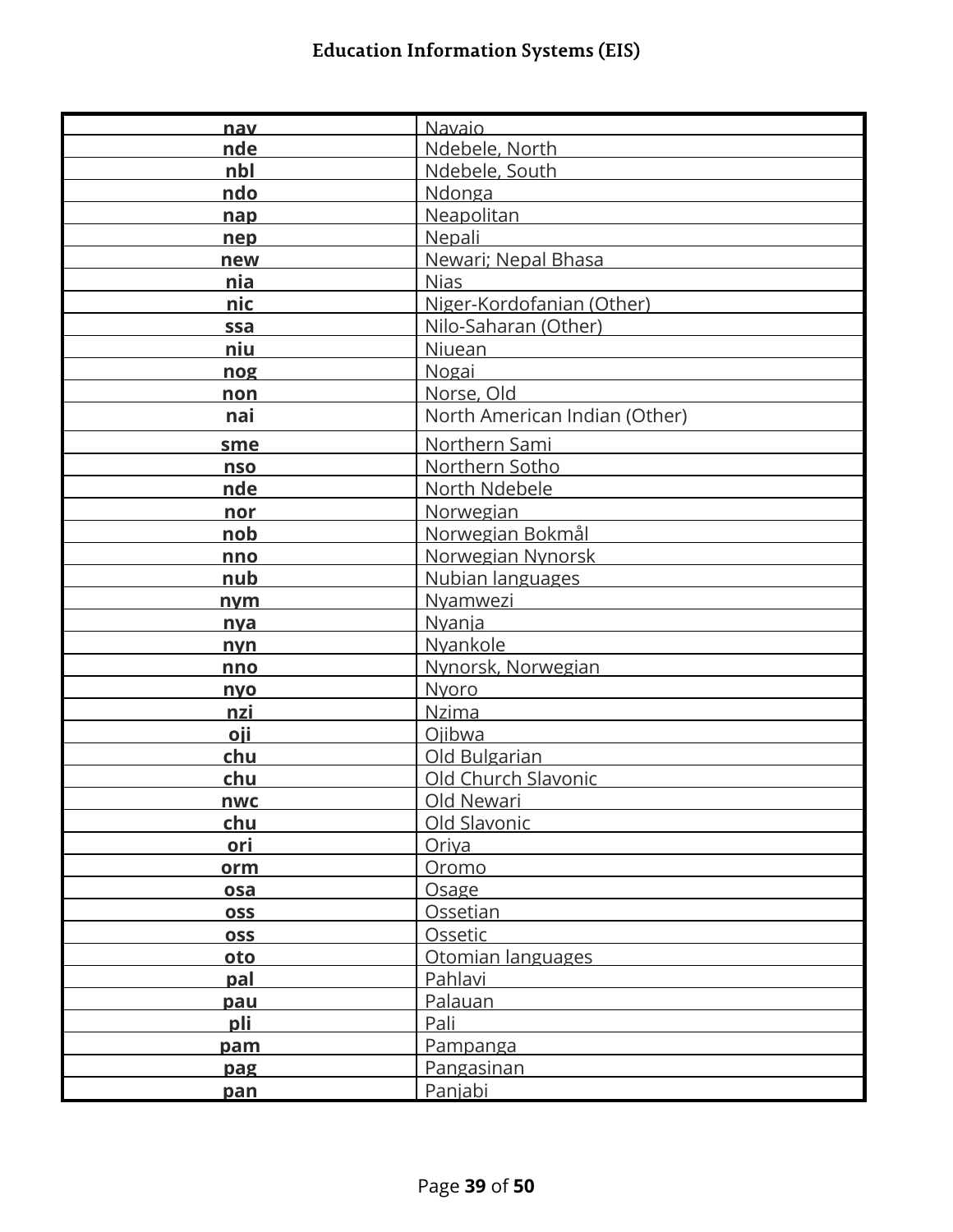| pap        | Papiamento             |
|------------|------------------------|
| paa        | Papuan (Other)         |
| nso        | Pedi                   |
|            | Persian                |
| per/fas*   |                        |
| phi        | Philippine (Other)     |
| phn        | Phoenician             |
| fil        | Pilipino               |
| pon        | Pohnpeian              |
| pol        | Polish                 |
| por        | Portuguese             |
| pra        | Prakrit languages      |
| pan        | Punjabi                |
| pus        | Pushto                 |
| que        | Quechua                |
| roh        | Raeto-Romance          |
| raj        | Rajasthani             |
| rap        | Rapanui                |
| rar        | Rarotongan             |
| roa        | Romance (Other)        |
| rum/ron*   | Romanian               |
| rom        | Romany                 |
| run        | Rundi                  |
| <b>rus</b> | Russian                |
| sal        | Salishan languages     |
| sam        | Samaritan Aramaic      |
| smi        | Sami languages (Other) |
| smo        | Samoan                 |
| sad        | Sandawe                |
| sag        | Sango                  |
| san        | Sanskrit               |
| sat        | Santali                |
| srd        | Sardinian              |
|            |                        |
| sas<br>nds | Sasak                  |
|            | Saxon, Low             |
| <b>SCO</b> | <b>Scots</b>           |
| gla        | <b>Scottish Gaelic</b> |
| sel        | Selkup                 |
| sem        | Semitic (Other)        |
| <b>nso</b> | Sepedi                 |
| scc/srp*   | Serbian                |
| srr        | <b>Serer</b>           |
| shn        | Shan                   |
| sna        | Shona                  |
| <b>iii</b> | Sichuan Yi             |
| <u>scn</u> | Sicilian               |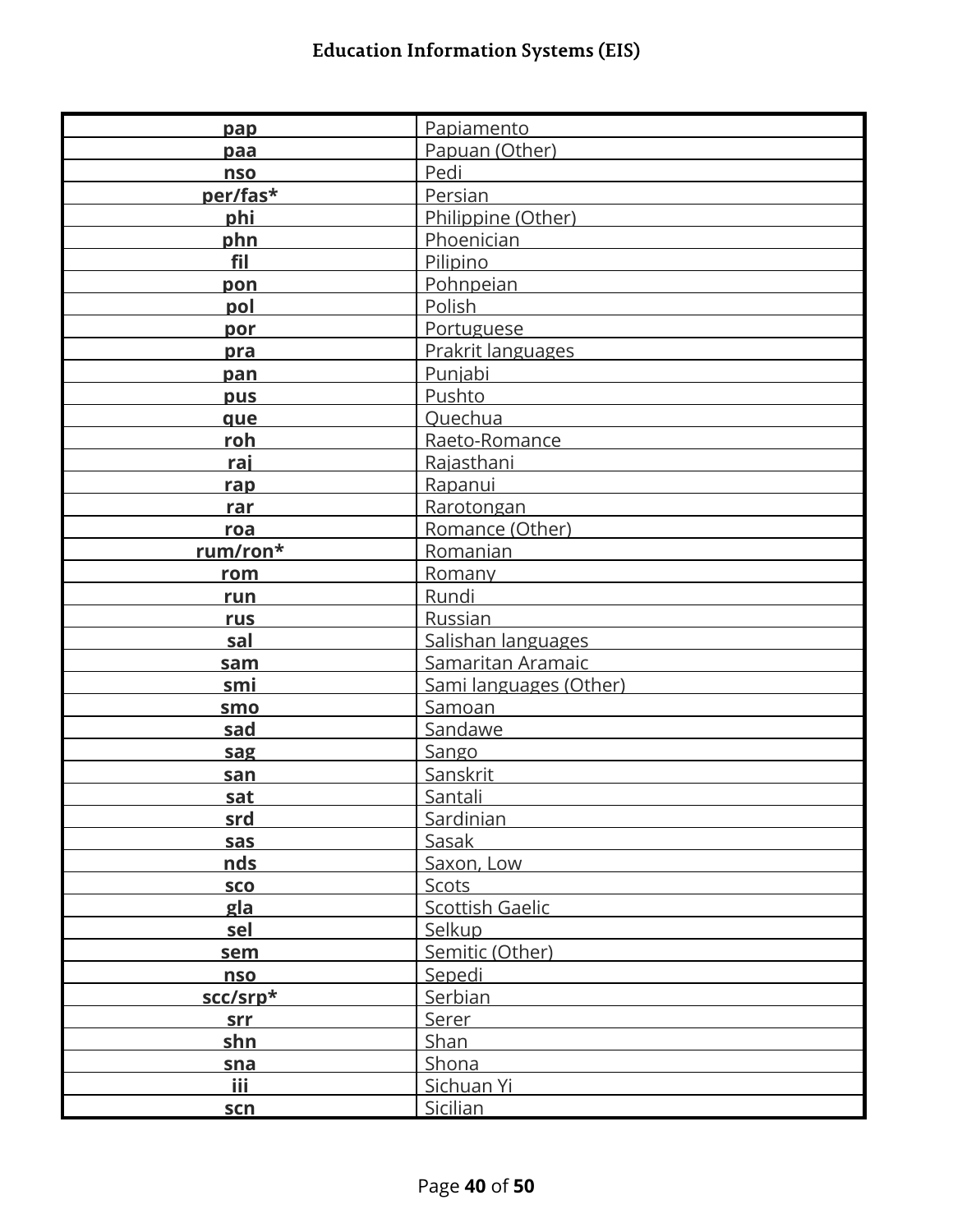| sid        | Sidamo                        |
|------------|-------------------------------|
| sgn        | Sign languages                |
| bla        | Siksika                       |
| snd        | Sindhi                        |
| sin        | Sinhala                       |
|            |                               |
| sin        | Sinhalese                     |
| sit        | Sino-Tibetan (Other)          |
| sio        | Siouan languages              |
| <b>sms</b> | Skolt Sami                    |
| den        | Slave (Athapascan)            |
| sla        | Slavic (Other)                |
| slo/slk*   | Slovak                        |
| slv        | Slovenian                     |
| sog        | Sogdian                       |
| som        | Somali                        |
| son        | Songhai                       |
| snk        | Soninke                       |
| wen        | Sorbian languages             |
| nso        | Sotho, Northern               |
| sot        | Sotho, Southern               |
| sai        | South American Indian (Other) |
| alt        | Southern Altai                |
| sma        | Southern Sami                 |
| nbl        | South Ndebele                 |
| spa        | Spanish                       |
| suk        | Sukuma                        |
| <b>SUX</b> | Sumerian                      |
| sun        | Sundanese                     |
| sus        | Susu                          |
| swa        | Swahili                       |
| <b>SSW</b> | Swati                         |
| swe        | Swedish                       |
| syr        | Syriac                        |
| tgl        | Tagalog                       |
| tah        | Tahitian                      |
| tai        | Tai (Other)                   |
| tgk        | Tajik                         |
| tmh        | Tamashek                      |
| tam        | Tamil                         |
|            | Tatar                         |
| tat        | Telugu                        |
| tel        |                               |
| ter        | Tereno                        |
| tet        | Tetum                         |
| tha        | Thai                          |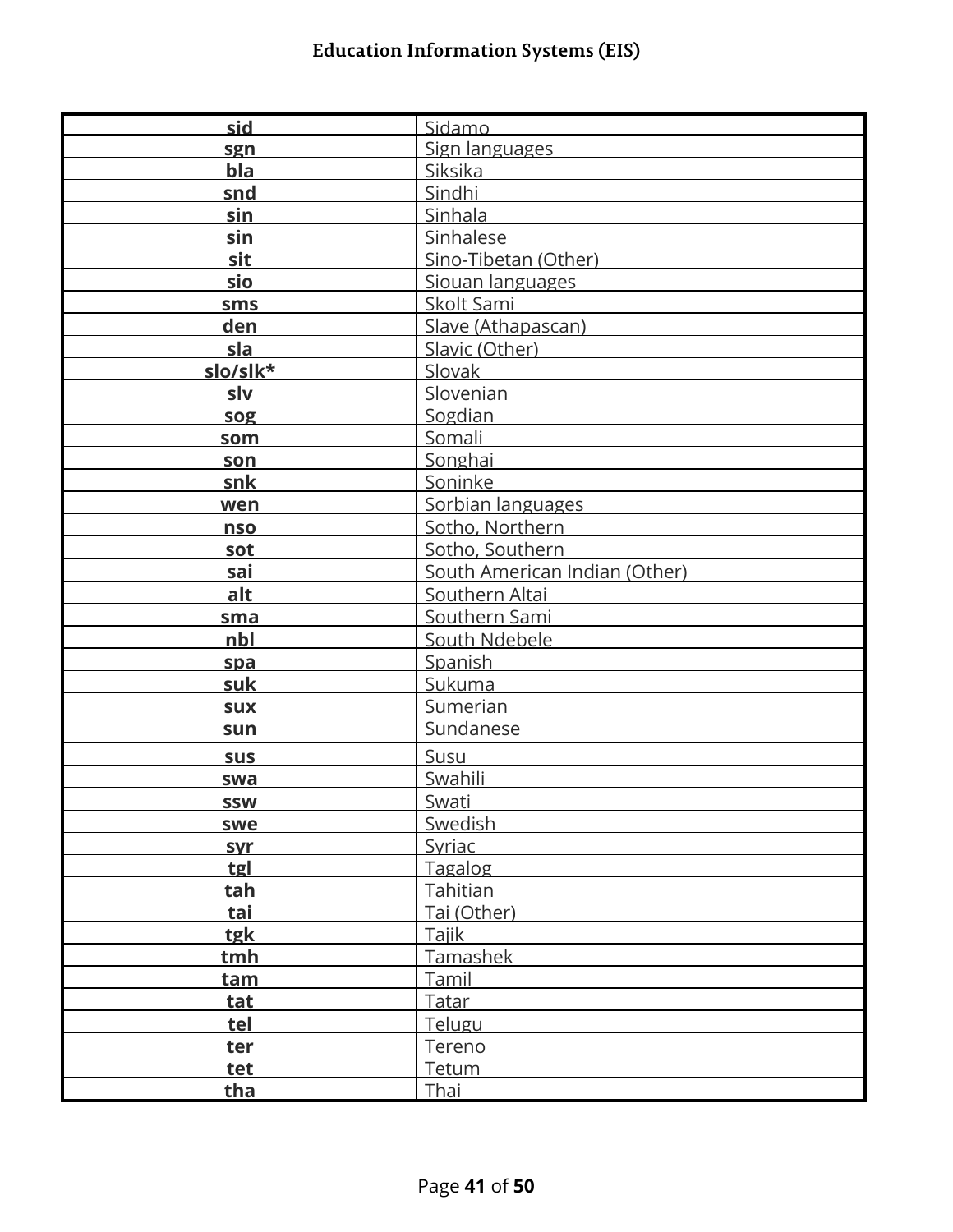| tib/bod*   | Tibetan               |
|------------|-----------------------|
| tig        | <b>Tigre</b>          |
| tir        | Tigrinya              |
| tem        | Timne                 |
| tiv        | Tiv                   |
| tlh        | tlhingan-Hol          |
| tli        | Tlingit               |
| tpi        | <b>Tok Pisin</b>      |
| tkl        | <b>Tokelau</b>        |
| tog        | Tonga (Nyasa)         |
| ton        | Tonga (Tonga Islands) |
| tsi        | <b>Tsimshian</b>      |
| tso        | <b>Tsonga</b>         |
| tsn        | Tswana                |
| tum        | Tumbuka               |
| tup        | Tupi languages        |
| tur        | Turkish               |
| tuk        | <b>Turkmen</b>        |
| tvl        | Tuvalu                |
| tyv        | <b>Tuvinian</b>       |
| twi        | Twi                   |
| udm        | <b>Udmurt</b>         |
| uga        | Ugaritic              |
| uig        | Uighur; Uyghur        |
| ukr        | Ukrainian             |
| umb        | Umbundu               |
| und        | Undetermined          |
| hsb        | Upper Sorbian         |
| urd        | Urdu                  |
| uzb        | Uzbek                 |
| vai        | Vai                   |
| cat        | <b>Valencian</b>      |
| ven        | Venda                 |
| <u>vie</u> | Vietnamese            |
| vol        | <u>Volapük</u>        |
| vot        | Votic                 |
| wak        | Wakashan languages    |
| wal        | Walamo                |
| wln        | <b>Walloon</b>        |
| war        | Waray                 |
| <b>was</b> | Washo                 |
| wel/cym*   | <b>Welsh</b>          |
| wol        | <b>Wolof</b>          |
| xho        | Xhosa                 |
| sah        | Yakut                 |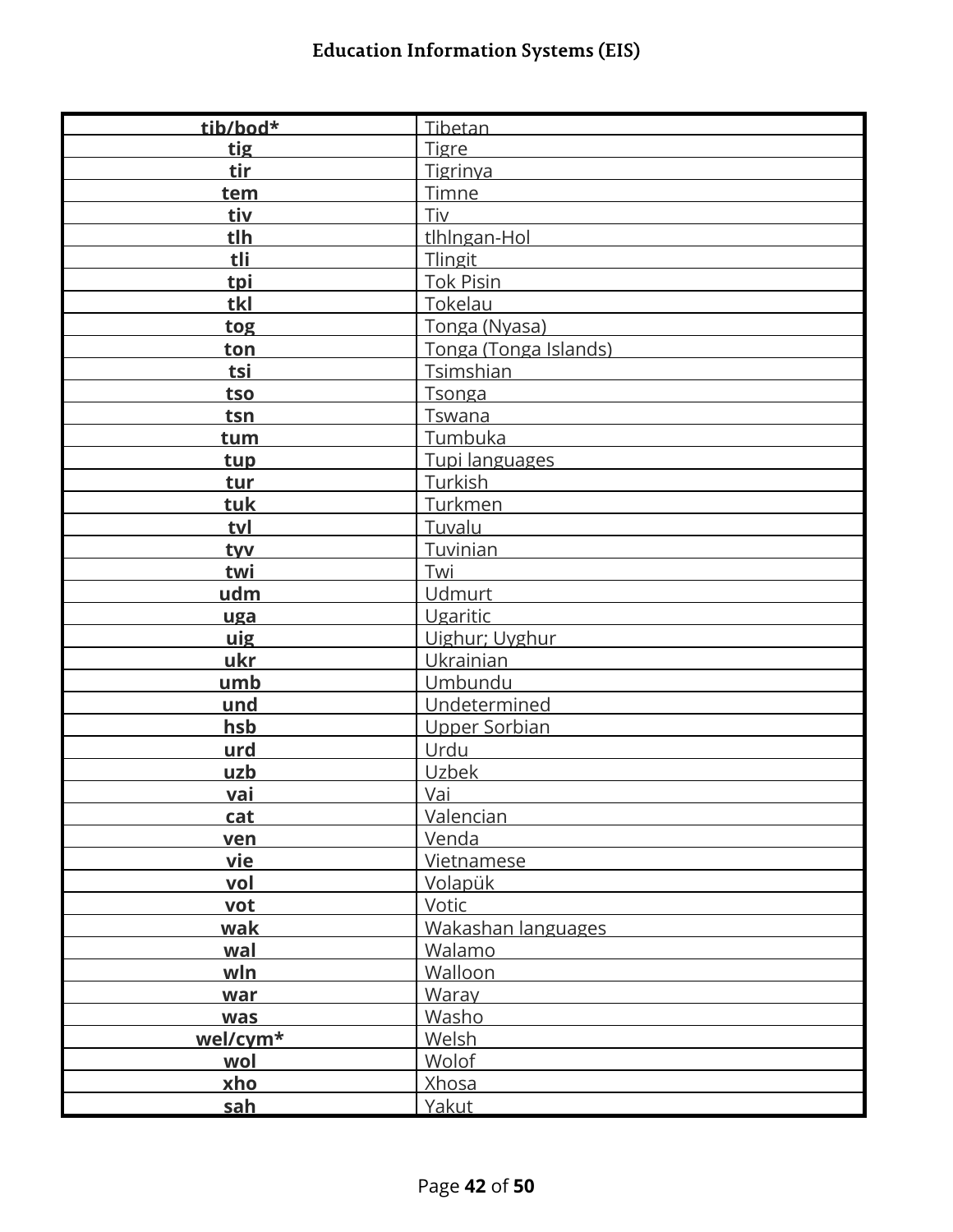| <b>yao</b> | Yao             |
|------------|-----------------|
| <b>yap</b> | Yapese          |
| yid        | Yiddish         |
| yor        | Yoruba          |
| ypk        | Yupik languages |
| znd        | Zande           |
| zap        | Zapotec         |
| zen        | <b>Zenaga</b>   |
| zha        | <b>Zhuang</b>   |
| zul        | Zulu            |
| zun        | Zuni            |
| oth        | Other languages |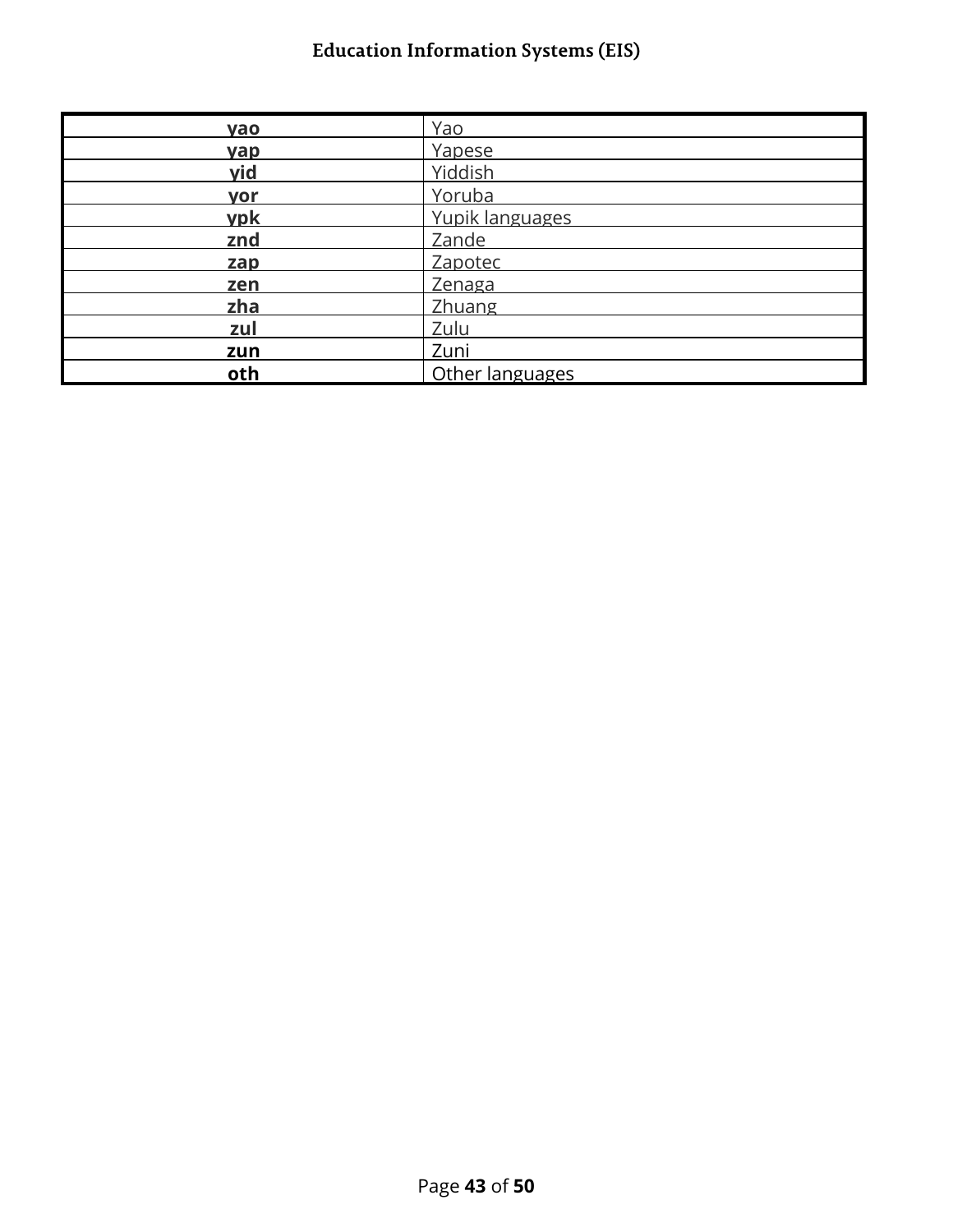<span id="page-43-0"></span>

| Club id          | <b>Full Club Name</b>                                                               | Category   |
|------------------|-------------------------------------------------------------------------------------|------------|
| <b>BPA</b>       | <b>Business Professionals of America</b>                                            | <b>CTE</b> |
| <b>DECA</b>      | Distributive Education Clubs of America                                             | <b>CTE</b> |
| <b>FBLA</b>      | <b>Future Business Leaders of America</b>                                           | <b>CTE</b> |
| <b>FCCLA</b>     | Family, Career and Community Leaders of America                                     | <b>CTE</b> |
| <b>FFA</b>       | <b>Future Farmers of America</b>                                                    | <b>CTE</b> |
| <b>HOSA</b>      | Health Occupations Students of America                                              | <b>CTE</b> |
| <b>TCA_JTG</b>   | Tennessee Career Association or Jobs for Tennessee<br>Career Development Conference | <b>CTE</b> |
| <b>SkillsUSA</b> | Skills USA                                                                          | <b>CTE</b> |
| <b>TSA</b>       | <b>Technology Student Association</b>                                               | <b>CTE</b> |

# **Appendix Q – Student Clubs 12/5/2007**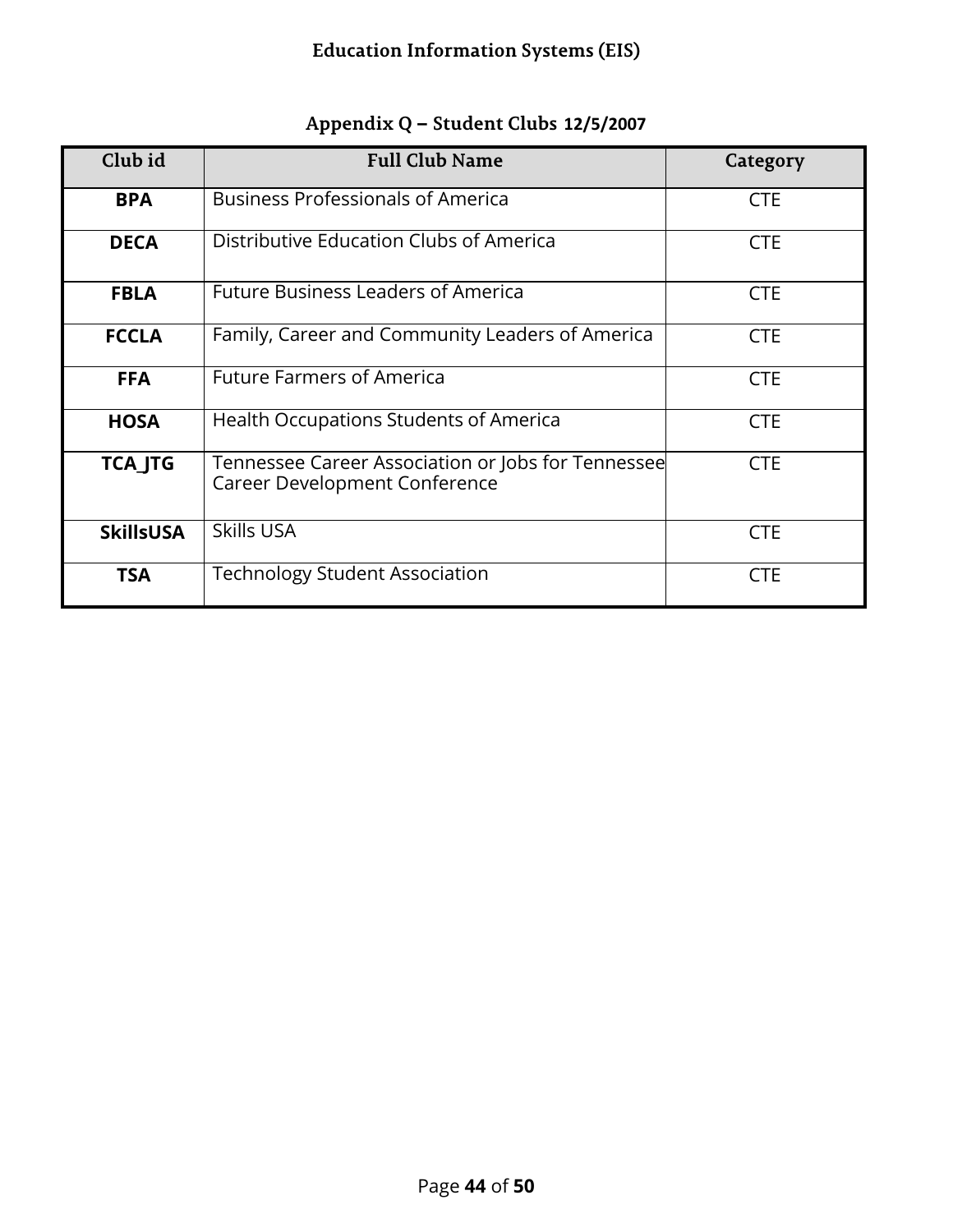<span id="page-44-0"></span>

| Code | Description                                                                   |
|------|-------------------------------------------------------------------------------|
| 01   | Shelters, transitional housing, awaiting foster care                          |
| 02   | Doubled up (living with another family)                                       |
| 03   | Unsheltered (cars, parks, campgrounds, temporary trailer, abandoned building) |
| 04   | Hotels/motels                                                                 |

**Appendix R – Homeless Primary Night Time Residence 12/31/2011**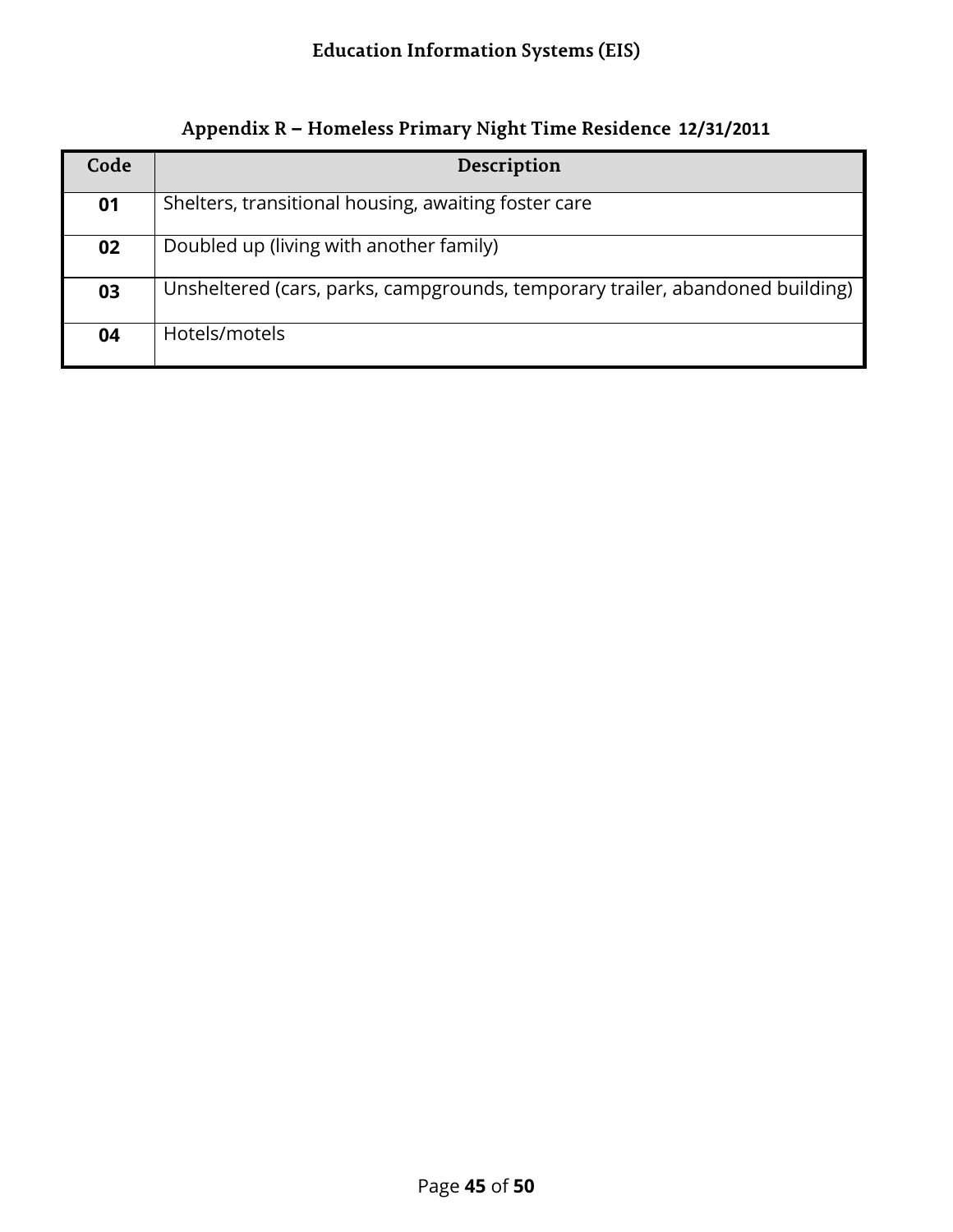<span id="page-45-0"></span>

| Classification          | Description                                           |                        | Begin School Year   Last Valid School Year |
|-------------------------|-------------------------------------------------------|------------------------|--------------------------------------------|
| 1                       | LEAPs participant                                     | 2009-2010              |                                            |
| $\overline{2}$          | 21st CCL Participant                                  | 2009-2010              |                                            |
| $\overline{\mathbf{3}}$ | <b>CEP Eligible</b>                                   | 2013-2014              |                                            |
| $\overline{\mathbf{4}}$ | <b>Active Duty Military</b>                           | 2014-2015              |                                            |
| 5                       | <b>National Guard Military</b>                        | 2014-2015              |                                            |
| 6                       | Reserve Military Dependent                            | 2014-2015              |                                            |
| 7                       | Juvenile Court Referral                               | 2014-2015              |                                            |
| 8                       | <b>IEA Program</b>                                    | 2016-2017              |                                            |
| A                       | Alternative                                           | 2000-2001              |                                            |
| B                       | Fee Based P3, P4                                      | 2000-2001              |                                            |
| $\mathsf{C}$            | Rita                                                  | 2000-2001              | 2008-2009                                  |
| D                       | Adult                                                 | 2000-2001              |                                            |
| E                       | Head Start Funded P3, P4<br>2000-2001                 |                        |                                            |
| F                       | Locally Funded P3, P4<br>2000-2001                    |                        |                                            |
| G                       | $GED+2$<br>2000-2001<br>2000-2001                     |                        | 2008-2009                                  |
| H                       | Homeless                                              |                        |                                            |
|                         | Migrant<br>2000-2001<br>2015-2016                     |                        |                                            |
|                         | <b>Direct Certified Economically</b><br>Disadvantaged |                        |                                            |
|                         | Residential Mental Health<br>K                        |                        |                                            |
| L                       | Pre-K EconDis                                         | 2011-2012<br>2000-2001 |                                            |
| M                       | Magnet                                                | 2000-2001<br>2008-2009 |                                            |
| N                       | Early Reading First P3, P4                            | 2000-2001              | 2013-2014                                  |
| O                       | Lottery Funded, P4 only                               | 2000-2001<br>2013-2014 |                                            |
| P                       | Private<br>2000-2001                                  |                        |                                            |
| Q                       | State funded: expansion/pilot<br>2000-2001            |                        |                                            |
| $\mathsf{R}$            | Regular                                               | 2000-2001              |                                            |
|                         | Title I                                               | 2000-2001              |                                            |
| U                       | Runaway                                               | 2014-2015              |                                            |
| $\mathbf v$             | Even Start Funded P3, P4<br>2000-2001                 |                        |                                            |
| W                       | Imagination Library                                   | 2000-2001              |                                            |
| X                       | Free Lunch                                            | 2000-2001              |                                            |
| Y                       | Reduced Lunch<br>2000-2001                            |                        |                                            |
| Z                       | Student Paid Lunch(full price)                        | 2000-2001              |                                            |

**Appendix S - Student Classification 2/22/2016**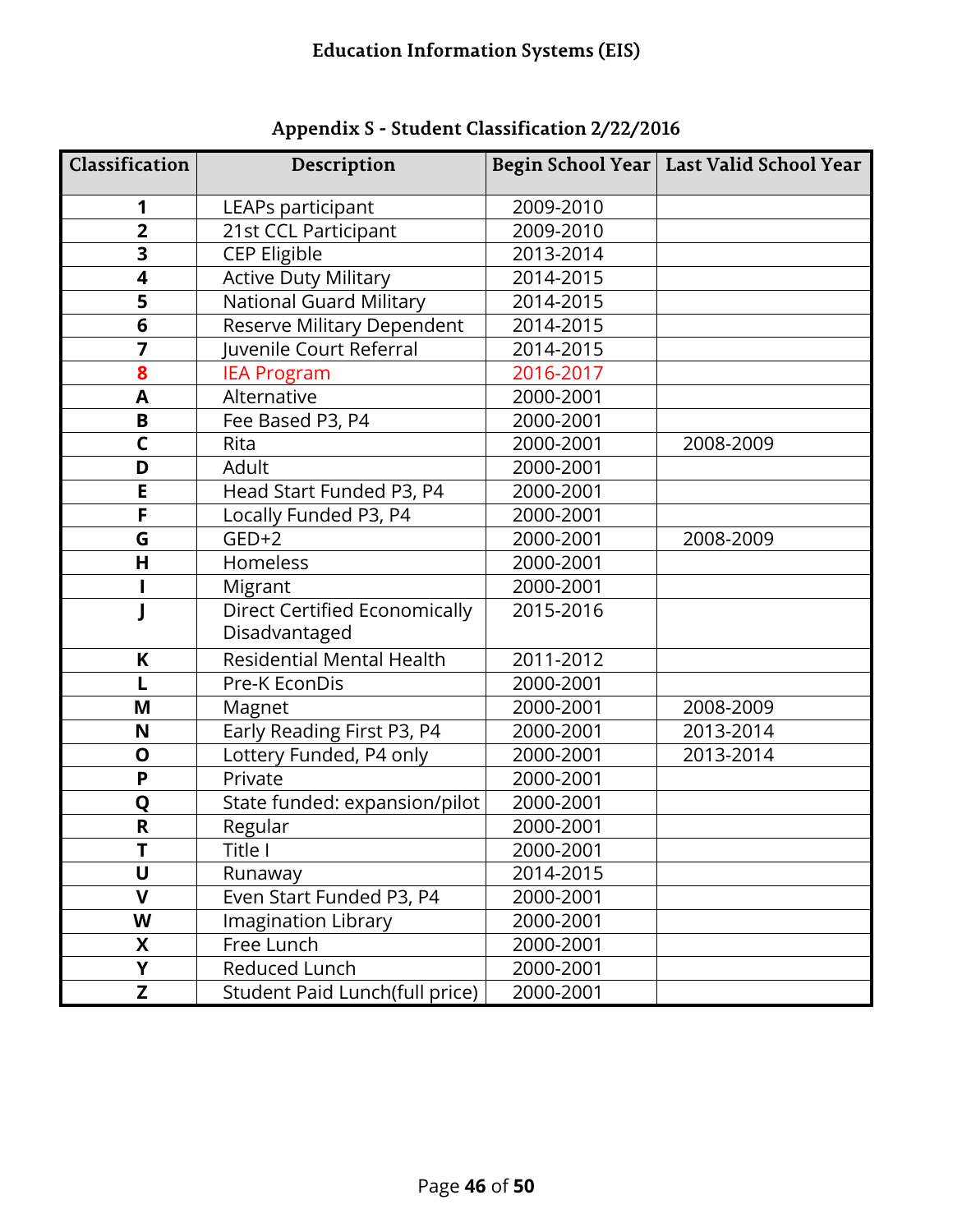<span id="page-46-0"></span>

| <b>TA Instructional Code</b> | Description           |
|------------------------------|-----------------------|
| 01                           | Math                  |
| 02                           | <b>RLA</b>            |
| 03                           | Science               |
| 04                           | <b>Social Studies</b> |
| 05                           | Vocational            |
| 06                           | Other                 |

#### **Appendix T – TA Instructional Services 12/31/2011**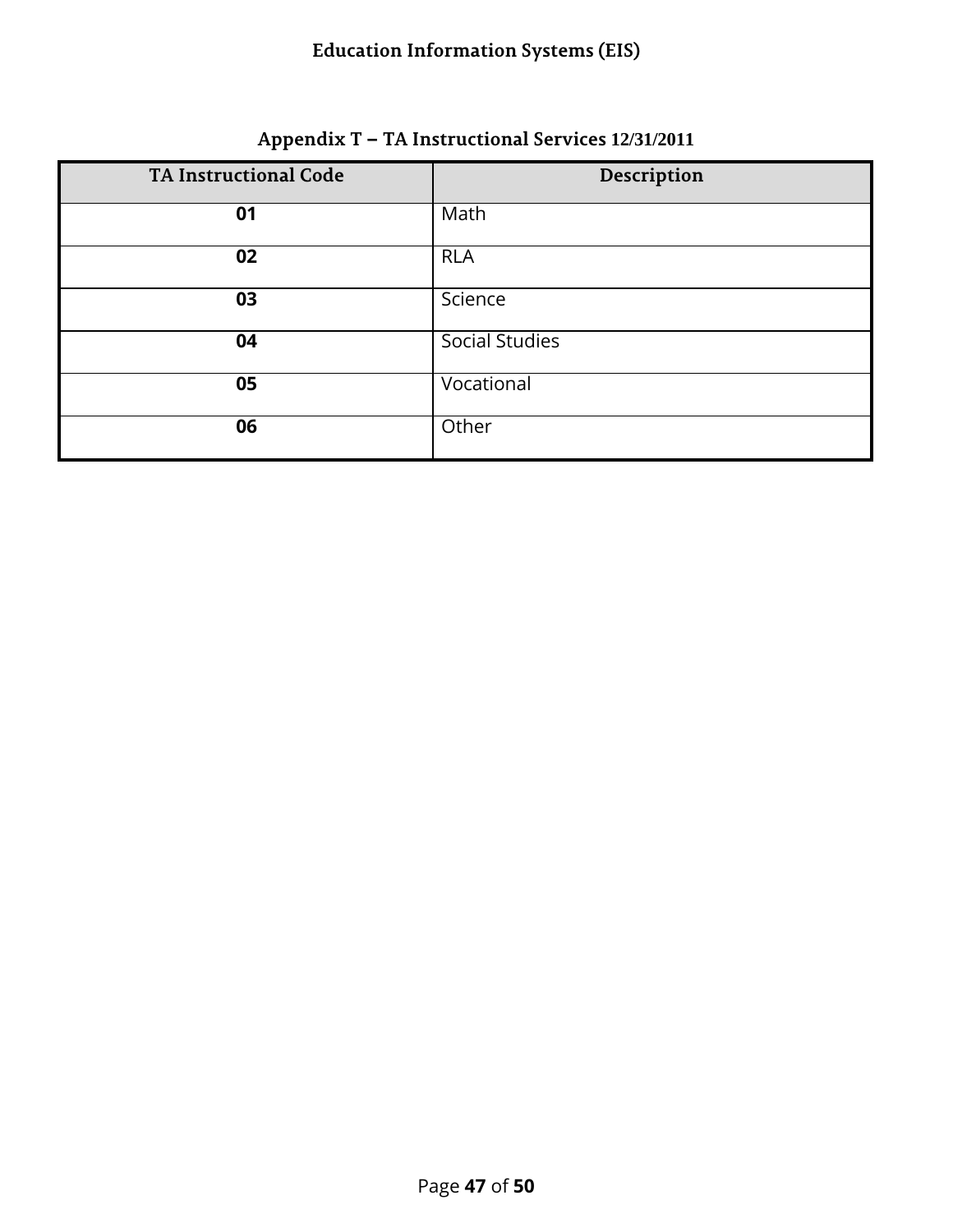<span id="page-47-0"></span>

| <b>TA Support Code</b> | Description |
|------------------------|-------------|
| 01                     | Health      |
| 02                     | Dental      |
| 03                     | Eye Card    |
| 04                     | Guidance    |
| 05                     | Advocacy    |
| 06                     | Other       |

#### **Appendix U – TA Support Services 12/31/2011**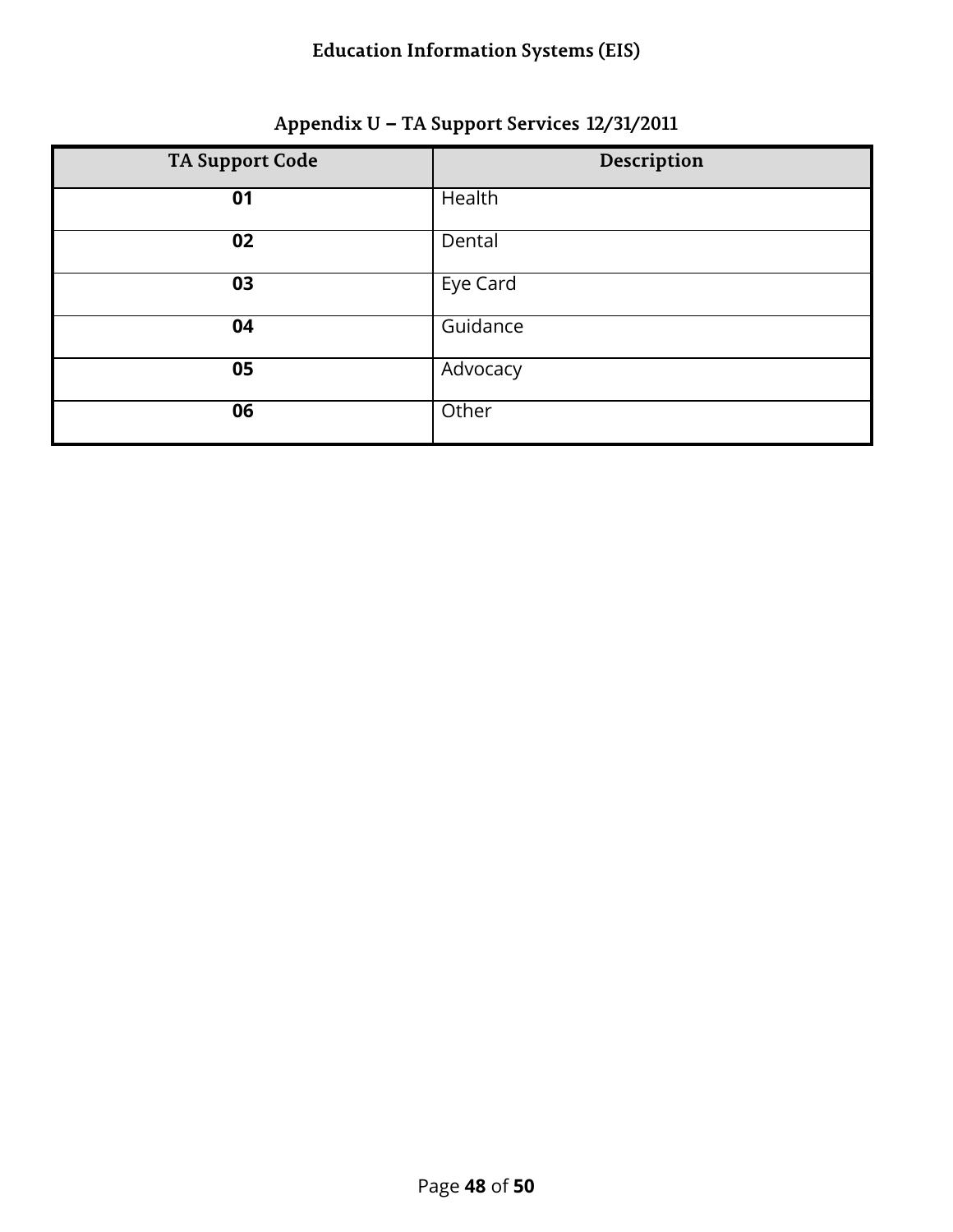#### <span id="page-48-0"></span>**Appendix V– Student Alpha Grade 12/31/2011**

| Grade                   |
|-------------------------|
| $A+$                    |
| $\overline{A}$          |
| $A-$                    |
| $\overline{B+}$         |
| B                       |
| B-                      |
| $\overline{C+}$         |
| $\overline{\mathsf{C}}$ |
| $\overline{C}$ -        |
| D+                      |
| D                       |
| D-                      |
| F                       |
| I                       |
| P                       |

**I** = Incomplete

**P** = Pass (if using pass/fail)